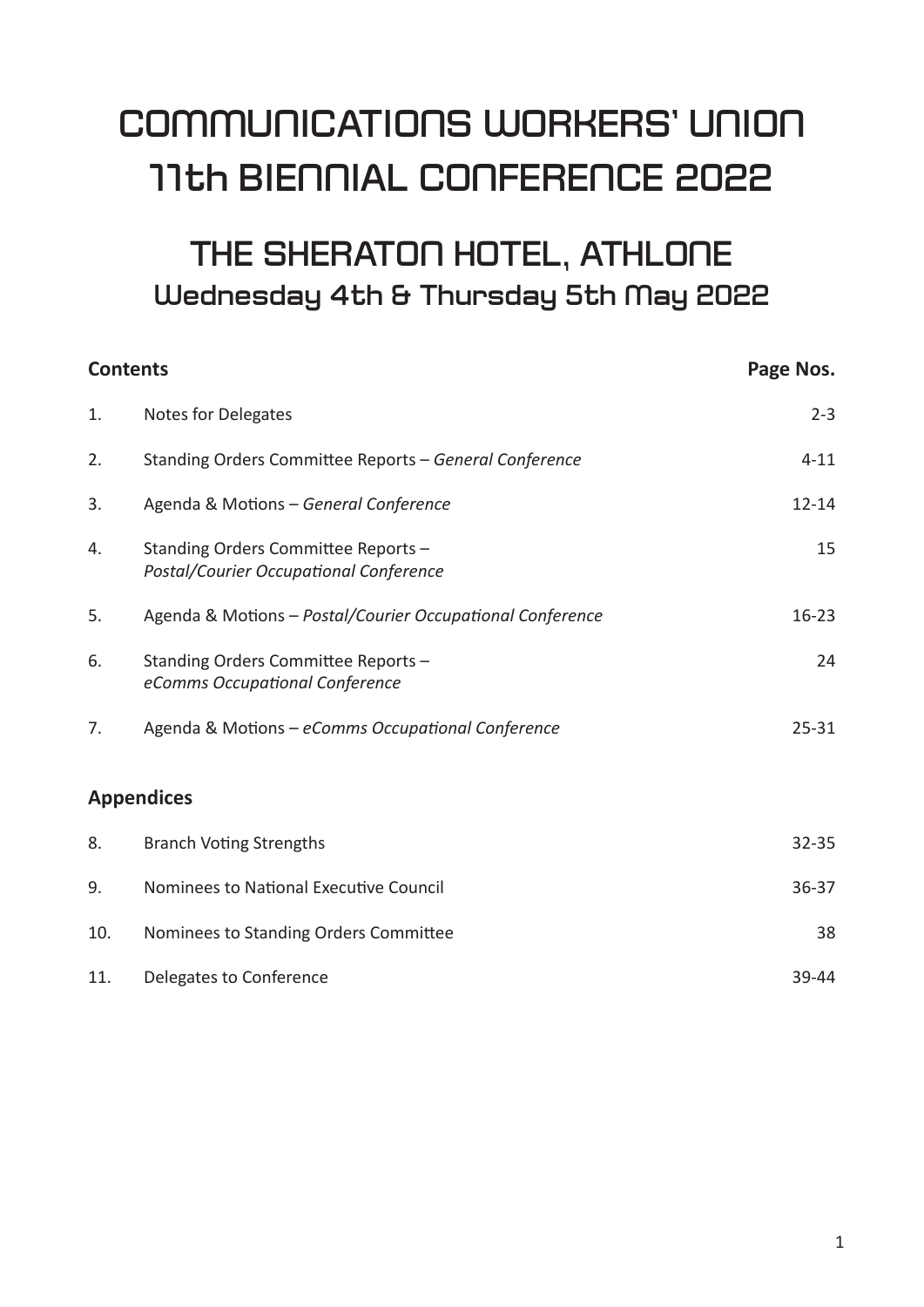# **NOTES FOR DELEGATES**

| COVID-19                        | All persons attending Conference are required, at all<br>times, to adhere to HSE advice in relation to COVID-19.                                                                                                                                                                                                                                                   |
|---------------------------------|--------------------------------------------------------------------------------------------------------------------------------------------------------------------------------------------------------------------------------------------------------------------------------------------------------------------------------------------------------------------|
| <b>ADMISSION TO CONFERENCE</b>  | Before leaving home, make sure that you have your<br>Delegate Pack.                                                                                                                                                                                                                                                                                                |
| <b>SUBSTITUTE DELEGATES</b>     | If you are a Substitute Delegate, be sure that you have<br>a letter from your Branch Secretary confirming this.                                                                                                                                                                                                                                                    |
| <b>OPENING OF CONFERENCE</b>    | Conference opens at 9.30am on Wednesday 4th May<br>2022. Delegates are requested to be in the Conference<br>Centre by 9.00am to ensure that all Delegates are<br>seated before Conference opens.                                                                                                                                                                   |
| <b>OCCUPATIONAL CONFERENCES</b> | <b>Delegates</b><br>should<br>note<br>that<br>all<br>Occupational<br>Conferences will be held in the Sheraton Hotel on<br>Wednesday 4th & Thursday 5th May 2022. The Postal/<br>Courier Occupational Conference and the eComms<br>Occupational Conference will commence at 2.00pm on<br>Wednesday 4th May 2022.                                                    |
| <b>STANDING ORDERS</b>          | Delegates should read the Standing Orders carefully<br>in order to avoid misunderstandings at Conference. If<br>in doubt about any Standing Order, please consult the<br>Standing Orders Committee, which will be available<br>to Delegates from 6.00pm to 8.00pm at the Sheraton<br>Hotel, Athlone on Tuesday 3rd May 2022 and during<br>the hours of Conference. |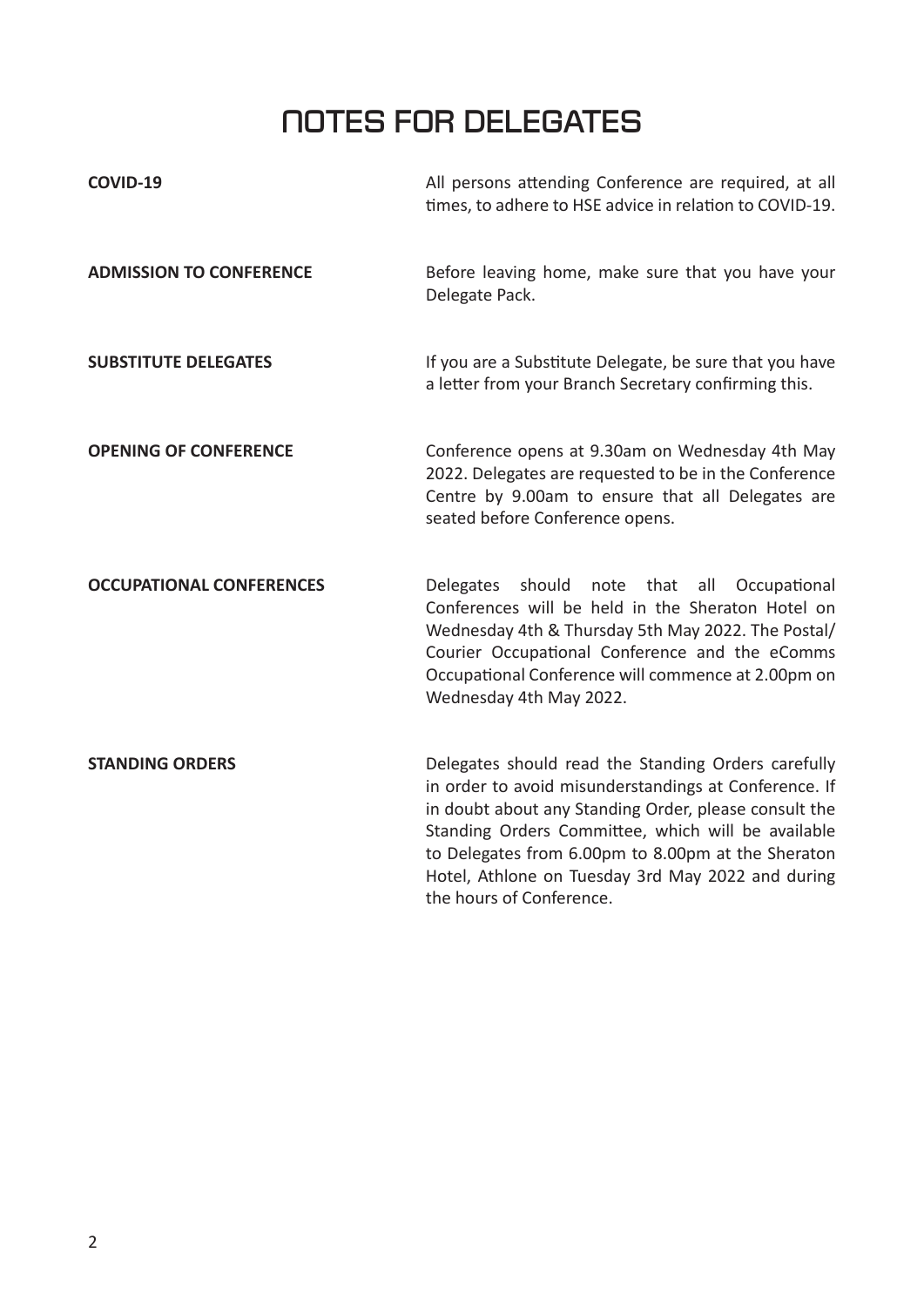# **11th BIENNIAL CONFERENCE 2022**

Conference will commence at 9.30am on Wednesday 4th May 2022 in the Sheraton Hotel, Athlone, when the President of the Union takes the Chair and recites the Conference prayer.

The President shall call by Rule, as per Rule 4, for the election of Tellers.

James Moore, Chairperson, Standing Orders Committee.

*"I would like to welcome all the delegates to our 11th Biennial Conference here in Athlone. I propose that the Agenda and Standing Orders Reports for this Conference, No's. 1, 2, 3, 4 and 5 be adopted. Delegates please note that all Reports will be moved as one."*

Jim McCarron, Vice-Chairperson, Standing Orders Committee, to second.

The Standing Orders Committee requests that Delegates study carefully the recommendations set out in the Reports *and if there is any maƩ er on which they require informaƟ on or about which they wish to raise any query, they should communicate with the Chairperson, Standing Orders Committee, at Union* **Head Office.** 

The Standing Orders Committee will also be available to assist Delegates during Conference in the Standing Orders room.

Delegates who wish to see the Standing Orders Committee regarding any matter they wish to raise in connection with the Standing Orders Reports can do so between the hours of 6.00pm and 8.00pm on Tuesday 3rd May 2022 in the Sheraton Hotel, Athlone. To expedite Conference proceedings, each session of Conference will commence at the times agreed in Standing Orders Report No.2.

**Queries or informaƟ on on the enclosed Standing Orders Reports should reach me as soon as possible, but not later than 6.00pm on Tuesday 3rd May 2022, otherwise it will be assumed that the recommendaƟ ons are acceptable to Delegates.**

#### **STANDING ORDERS COMMITTEE, BIENNIAL CONFERENCE 2022**

The members of the Standing Orders Committee for 11th Biennial Conference 2022 are:

James Moore (Chairperson); Jim McCarron (Vice-Chairperson); Seán McDermott; Danny Hoare, David Stapleton, Pat Delaney.

May I, on behalf of the Standing Orders Committee, welcome all Delegates to the 11th Biennial Conference 2022 of the Union and express the Standing Orders Committee's wish that Conference will be a success.

Yours fraternally,

**James Moore** *Chairperson* **Standing Orders Committee**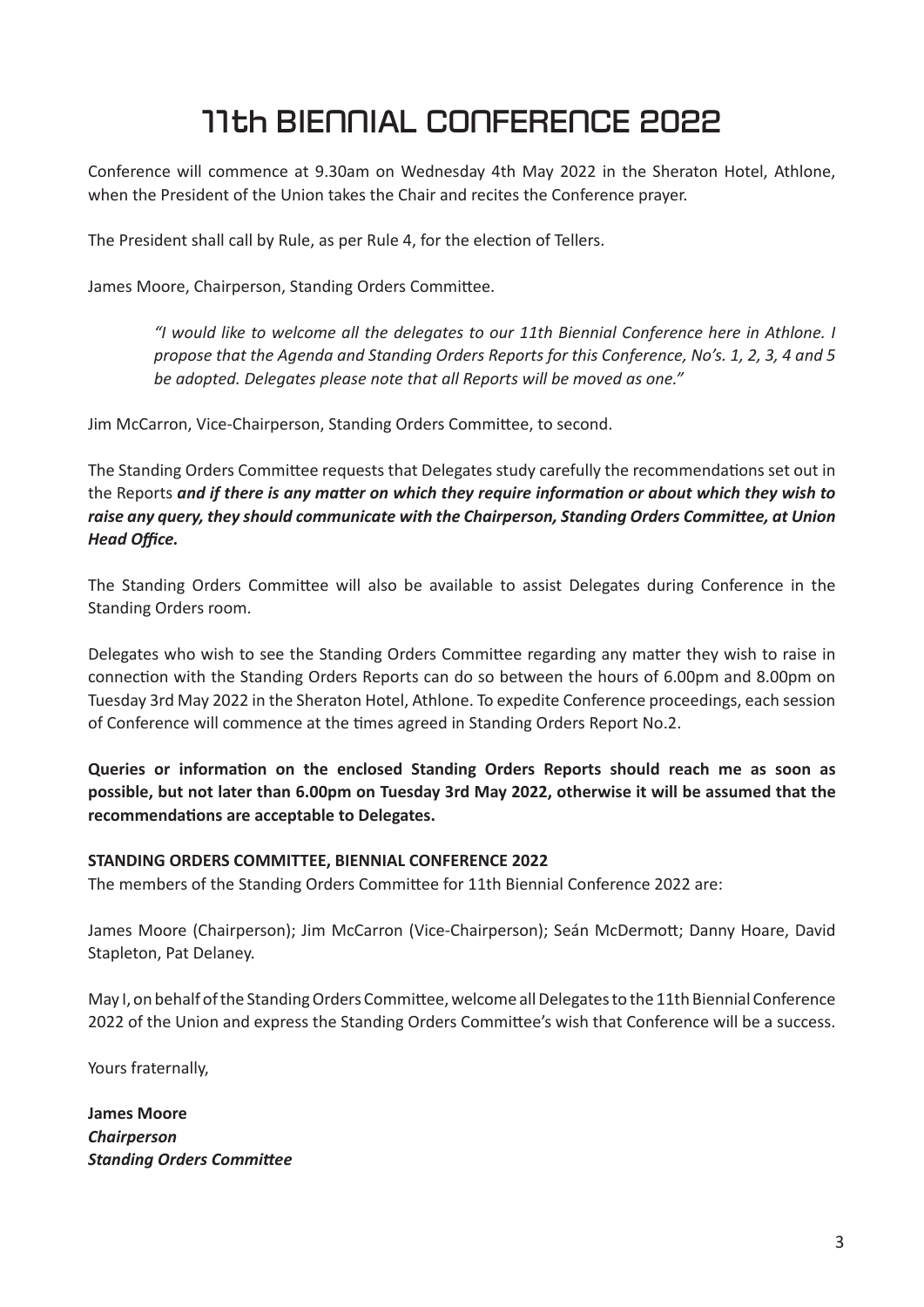# **Standing Orders Committee Report No.1**

## **GENERAL CONFERENCE**

## **VENUE:** THE SHERATON HOTEL, ATHLONE *DATES: Wednesday 4th & Thursday 5th May 2022*

James Moore, Chairperson of the Standing Orders Committee, will present a report on the Committee's work, the Conference Agenda, Standing Orders for the government of Conference proceedings and will move:

 *"That the proceedings of the Standing Orders CommiƩ ee be accepted and that the Agenda and Standing Orders now presented be accepted to form the Agenda and Standing Orders for this year's Biennial Conference."*

Jim McCarron, Vice-Chairperson, Standing Orders Committee to second.

## **STANDING ORDERS**

1. The Conference shall commence at 9.30am on Wednesday 4th May 2022 when the President of the Union, Mr William Mooney, shall take the Chair. The President shall preside over all general sessions of Conference. If the President, for any reason, is indisposed, Mr Ivor Reynolds, Vice-President, shall take the Chair. If for any reason both the President and Vice-President are indisposed, a member of the National Executive Council shall take the Chair.

### 2**. BUSINESS OF CONFERENCE**

- 2.1 The confirmation of minutes of the general sessions of the preceding Biennial Conference.
- 2.2 Consideration of the Executive Report of the National Executive Council and of all propositions to be dealt with under the appropriate chapters of the Executive Report.
- 2.3 Consideration of the audited accounts of the CWU and all reports connected therewith.
- 2.4 Elect a National Executive Council.
- 2.5 Elect a President and Vice-President.
- 2.6 Elect a Standing Orders Committee for Conference 2024 as per Rule 4.4.
- 2.7 Settle any other business which may be properly brought before Conference.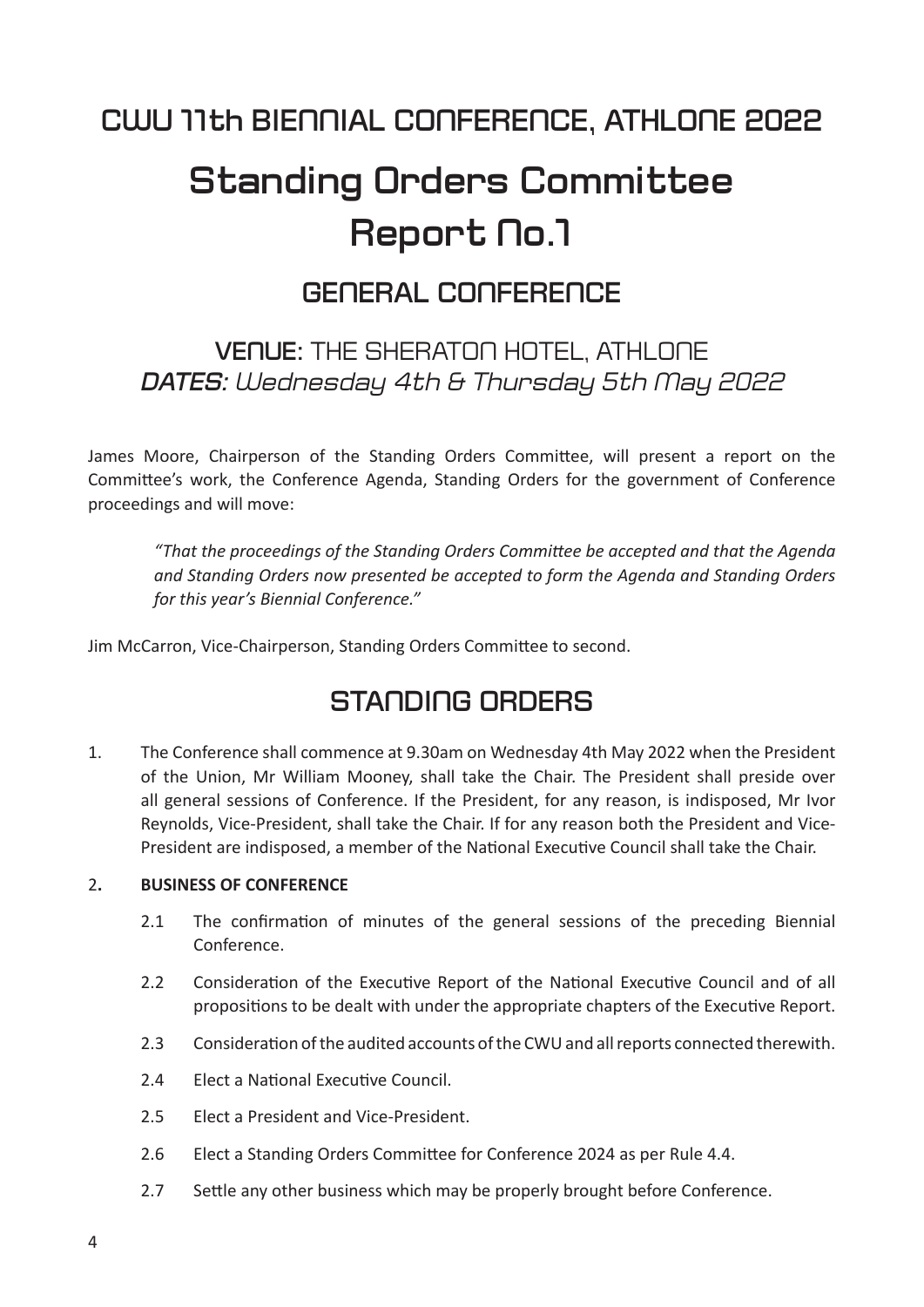- 3. Conference will be conducted subject to the orders of business and other orders issued by the Standing Orders Committee.
- 4. In the event of the business of any item on the agenda being completed within the timetable, or in the event of any item being deferred pending the result of a card vote, Conference shall proceed immediately to the next item as outlined in the timetable. In the event of that item being completed within the timetable, Conference shall return to the unfinished business of the earliest uncompleted item of the agenda. If this is completed, Conference shall proceed to the next unfinished items in the order they were taken and if these are completed, Conference shall proceed to the next item on the agenda as outlined in the timetable.
- 5. **Procedures contained herein for speeches and motions shall apply to both General and Occupational Conferences.**
- 6. **All reports and documents which have been given to Delegates prior to the assembly of Conference shall be taken as read.**

### 7. **PROCEDURES FOR SPEECHES AND MOTIONS**

- 7.1 The Reports standing in the name of the National Executive Council shall be moved chapter by chapter, where appropriate, by the Chairperson and in calling out the heading of a chapter the Chairperson shall be deemed to be formally moving the acceptance of that chapter. The Chairperson will call for a seconder from the floor of Conference.
- 7.2 Following the moving and seconding of chapters of the National Executive Council Report, Motions, Amendments and Addenda to Motions relating to the chapters will be moved and seconded. The Motions, Amendments, Addenda and chapters will then be open for debate. A General Officer or a member of the National Executive Council may reply to the debate. The sponsoring Branch of a Motion has the right to reply. The Motions, Amendments, Addenda and chapters will then be voted on.
- 7.3 Not more than one (1) item on the agenda shall be before Conference at any time.
- 7.4 When further information on any chapter standing in the name of the National Executive Council is to hand, the information shall be given to Conference on behalf of the National Executive Council by one (1) of the General Officers or by a member of the National Executive Council immediately as the chapter is called. Questions on further information shall be answered on behalf of the National Executive Council under the direction of the Chairperson by one (1) of the General Officers or by a member of the National Executive Council.
- 7.5 No Motion or Amendment shall be spoken upon except by the mover until it has been formally moved and seconded.
- 7.6 The mover of a Motion, who must be a Delegate from the sponsoring Branch or the Chairperson of Conference, shall be allowed to speak for not more than five (5) minutes. Any other Delegate will be allowed to speak for not more than three (3) minutes on the business before Conference, except by the special permission of Conference. The sponsoring Branch's right to reply will not exceed three (3) minutes.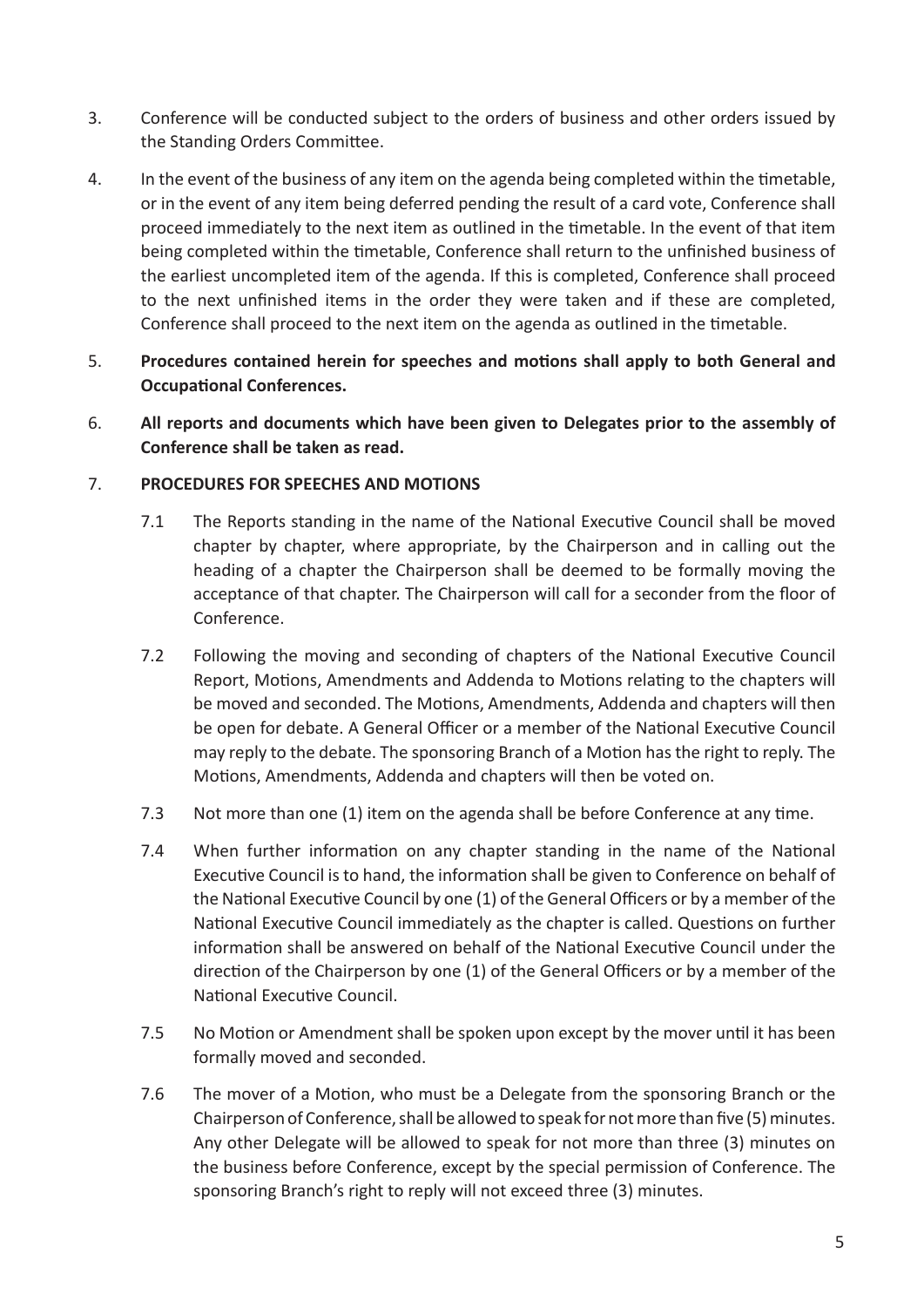- 7.7 A Motion to refer back or reject a chapter or part thereof of the National Executive Council Report shall be in order. The mover shall have the right to reply.
- 7.8 When addressing Conference, Delegates must announce their name and name of their Branch. Delegates shall confine themselves strictly to the subject under discussion. If two (2) or more Delegates desire to speak at the same time, the Chairperson shall decide which Delegate has priority.

### 8. **VOTING**

- 8.1 Voting on all matters before Biennial Conference shall normally be by a show of hands of the accredited Delegates present. Following the announcement of a result from a show of hands any twelve (12) Delegates may rise immediately and demand a card vote. A card vote must then be taken. The Chairperson/Vice-Chairperson of the Standing Orders Committee will request the Delegates present and voting to indicate either for or against on the appropriate card as indicated by the Chairperson/Vice-Chairperson of the Standing Orders Committee.
- 8.2 The Standing Orders Committee shall be responsible for counting and recording the card vote of each Branch accredited and voting. Their decision on the result recorded on any vote will be final.
- 8.3 The voting strength of a Branch on a card vote will be in accordance with the accredited membership of the Branch, as circulated to Conference.
- 8.4 In the event of any item before Conference being the subject of a card vote, the result of which is necessary to enable Conference to proceed with other associated items, Conference will proceed to the next item of the National Executive Council Report unaffected by the card vote result or proceed as per paragraph 4 of this report. When the card vote result is announced, Conference will return to the original item provided it is within the timetable for that item or if it is not within the timetable for that item, Conference will later return to this item in preference to all other unfinished business.

### 9. **PROCEDURE**

- 9.1 Any Delegate who has not spoken on the matter before Conference may move that the Motion now be put, on the seconding of which the Chairperson of Conference may, without discussion, immediately put this to a vote. In the event of it being carried, Conference will proceed to vote on the question itself, subject to the right of one (1) of the General Officers to give any pertinent information and the mover's right to reply.
- 9.2 Any Delegate who has not spoken on the matter before Conference may move that Conference proceed to the next business, on the seconding of which the Chairperson may, without discussion, immediately put the Motion to a vote. In the event of it being carried, Conference shall at once proceed to the consideration of the next item on the agenda.
- 9.3 A Delegate wishing to question the proceedings of Conference may rise on a point of order and when called upon they shall state the procedural point in exact terms, whereupon the Chairperson shall immediately give a ruling or refer the matter to the Standing Orders Committee for decision.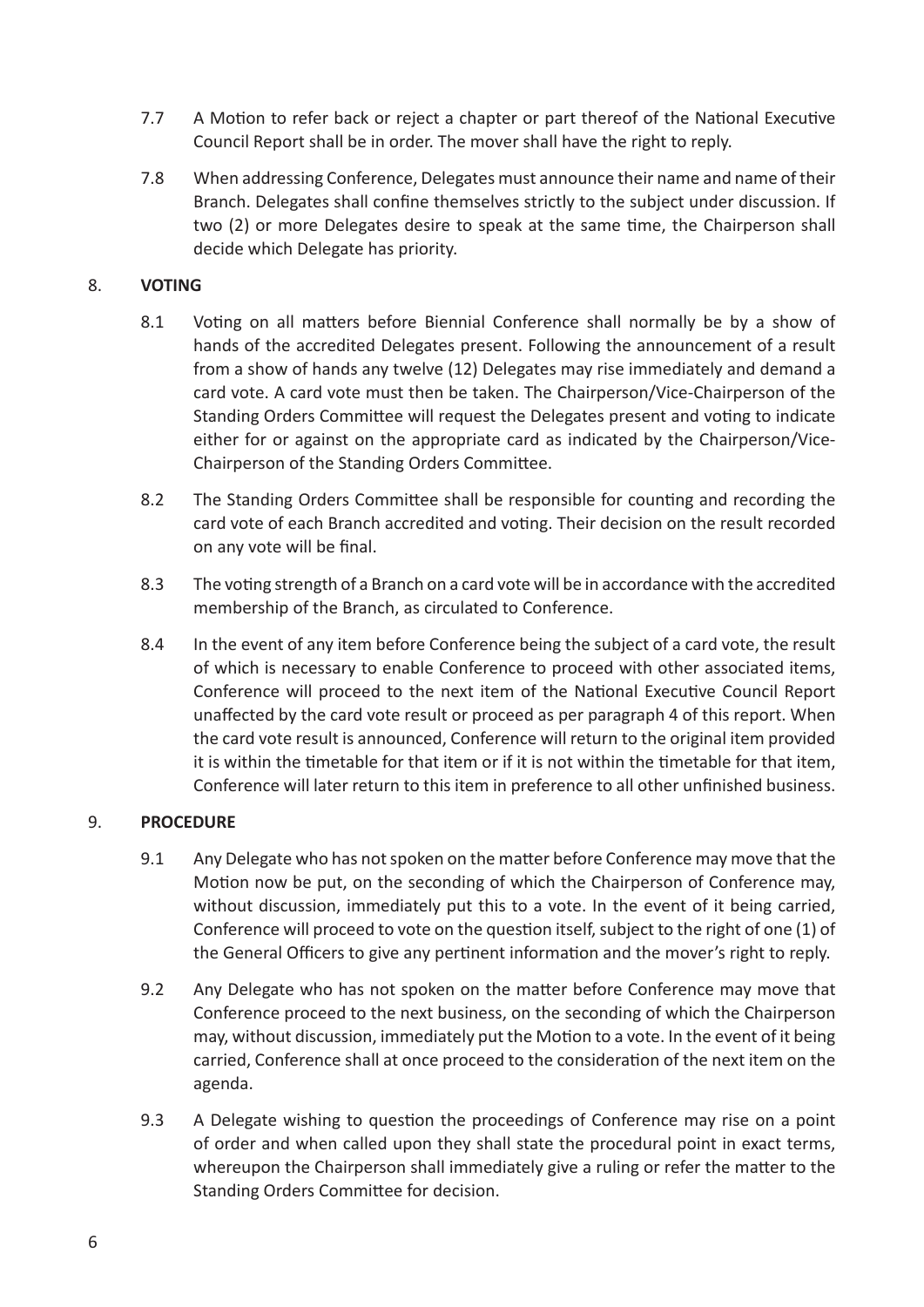9.4 Where National Executive Council Supplementary Reports are submitted to Conference, it shall be in order for a Delegate seeking an explanation thereon to rise on a point of information and the question shall be put and replied to in precise terms. *Delegates wishing to raise questions on the Accounts should, to avoid delays at Conference, submit their queries in wriƟ ng to the General Secretary by 12 noon on Friday 29th April 2022.*

### 10. **BALLOTS – NATIONAL EXECUTIVE COUNCIL, PRESIDENT/VICE-PRESIDENT & STANDING ORDERS COMMITTEE**

### 10.1 **ElecƟ on of NaƟ onal ExecuƟ ve Council**

The National Executive Council shall be elected at Biennial Conference by a ballot vote of the accredited Delegates in accordance with the Rules of the Union. Ballot papers for the election of the National Executive Council will be distributed to one (1) accredited Branch Delegate at registration on Tuesday 3rd May 2022, or in the event of late registration, ballots can be collected from a member the Standing Orders Committee no later than the opening of Conference at 9.30am on Wednesday 4th May 2022.

The ballot for the National Executive Council will close at 10.20am on Wednesday 4th May 2022.

### 10.2 **Election of Standing Orders Committee**

The ballot for election of the Standing Orders Committee for the 2024 Biennial Conference will be held in accordance with Rule 4. Ballot papers for the election of the Standing Orders Committee will be distributed to one (1) accredited Branch Delegate at registration on Tuesday 3rd May 2022, or in the event of late registration, ballots can be collected from a member the Standing Orders Committee no later than 1.00pm on Thursday 5th May 2022.

The ballot for the Standing Orders Committee will close at 2.20pm on Thursday 5th May 2022.

### 10.3 **Election of President**

Nominations for the position of the President of the Union will be invited from the floor of Conference. Only members of the National Executive Council can be nominated as per Rule 6. Election of the President will be by card vote based on the membership of Branches represented.

### 10.4 **Election of Vice-President**

Following announcement by the Standing Orders Committee of the nominations received for the position of President, nominations for the position of Vice-President will be invited from the floor of Conference. Only members of the National Executive can be nominated as per Rule 6. The election of the Vice-President will be by card vote based on the membership of the Branches represented.

### **11. BALLOTS/CARD VOTES – GENERAL**

11.1 Counting of ballots and/or card votes for NEC, President, Vice-President and Standing Orders Committee shall be conducted by the Standing Orders Committee.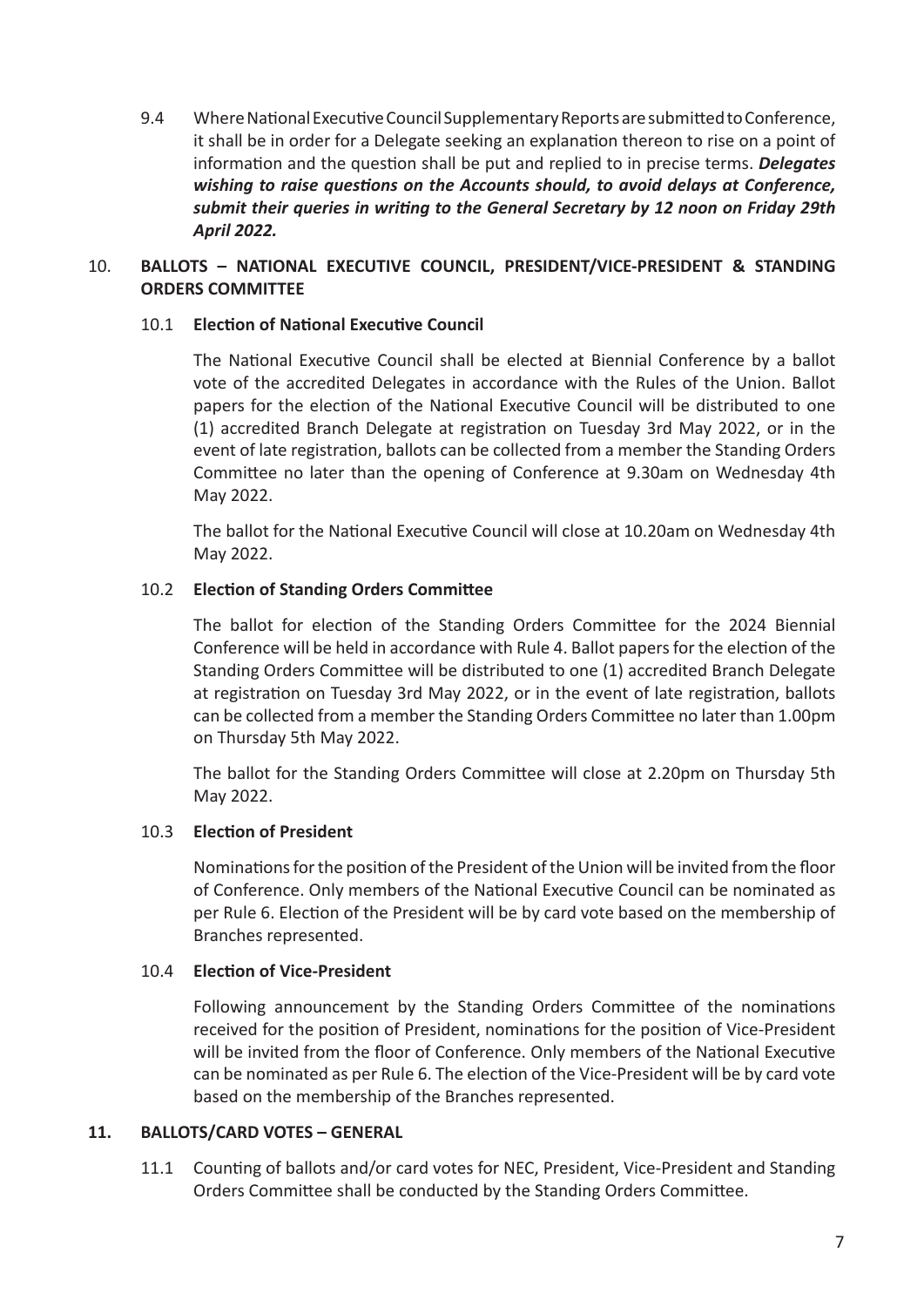11.2 Results of all ballots and/or card votes will be given by the Chairperson/Vice-Chairperson of Standing Orders Committee to Conference.

### **12. SUSPENSION OF STANDING ORDERS**

The Chairperson of Conference may accept a motion for the suspension of Standing Orders provided it is submitted in writing to them by a proposer and seconder who are Delegates to Conference. The request must clearly, but briefly, state the nature and urgency of the business. the number of the Standing Orders affected and the length of time, not exceeding ten (10) minutes, they desire such suspension to last. The Chairperson shall immediately submit the request to the Standing Orders Committee and after the Standing Orders Committee has reported to Conference, the motion shall be put to a vote.

A motion to suspend Standing Orders will require the consent of two-thirds of the Delegates present and voting. In the event of Standing Orders being suspended, no subsequent motion for the variation of the timetable to compensate for time lost by the suspension of Standing Orders or discussion of such suspension shall be admissible.

### 13**. EMERGENCY MOTIONS**

Emergency Motions may be submitted to the Standing Orders Committee on behalf of a Branch, with the Branch Representative's signature, or on behalf of the National Executive Council, with a General Officers' signature. The Motion must be submitted in writing on the authorised form, available from the Standing Orders Committee prior to 13.00pm on Thursday 5th May 2022. A decision on the validity of such Motions shall be made by the Standing Orders Committee and the decision presented to Biennial Conference. Amendments to Emergency Motions will not be accepted.

### 14. **GENERAL**

- 14.1 On the final day of Conference, reports and decisions taken at the Occupational Conferences will be circulated for adoption by the General Conference.
- 14.2 The decision of the Chairperson on any matter not covered by Standing Orders will be final.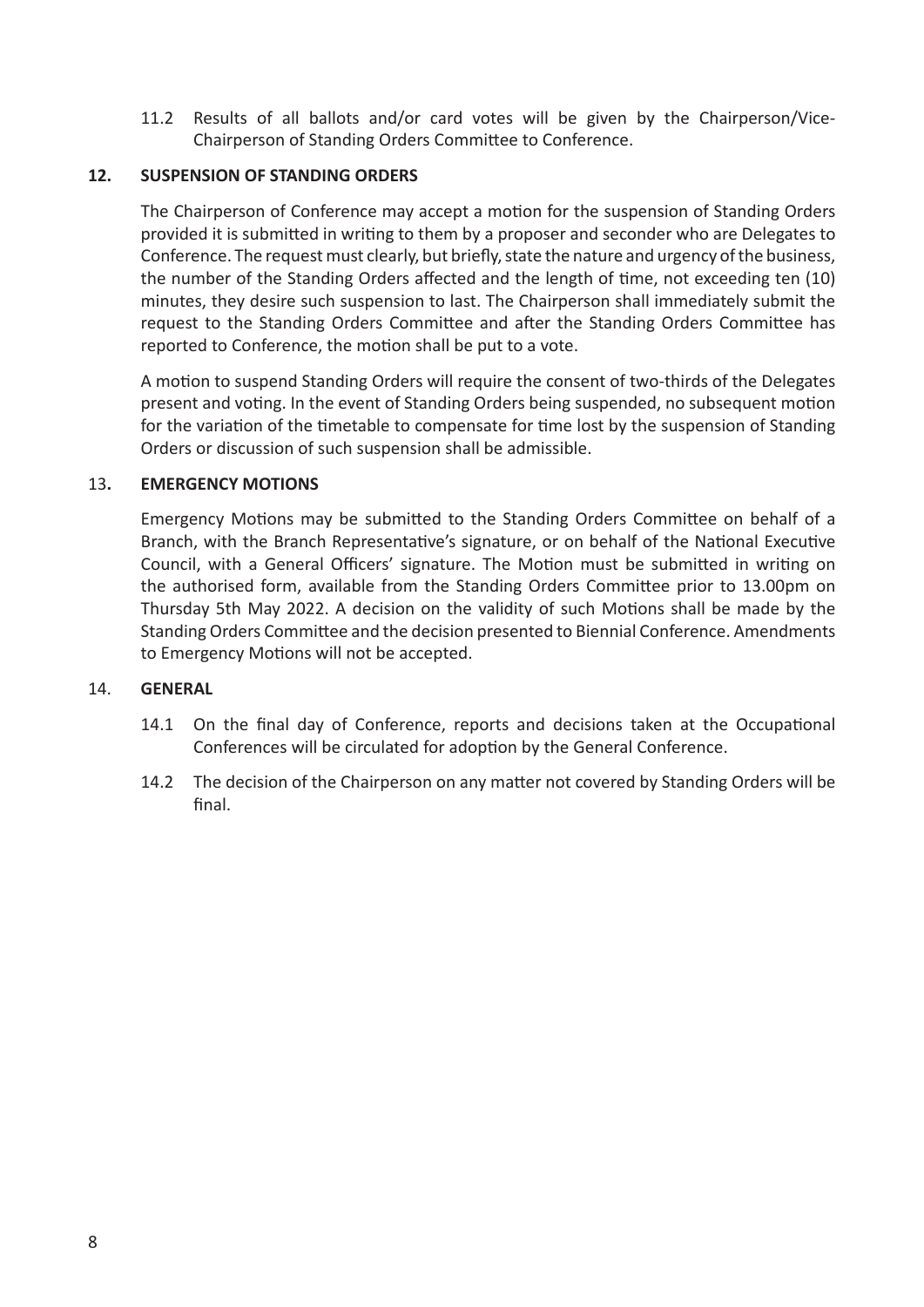# **Standing Orders Committee Report No.2**

### **HOURS OF GENERAL AND OCCUPATIONAL CONFERENCES**

### **General Conference**

It is recommended that Conference adjourns not later than 1.00pm on Wednesday 4th May 2022.

Conference will reassemble at 2.00pm on Thursday 5th May 2022 and conclude not later than 5.30pm.

### **Postal/Courier Occupational Conference**

In accordance with Rule 4.3, this Occupational Conference will be held in the Sheraton Hotel, Athlone, on Wednesday 4th May 2022 at 2.00pm and will recommence at 9.00am on Thursday 5th May 2022 and conclude not later than 1.00pm.

### **eComms Occupational Conference**

In accordance with Rule 4.3, this Occupational Conference will be held in the Sheraton Hotel, Athlone, on Wednesday 4th May 2022 at 2.00pm and will recommence at 9.30am on Thursday 5th May 2022 and conclude not later than 1.00pm.

#### **Standing Orders Reports – Occupational Conferences**

Standing Orders Reports for Postal/Courier Occupational Conference will be moved for adoption, according to Rule 4.3, at 2.00pm on Wednesday 4th May 2022.

Standing Orders Reports for the eComms Occupational Conference will be moved for adoption, according to Rule 4.3, at 2.00pm on Wednesday 4th May 2022.

### *NB: The above Ɵ metable will be rigidly adhered to*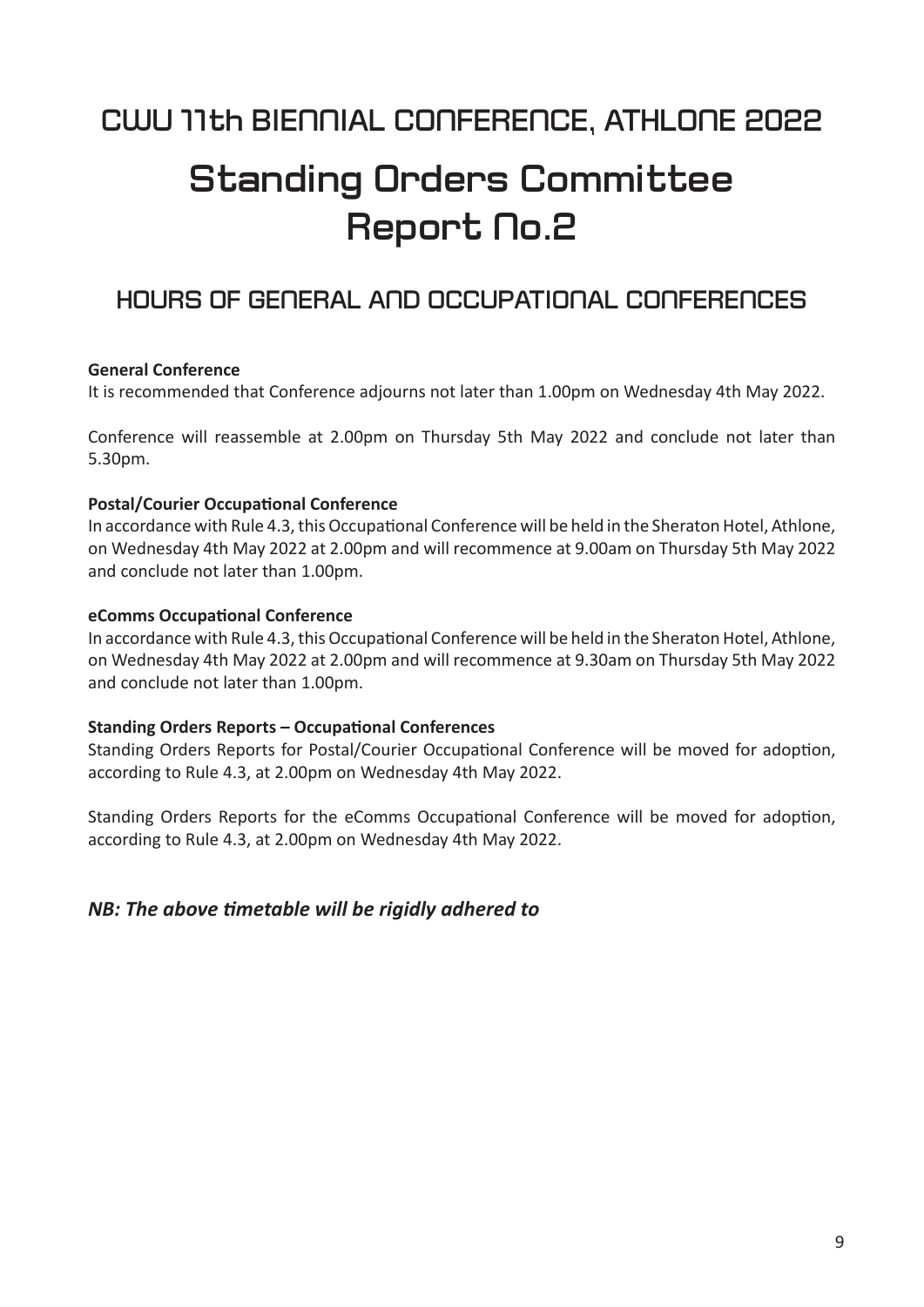# **Standing Orders Committee Report No.3**

## **GENERAL CONFERENCE**

**VENUE:** THE SHERATON HOTEL, ATHLONE *DATES: Wednesday 4th & Thursday 5th May 2022*

The Standing Orders Committee has ruled no Motions out of order.

### **Composited Motions**

Motion No.7 Motion No.9 Motion No.28 Motion No.41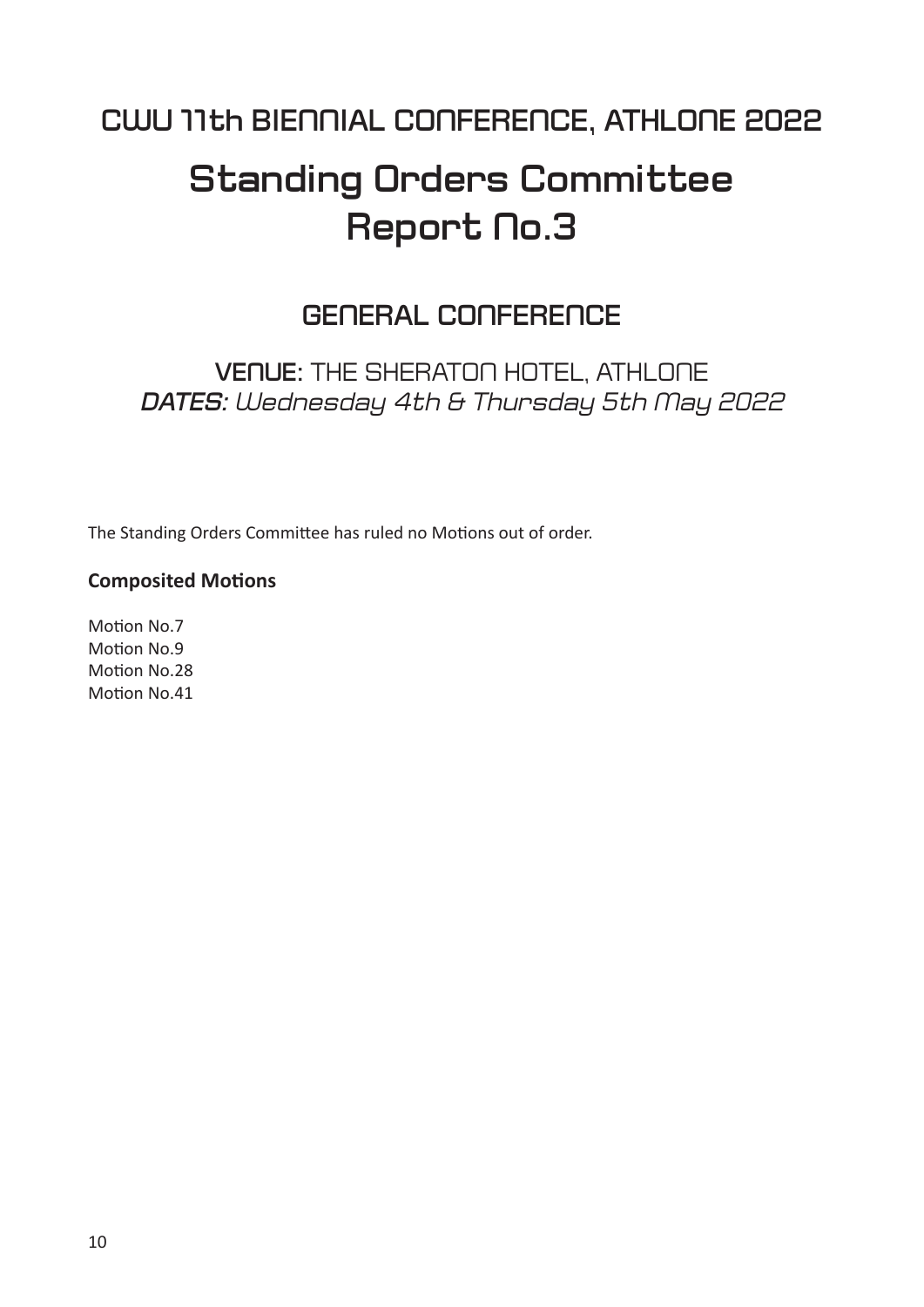# **Standing Orders Committee** Report No.4

## **GENERAL/OCCUPATIONAL CONFERENCES**

**VENUE:** THE SHERATON HOTEL, ATHLONE *DATES: Wednesday 4th & Thursday 5th May 2022*

Candidates for election to the National Executive Council who wish to withdraw from the ballot must do so no later than 9.30am on Wednesday 4th May 2022.

Candidates wishing to withdraw must inform the Standing Orders Committee in writing.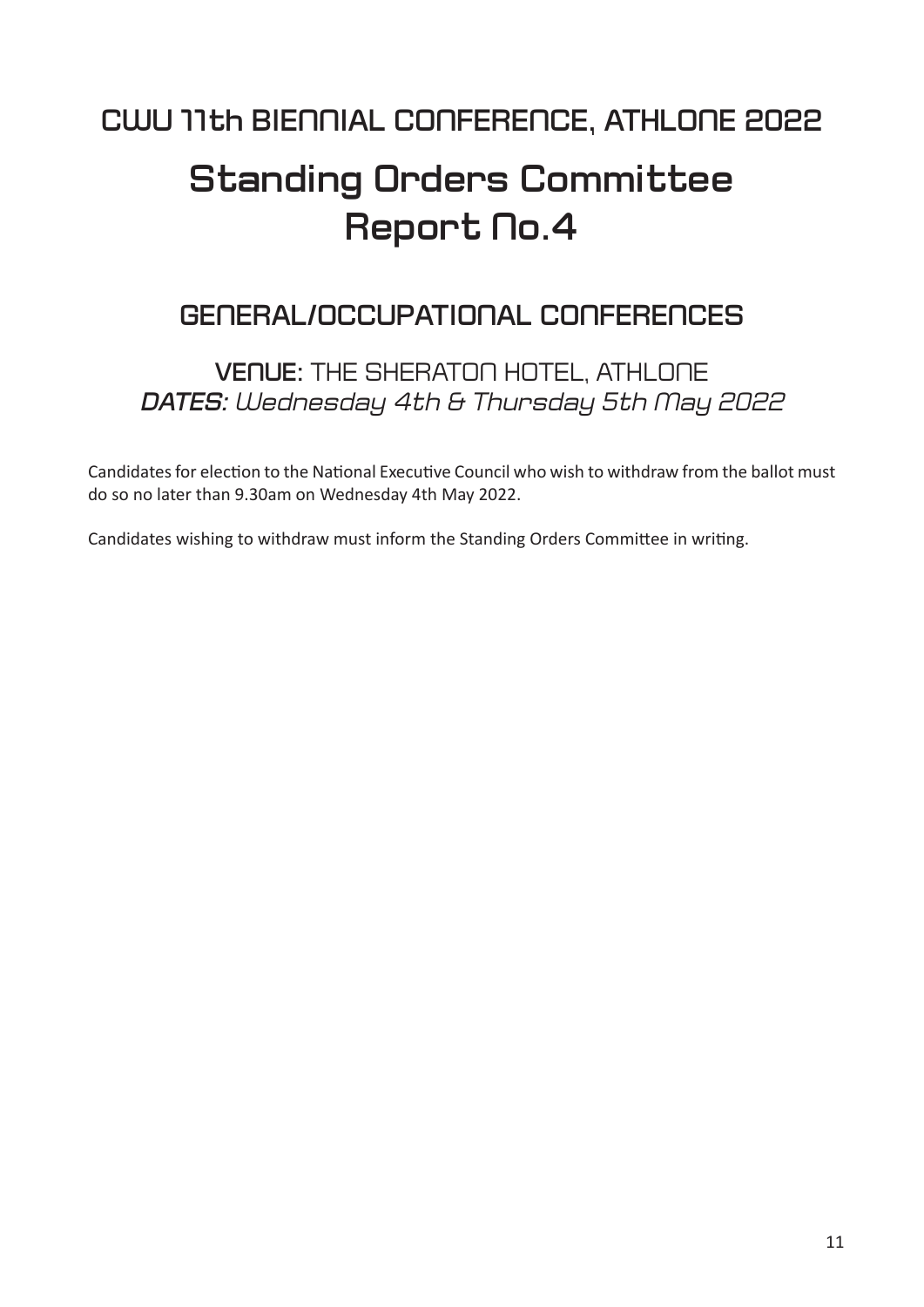# **Standing Orders Committee Report No.5**

## **GENERAL CONFERENCE – TIMETABLE**

**VENUE:** THE SHERATON HOTEL, ATHLONE *DATES: Wednesday 4th & Thursday 5th May 2022*

The Standing Orders Committee recommends the following timetable and that the National Executive Council Report – General and Associated Motions be taken and decided on in the order **and at the Ɵ mes shown herein:**

## **WEDNESDAY 4th May 2022**

| $09.30 - 09.40$ | <b>Conference Opening Ceremony</b>                                                                                                      |
|-----------------|-----------------------------------------------------------------------------------------------------------------------------------------|
| $09.40 - 09.45$ | <b>Election of Tellers</b>                                                                                                              |
| $09.45 - 09.50$ | <b>Adoption of Standing Orders</b>                                                                                                      |
| $09.50 - 10.10$ | <b>Presidential Address</b>                                                                                                             |
| $10.10 - 10.20$ | <b>NEC Ballot</b>                                                                                                                       |
| $10.20 - 10.30$ | <b>Confirmation of Minutes of the General Sessions of Conference 2020</b>                                                               |
| $10.30 - 10.45$ | Item 1 – Introduction of National Executive Report by General Secretary<br>Chapter 1 - Foreword<br><b>NEC Report</b>                    |
| $10.45 - 11.30$ | <b>Item 2 – Union Structure &amp; Organisation (Private Session)</b><br>Chapter 2 – Union Structure & Organisation<br><b>NEC Report</b> |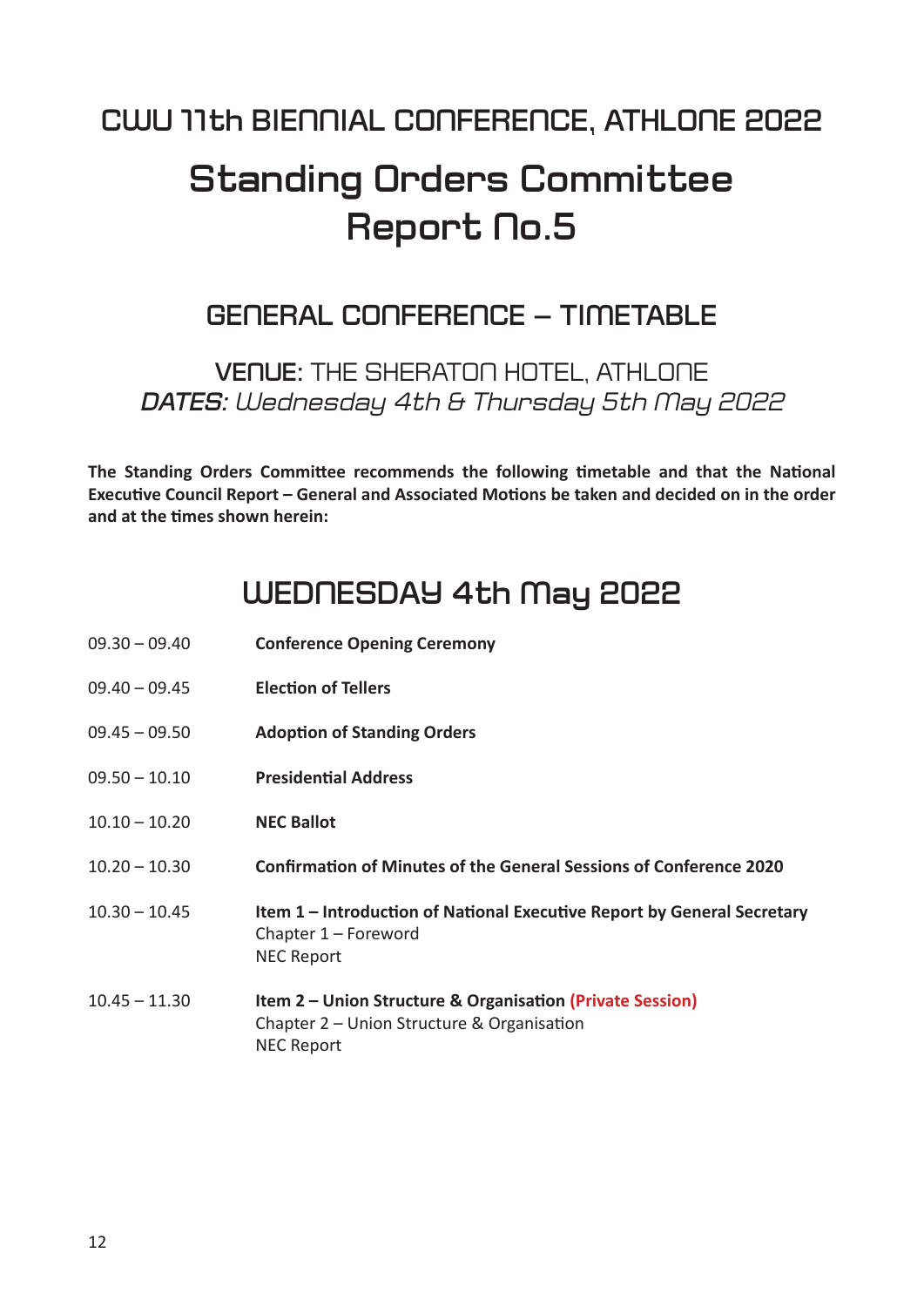| $11.30 - 12.00$ | Item 3 - Finance (Private Session; no media in the room)<br>Chapter 4 - Finance<br><b>NEC Report</b>           |
|-----------------|----------------------------------------------------------------------------------------------------------------|
| $12.00 - 12.30$ | Item $4 -$ Organising & Campaigning<br>Chapter 3 - Trade Union Organising<br>NEC Report and Associated Motions |
| $12.30 - 13.00$ | <b>Item 5 - Communications</b><br>Chapter $5 -$ Communications<br><b>NEC Report</b>                            |

### **Wednesday 4th May 2022, 12.00 – 12.30**

# **Organising & Campaigning**

1. Conference condemns the ongoing occupation of Palestine, blockade of Gaza, and the abhorrent crime of apartheid being committed by the Israeli state in the Occupied Palestinian Territories and Israel itself. Trade Unions must play a leading role in supporting Palestinians in their peaceful struggle for self-determination. Therefore, Conference instructs the incoming NEC to actively campaign for the introduction of the Occupied Territories Bill and conduct an awareness-raising campaign within our union around the consumer boycott, as tangible acts of solidarity with our brothers and sisters in Palestine.

### **WATERFORD POSTAL BRANCH**

2. Conference condemns any system which allows ordinary working people to fall through the poverty safety net. Conference instructs the incoming NEC to commence, in conjunction with other progressive unions and the ICTU, a national campaign under the heading of "Work Must Pay" that utilises all tactics available to the union movement, including political engagement and, if necessary, mass national demonstrations, in order to secure legislation which would see a Living Wage as a basic entitlement for workers in Ireland.

### **DUBLIN POSTAL CLERKS BRANCH**

3. Climate change is the single biggest issue we all have to face as a planet, as a country, and as workers. As well as supporting a just transition, the CWU should reflect on its own contribution to combatting climate change. Conference instructs the incoming National Executive Council to conduct a review of the environmental impact of the CWU, identify opportunities to lower its carbon footprint, including the use of solar energy, remote working/meetings, and electric vehicles, and to create an environmental policy to ensure that environmental impact is kept as minimal as possible.

### **VODAFONE BRANCH**

4. Organising and recruitment is an essential part of the new CWU strategy and we should recognise the challenges that make this task difficult, especially in call centres and retail. Organising these workers should be treated as an ongoing concern as turnover of staff in these areas is high and motivating and engaging members, younger members in particular, to get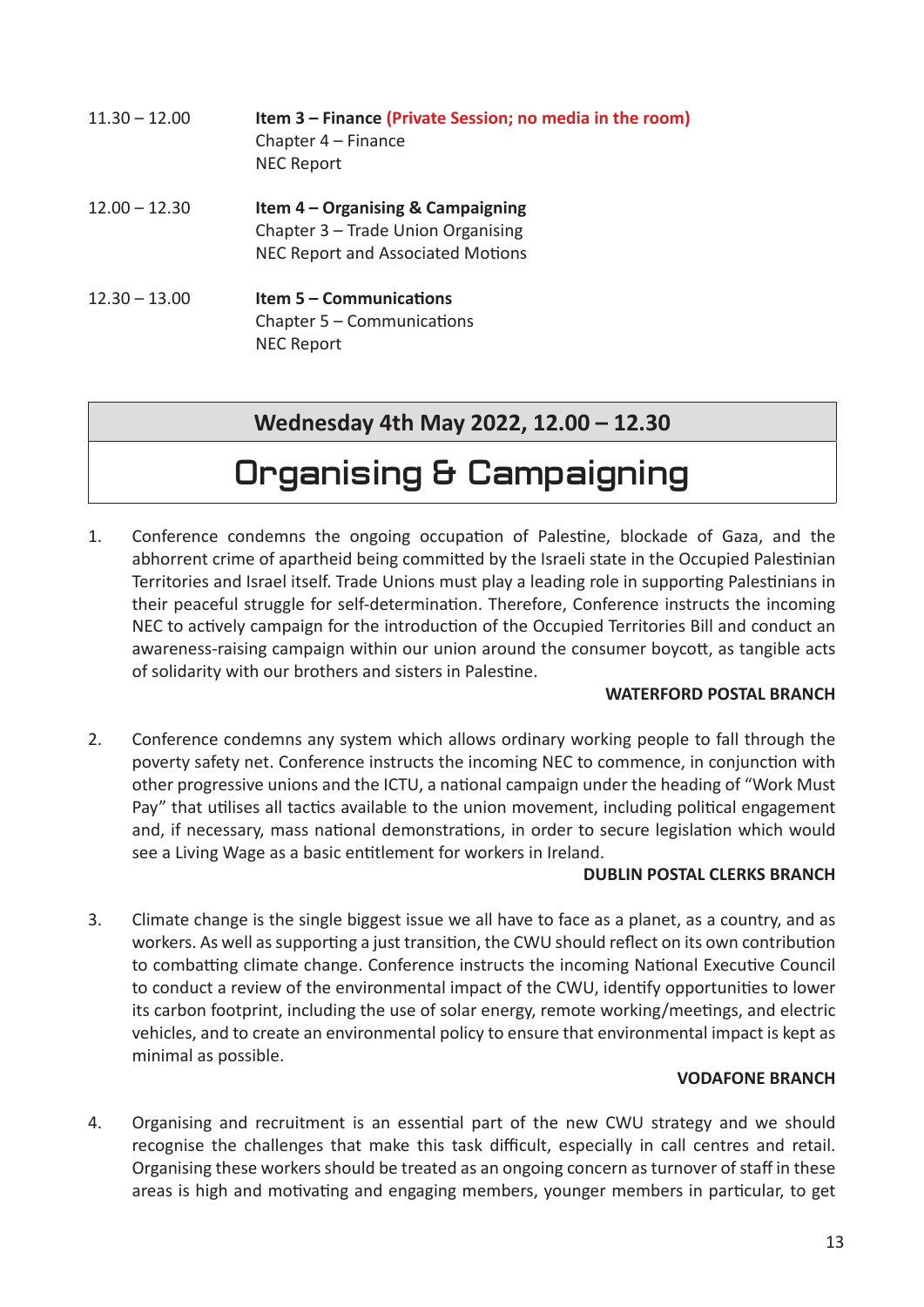more involved in the Union is not easy. Conference instructs the incoming National Executive Council to set up a 'Retail/Call Centre Organising Forum' to exchange common experiences and ideas regularly among these groups of workers to develop strategies to improve our organising campaigns.

**VODAFONE BRANCH**

# **THURSDAY 5th May 2022**

- 14.00 14.10 **Item 6 Status of MoƟ ons passed at Biennial Conference 2020**
- 14.10 14.20 **Ballot for Election of Standing Orders Committee**
- 14.20 14.30 **NominaƟ ons for ElecƟ on of President**
- 14.30 15.00 **Item 7 Equality & Diversity** Chapter 6 – Equality & Diversity NEC Report
- 15.00 15.30 **Item 8 Training & Education** Chapter  $7$  – Training & Education NEC Report
- 15.30 15.40 **NominaƟ ons for ElecƟ on of Vice-President**
- 15.40 16.10 **Item 9 ReƟ rement Benefi ts** Chapter  $8$  – Retirement Benefits NEC Report
- 16.10 16.40 **Item 10 Health & Safety** Chapter 9 – Health & Safety NEC Report
- 16.40 17.00 **Emergency Motions**
- 17.00 17.05 **RaƟfi caƟ on of Conference Report and Decisions**
- **17.05 17.30 CLOSING CEREMONIES**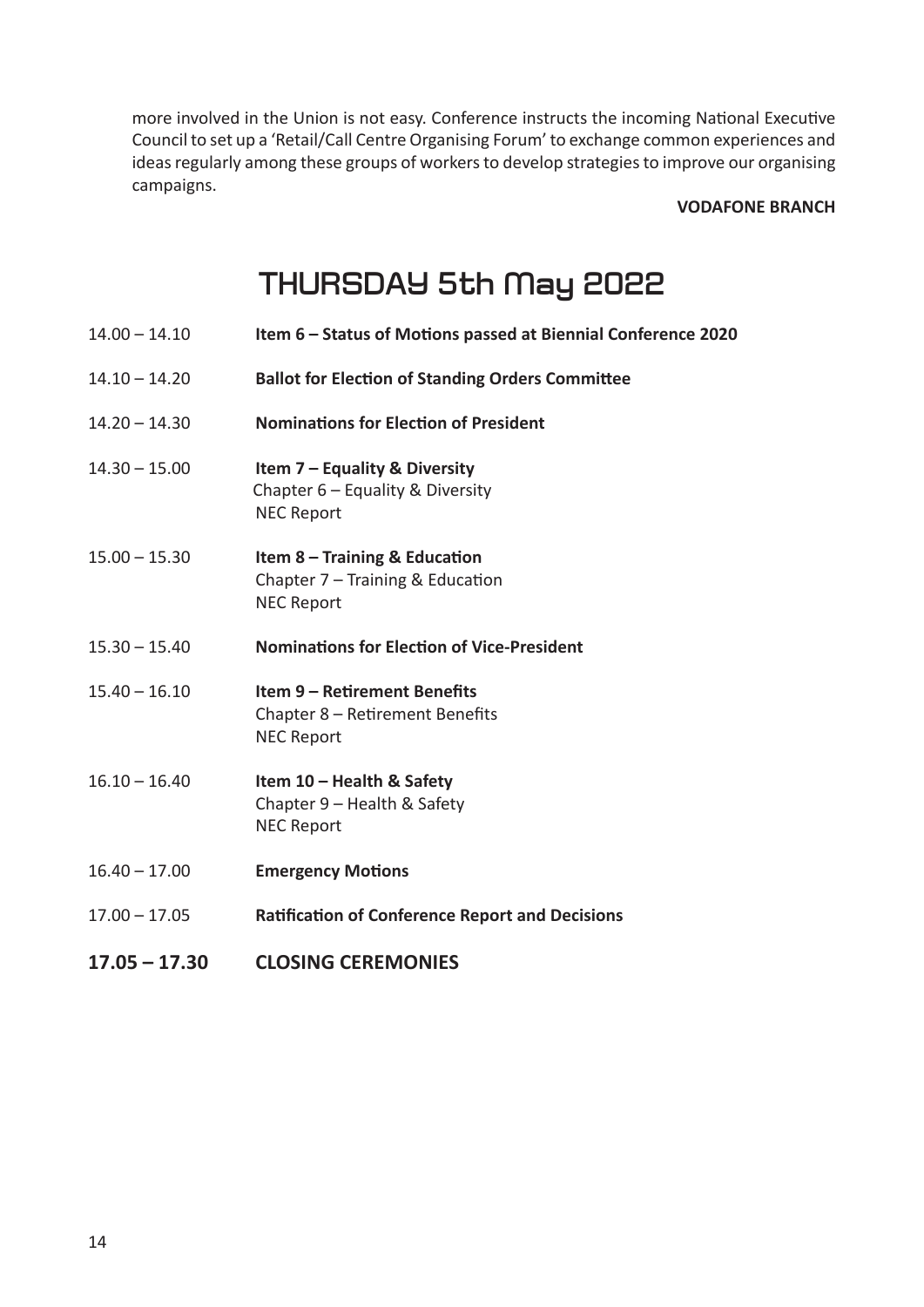# **Standing Orders Committee** Report No.1

## **OCCUPATIONAL CONFERENCE – POSTAL/COURIER**

## **VENUE:** THE SHERATON HOTEL, ATHLONE *DATES: Wednesday 4th & Thursday 5th May 2022*

James Moore, Chairperson of the Standing Orders Committee, will present a report on the Committee's work, the Conference Agenda, Standing Orders for the government of Conference proceedings and will move:

*"That the proceedings of the Standing Orders CommiƩ ee be accepted and that the Agenda and Standing Orders now presented be accepted to form the Agenda and Standing Orders for this year's Postal/Courier Occupational Conference."* 

Danny Hoare, Standing Orders Committee, to second.

## **STANDING ORDERS**

1. The Occupational Conference shall commence at 2.00pm on Wednesday 4th May 2022.

#### 2. **BUSINESS OF CONFERENCE**

- 2.1 Consideration of the Executive Report of the National Executive Council dealing with matters related to Postal/Courier services, and of all propositions to be dealt with under the appropriate sections or sub-sections of the Executive Report.
- 2.2 Settle any other business which may be properly brought before Conference.
- 3. Conference will be conducted subject to the orders of business and other orders issued by the Standing Orders Committee.
- 4. In the event of the business of any item on the agenda being completed within the timetable, or in the event of any item being deferred pending the result of a card vote, Conference shall proceed immediately to the next item as outlined in the timetable. In the event of that item being completed within the timetable, Conference shall return to the unfinished business of the earliest uncompleted item of the agenda. If this is completed, Conference shall proceed to the next unfinished items in the order they were taken and if these are completed, Conference shall proceed to the next item on the agenda as outlined in the timetable.
- 5. All reports and documents which have been given to Delegates prior to the assembly of Conference shall be taken as read.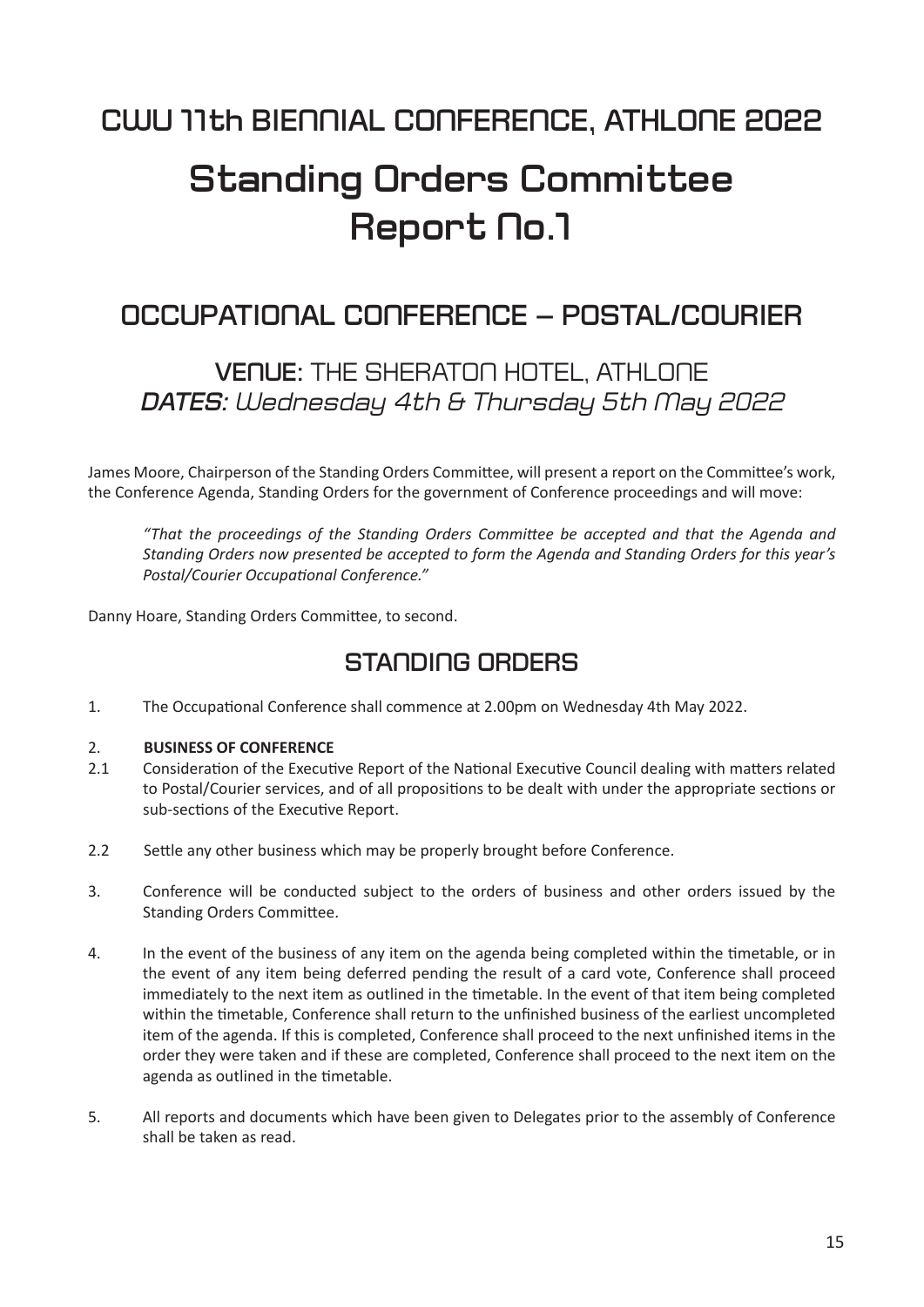# **Standing Orders Committee Report No.2**

## **POSTAL/COURIER OCCUPATIONAL CONFERENCE – TIMETABLE**

**VENUE:** THE SHERATON HOTEL, ATHLONE *DATES: Wednesday 4th & Thursday 5th May 2022*

**The Standing Orders Committee recommends the following timetable and that the National ExecuƟ ve Council Report – Postal/Courier and Associated MoƟ ons be taken and decided on in the order and at the Ɵ mes shown herein:**

## **WEDNESDAY 4th May 2022**

| $14.00 - 14.10$ | <b>Election of Tellers, Adoption of Standing Orders</b>                                                                             |
|-----------------|-------------------------------------------------------------------------------------------------------------------------------------|
| $14.10 - 15.30$ | Item 1 - Pay, Pension & Allowances<br>Chapter 10 - Pay, Pension & Allowances in An Post<br>NEC Report and Associated Motions        |
| $15.30 - 15.45$ | Item $2 -$ Regulation<br>Chapter $11 -$ Regulation<br><b>NEC Report</b>                                                             |
| $15.45 - 16.45$ | Item 3 – Partnership & Joint Working Groups<br>Chapter 12 - Partnership & Joint Working<br><b>NEC Report and Associated Motions</b> |
| $16.45 - 17.30$ | Item 4 – An Post General<br>Chapter 13 - An Post General<br><b>NEC Report and Associated Motions</b>                                |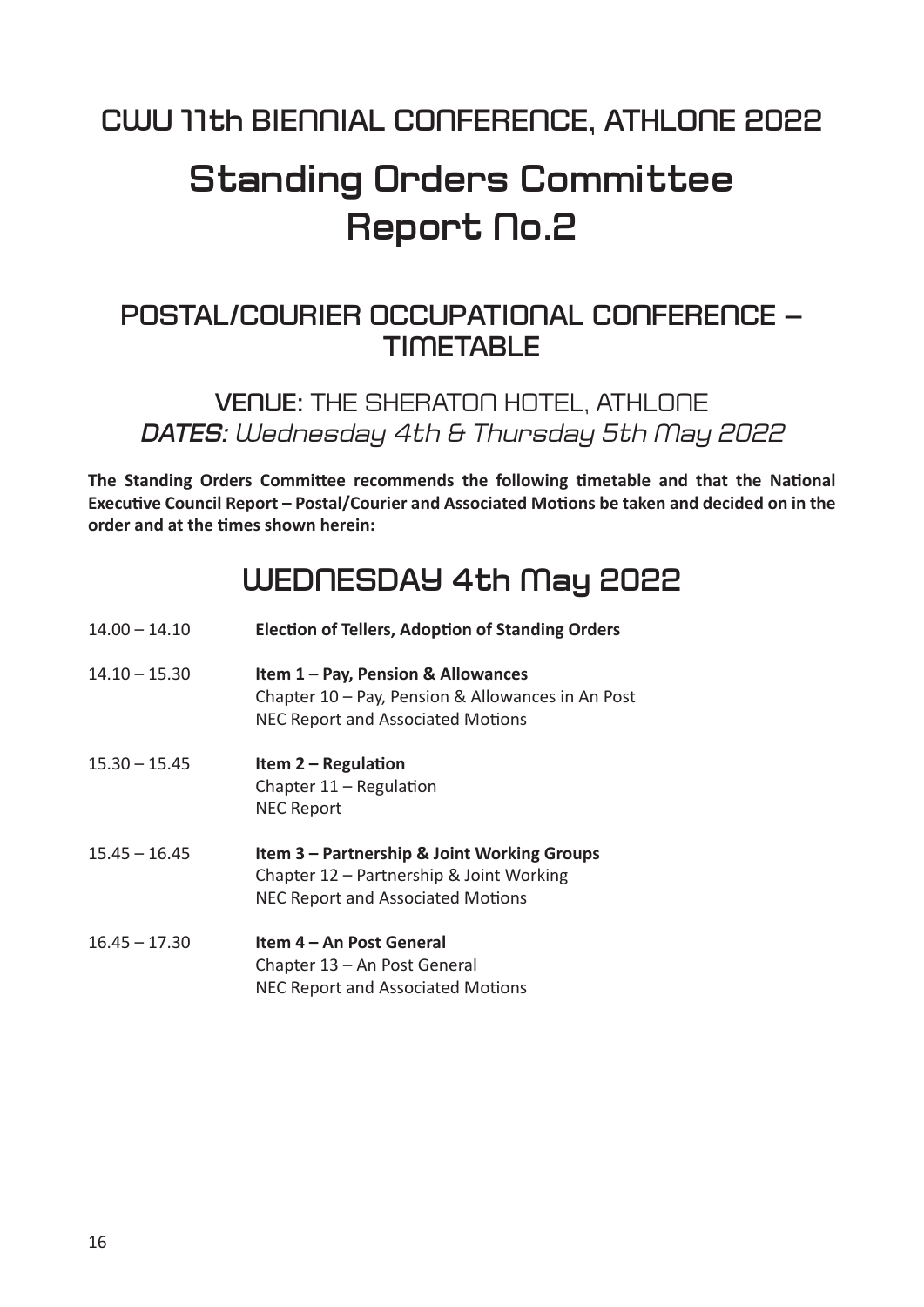**Wednesday 4th May 2022, 14.10 – 15.30**

# **Pay, Pensions & Allowances**

5. That Conference instructs the incoming NEC to seek to have pay progression while acting-up to a higher duty in An Post based on reaching each year on an accumulative basis, rather than the current system of progressing each year on a continuous basis.

### **DUBLIN MAILS MANAGERS' BRANCH**

6. Mindful of the fact that some delivery duties are now performed on an e-trike, Conference instructs the incoming National Executive Council to seek agreement with An Post to introduce an allowance for e-Trike use.

### **DUBLIN POSTAL DELIVERY BRANCH**

7. Conference instructs the incoming National Executive Council to seek agreement with An Post for an increase on the Eating-on-Route Allowance to reflect the recent increases in CPI and inflation.

### **DUBLIN POSTAL DELIVERY BRANCH CORK POSTAL BRANCH**

8. Conference acknowledges the pay inequality that exists in grades throughout An Post because of various productivity agreements. Conference further acknowledges the ongoing agreement around the continued 50:50 sharing of savings achieved and particularly the potential savings to be achieved during the proposed HQ relocation. In the event of these savings being achieved, Conference instructs the incoming NEC to seek a comparative pay rise equal to the percentage value of the consolidation of Change Allowances achieved for other grades, for the grade of Clerk.

### **DUBLIN POSTAL CLERKS BRANCH**

9. Conference instructs the incoming National Executive Council to actively pursue An Post for pay parity for staff not in receipt of the C&D Allowance so that all postal staff are on the same money.

### **LETTERKENNY POSTAL BRANCH KILLARNEY/SOUTH-KERRY POSTAL BRANCH**

10. Conference instructs the incoming National Executive Council to pursue An Post for the reintroduction of the thirteen (13) week overtime average payment for all staff while on Annual Leave.

### **DUBLIN POSTAL AMALGAMATED BRANCH**

11. Cognisant of the disparity in pay between members of staff in An Post that have a Change Allowance and those that do not, Conference instructs the incoming National Executive Council to seek further consolidation of the Change Allowance, in addition to seeking additional increments to the basic pay of all staff.

### **DUBLIN POSTAL AMALGAMATED BRANCH**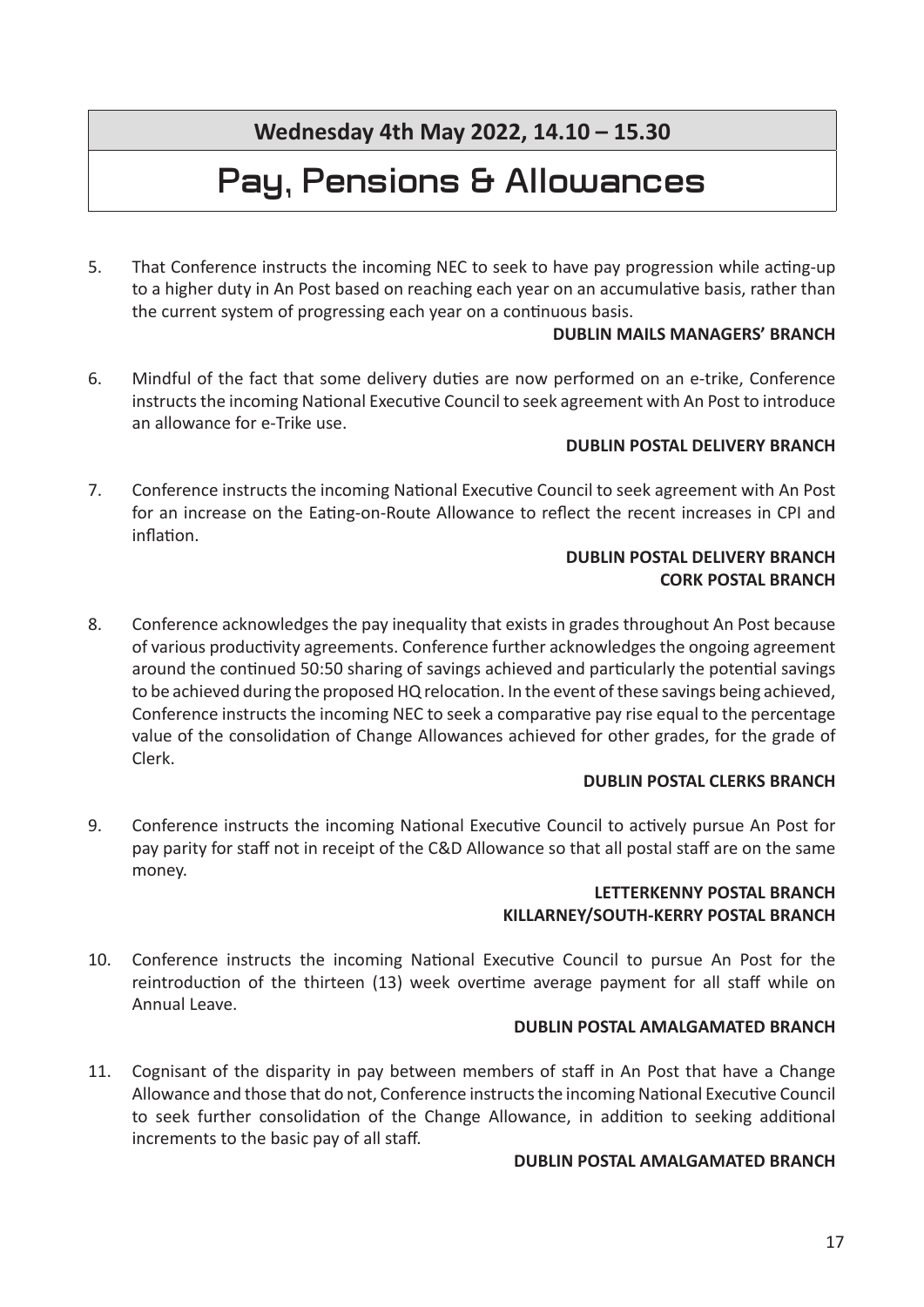12. Conference recognises the impact that the Pension Accord is having on our current pensioners and also the impact on future pensions as a result of that Accord, and in particular, increases in pensionable pay being linked to CPI, which is having a severe impact on pensionable pay.

Conference also recognises that, as part of the current pay deal, there is a commitment to conclude the review of the pension scheme.

Therefore, Conference instructs the incoming National Executive Council to seek from An Post the abolition of pensionable pay being linked to CPI so that any future increases in pay are pensionable.

### **DUBLIN MAILS MANAGERS' BRANCH**

13. Conference notes that the current Pension Accord expires in 2023. This Conference instructs the incoming National Executive Council to seek from An Post the removal of the actuarial adjustment that is currently applied to both the pension and lump sum of members that retire before their normal retirement age.

### **DUBLIN POSTAL AMALGAMATED BRANCH**

## **Wednesday 4th May 2022, 15.45 – 16.45**

# **Partnership & Joint Working Groups**

14. Conference instructs the incoming National Executive Council to seek agreement with An Post that members involved in an Accident on Duty should receive full pay and all due allowances for the duration of the sick absence associated with any such Accident on Duty.

### **DUBLIN POSTAL DELIVERY BRANCH**

15. Conference instructs the National Executive Council to seek agreement from An Post to provide more durable, heavy-duty uniforms for HGV drivers.

### **CORK POSTAL BRANCH**

16. Conference instructs the incoming National Executive Council to seek an agreement with An Post that there will be no further implemented changes (realignments, redesigns, etc) at DSUs where there are accommodation issues and that such changes will not take place in these DSUs until the accommodation issues are dealt with properly and they are fit for purpose.

### **NORTH-KERRY POSTAL BRANCH**

17. Conference instructs the incoming National Executive Council to seek from An Post a review of Occupational Health Services so it can made fit for purpose and be of a standard which fulfils the needs of members.

### **KELLS POSTAL BRANCH**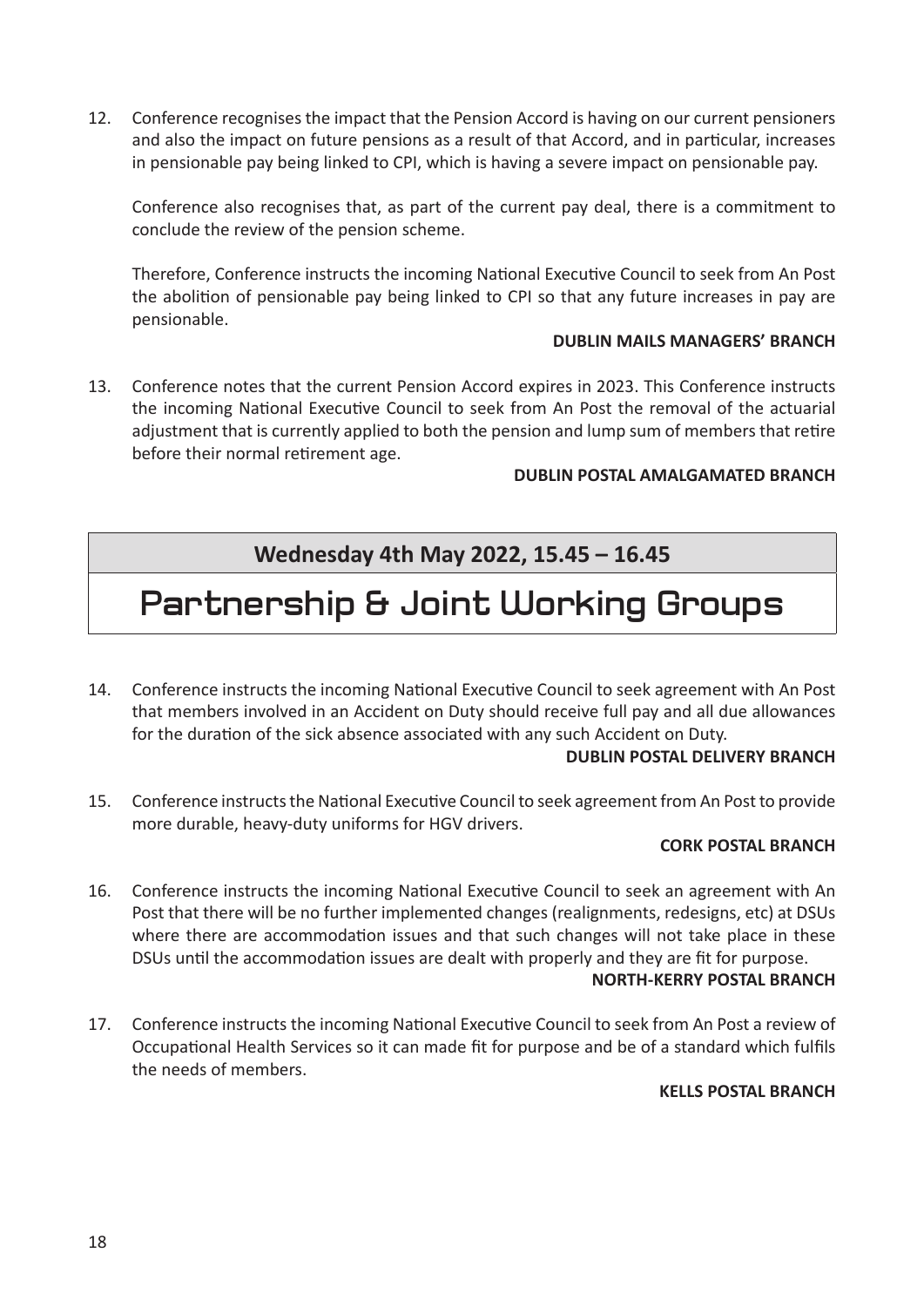## **Wednesday 4th May 2022, 16.45 – 17.30**

# **An Post General**

18. Mindful of the fact that An Post is filling senior management positions with personnel from the private sector, this Conference instructs the incoming National Executive Council to insist with An Post management that those personnel are made fully aware of the long-standing relationship that the Company has with the CWU and that agreement with the CWU is necessary to progress any new changes.

### **DUBLIN POSTAL DELIVERY BRANCH**

19. An Post senior management has stated its intention to move the Company HQ from the GPO to a new office location in Dublin and, in conjunction, introduce new ways of working for all staff involved. Conference instructs the incoming NEC to seek, in line with the ICTU policy, a pilot four-day working week for staff affected by this proposed relocation and the subsequent changes to their ways of working.

### **DUBLIN POSTAL CLERKS BRANCH**

- 20. Conference acknowledges the ever-changing labour landscape and employers' attempts to erode decent jobs through the use of exploitative business practices. Conference instructs the incoming NEC to oppose, by any means necessary, any future An Post company plans that involve bogus self-employment, the gig economy, or the outsourcing of clerical, mails processing or last-mile delivery work which currently is or can be carried out by our members. **DUBLIN POSTAL CLERKS BRANCH**
- 21. Conference instructs incoming National Executive Council to seek agreement with An Post for a 'Post-COVID Strategy' for all mail streams, with particular focus on letter volumes.

### **GALWAY POSTAL BRANCH**

22. Conference instructs the incoming National Executive Council to ensure that An Post shows staff their Annual Leave entitlement on their payslips.

### **WEST-CORK POSTAL BRANCH**

23. Conference instructs the incoming National Executive Council to engage with An Post to have all hours of agreed overtime bankable and used as days in lieu up to ten (10) days.

### **BIRR/ROSCREA POSTAL BRANCH**

24. Conference instructs the incoming National Executive Council to seek an agreement with An Post to review its process for deciding seniority in offices so that seniority does not keep changing in offices.

### **NORTH-KERRY POSTAL BRANCH**

25. Conference instructs the incoming National Executive Council to seek an agreement with An Post to review the seniority process in offices so that seniority is based on the date that the Postal Operative started employment and not when they were made permanent or hours accumulated, so that the seniority list in offices does not keep changing.

### **THURLES POSTAL BRANCH**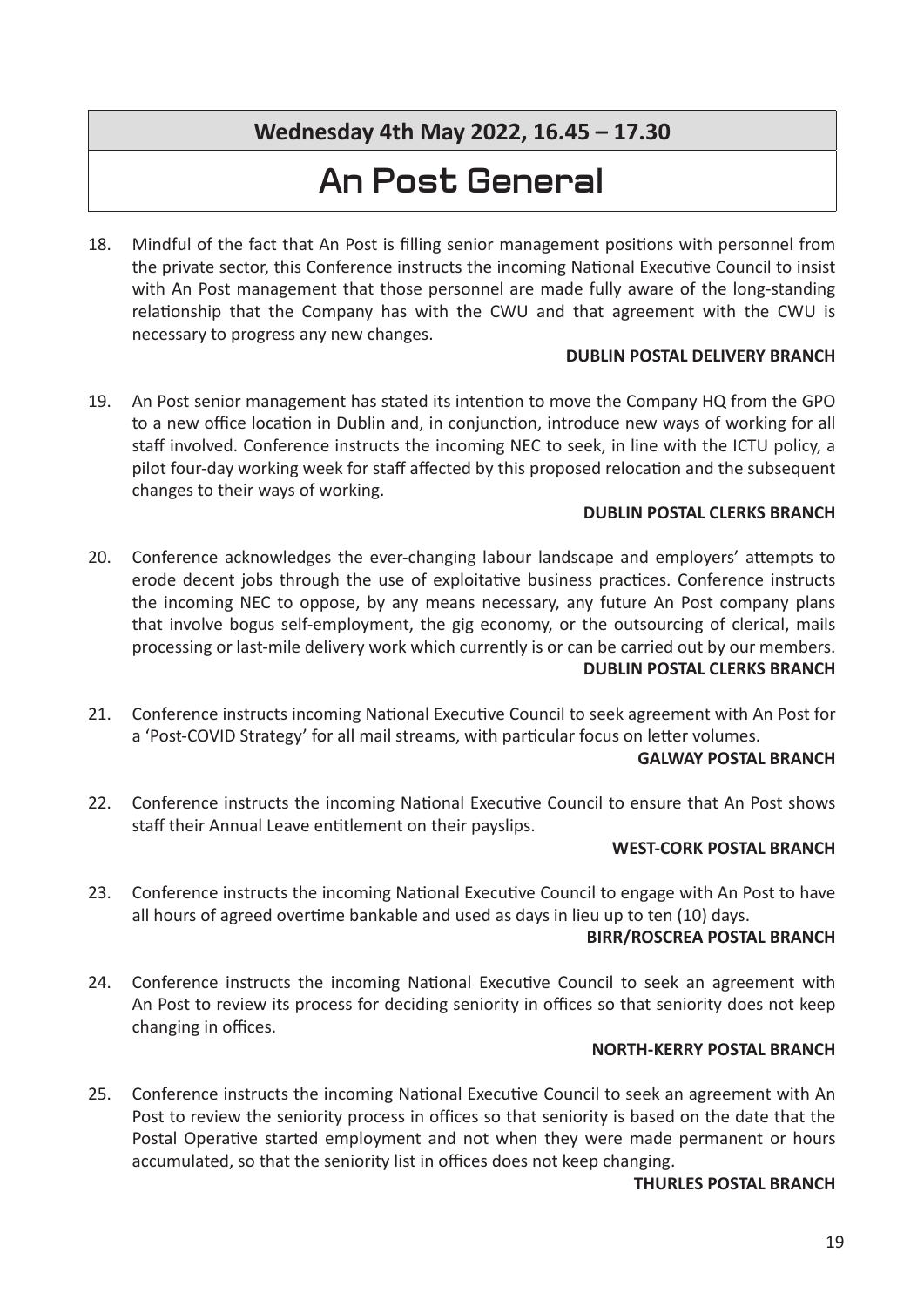26. Conference instructs the incoming National Executive Council to pursue An Post to make available to all members a HR manual outlining all the benefits and entitlements as part of their employment.

### **DUNDALK POSTAL BRANCH**

27. Conference instructs the incoming National Executive Council to request from An Post an increase in Bereavement Leave in line with Civil Service departments.

### **SLIGO POSTAL BRANCH**

28. Conference instructs the incoming National Executive Council to engage with An Post to update the Adverse Weather policy so that, when a Red Weather Warning is issued by Met Éireann, all services within that area are suspended for the duration of the Red Weather Warning.

### **WEST-CORK POSTAL BRANCH CORK POSTAL BRANCH**

29. Conference instructs the incoming NEC to seek to have the An Post policy on voluntary transfer for working locations (Mails & Parcels) extended to all our members in Mails & Parcels.

### **DUBLIN MAILS MANAGERS' BRANCH**

30. Conference instructs the incoming National Executive Council to address the gross imparity nationally regarding Christmas overtime in An Post and bring a new proposal to the Company that gives all members of the Union equality.

### **KILKENNY POSTAL BRANCH**

31. Conference instructs the incoming National Executive Council to secure from An Post an agreement that the national Christmas arrangements be concluded far earlier in the year. **KILKENNY POSTAL BRANCH**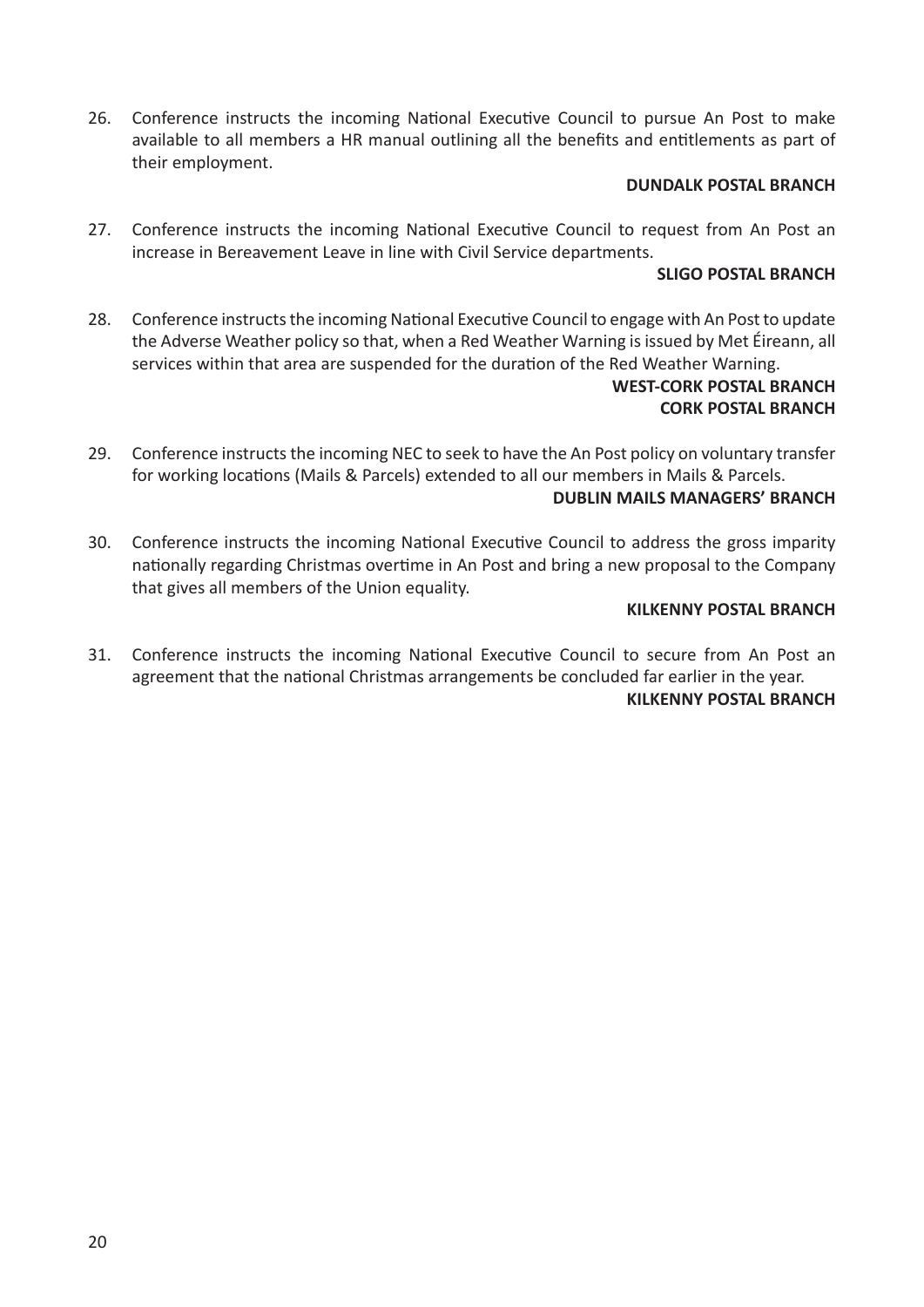# **THURSDAY 5th May 2022**

| $09.00 - 11.00$ | <b>Item 5 – Mails &amp; Parcels</b><br>Chapter 14 – Mails Processing & Parcels<br>NEC Report and Associated Motions                       |
|-----------------|-------------------------------------------------------------------------------------------------------------------------------------------|
| $11.00 - 12.00$ | Item 6 – Clerical, Administration & Retail<br>Chapter 15 - Clerical & Administration<br>NEC Report and Associated Motions                 |
| $12.00 - 12.30$ | Item 7 – An Post Subsidiaries<br>Chapter $16 - An$ Post Subsidiaries<br><b>NEC Report</b>                                                 |
| $12.30 - 13.00$ | Item 8 – Private Sector<br>Chapter 17 – Private Sector<br>– Sodexo<br>– UPS<br>$-DPD$<br>– IO Systems<br>NEC Report and Associated Motion |

**13.00 Postal/Courier Occupational Conference Concludes** 

### **Thursday 5th 2022, 9.00 – 11.00**

# **Mails & Parcels**

32. Mindful of the fact that rural duties receive multiple items of election/referendum material for individual households, Conference instructs the incoming National Executive Council to seek agreement with An Post that these duties are given extra resources for processing of this material during election/referendum campaigns.

### **DUBLIN POSTAL DELIVERY BRANCH**

33. Conference instructs the incoming National Executive Council to ensure that An Post's new DSU redesign process includes resources that are required to enable members to complete their deliveries within their scheduled finishing time.

### **DUBLIN POSTAL DELIVERY BRANCH**

34. With the new scanners now in place for over two (2) years, Conference instructs the incoming National Executive Council to pursue An Post to have a review of the scanners and identify any errors or upgrades that may need addressing.

### **DUNDALK POSTAL BRANCH**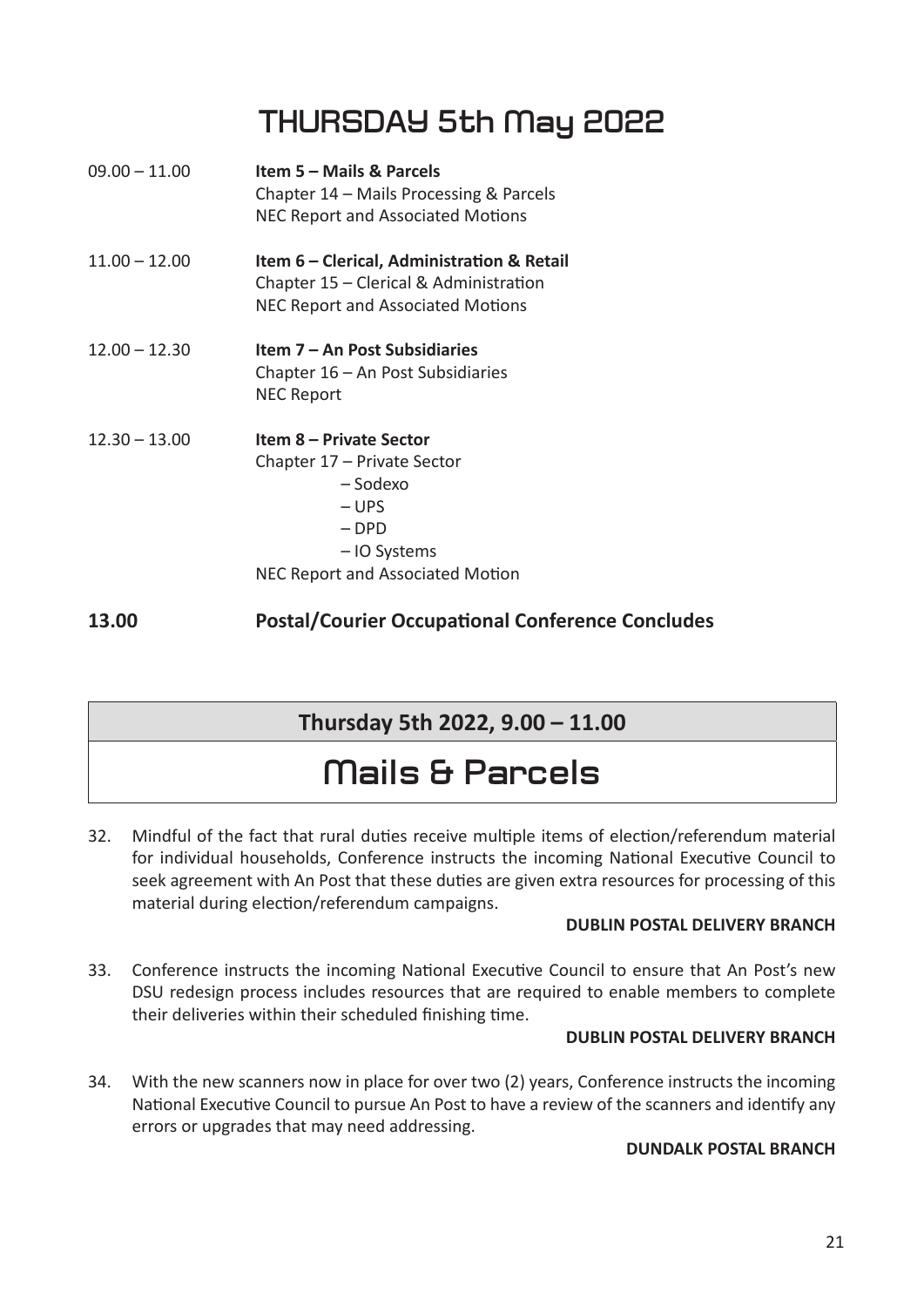35. Conference instructs the incoming National Executive Council to seek to ensure that all new fleet vehicles, either bought or hired by An Post, are fitted with both an automatic gearbox and air conditioning.

### **KILMALLOCK & DISTRICT POSTAL BRANCH**

36. Conference instructs the incoming NEC to have An Post immediately cease the reduction of vertical slot benches by way of inserting double slots where there were single slots, as this practice is making work more difficult for Postal Operatives.

### **WATERFORD POSTAL BRANCH**

37. Conference instructs incoming National Executive Council to seek agreement with An Post to reintroduce Riposte arrangements in DSUs.

### **GALWAY POSTAL BRANCH**

38. Conference instructs the incoming National Executive Council to explore with An Post all options associated with Home Garaging with a view to securing an outcome that is sustainable and of mutual benefit to both the Company and our members.

### **CARRICK-ON-SHANNON POSTAL BRANCH**

39. Conference instructs the incoming NEC to seek Home Garaging for Postpersons in An Post and that the Company deduct no more than €10 from the Postperson's Driving Allowance to offset costs incurred, and for this to be strictly on an opt-in/opt-out basis.

### **CLONMEL POSTAL BRANCH**

40. Conference instructs the incoming NEC to seek from An Post that duty ring-fencing be abolished after a term of five (5) years, applied retrospectively.

### **CLONMEL POSTAL BRANCH**

41. Conference instructs the incoming NEC to seek permission from An Post to allow staff access and use of company charging stations.

### **WATERFORD POSTAL BRANCH GALWAY POSTAL BRANCH**

42. Conference instructs the incoming National Executive Council to seek an agreement with An Post that a duty holder has the right to refuse an unreasonable request from management to move off their duty to cover any absence leave without further consequences to them from the Company.

### **NORTH-KERRY POSTAL BRANCH**

43. Conference notes the aspirations that members have to become HGV Drivers and existing Drivers that wish to of upskill their licence. This Conference instructs the incoming NEC to seek from An Post the rollout of a HGV Apprenticeship Programme and make it available to all members.

### **DUBLIN POSTAL AMALGAMATED BRANCH**

44. Conference instructs the incoming National Executive Council to seek from An Post a waiver on re-direction fees for staff who are affected by the Mica/Pyrite crisis and who will have to relocate during the demolishing and re-building process of their family homes**.**

### **LIFFORD/INISHOWEN POSTAL BRANCH**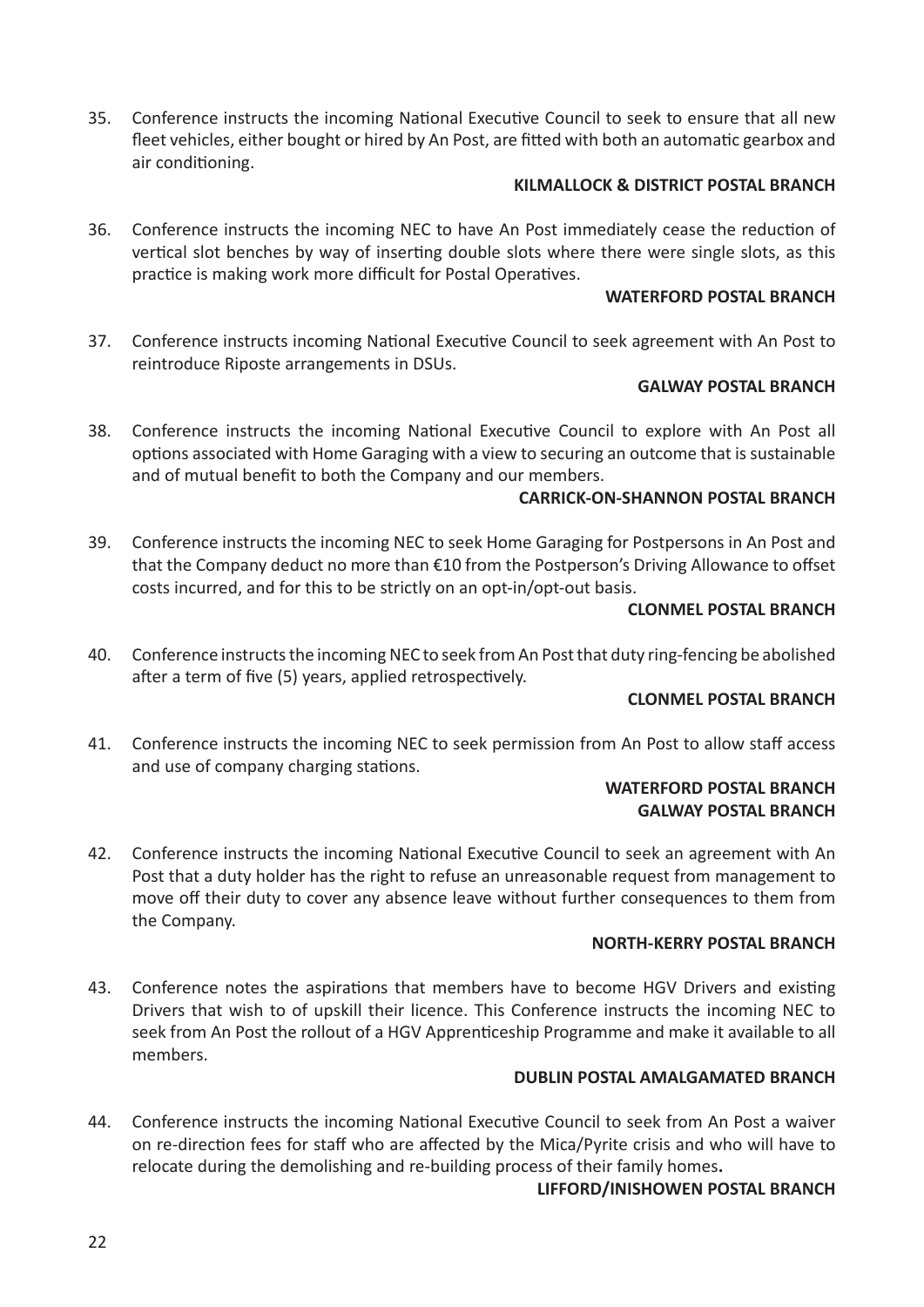**Thursday 5th May 2022, 11.00 – 12.00**

# **Clerical, Administration & Retail**

45. That this Conference recognises the flexibility of An Post Retail staff in maintaining services where absence is regularly absorbed or business spikes during Peak increases workload within opening hours, and therefore instructs the incoming National Executive Council to negotiate tangible recognition of same from An Post by way of One4All vouchers or other reward, calculated by reference to notional serving hours warranted against measurement standards versus actual hours worked during Peak, or where absence is absorbed.

### **CARLOW POSTAL BRANCH**

46. Conference instructs the incoming National Executive Council to pursue with An Post sufficient licences for the current Workflow Application System or a new system that is fit for purpose to process State Savings work.

### **GALWAY POSTAL BRANCH**

## **Thursday 5th May 2022, 12.30 – 13.00**

# **Private**

47. Conference notes that An Post is in the process of moving its Head Quarters to the EXO Building. This Conference instructs the incoming NEC to ensure that all Sodexo staff, both in the GPO and DMC, are paid a Living Wage in advance of this move.

### **DUBLIN POSTAL AMALGAMATED BRANCH**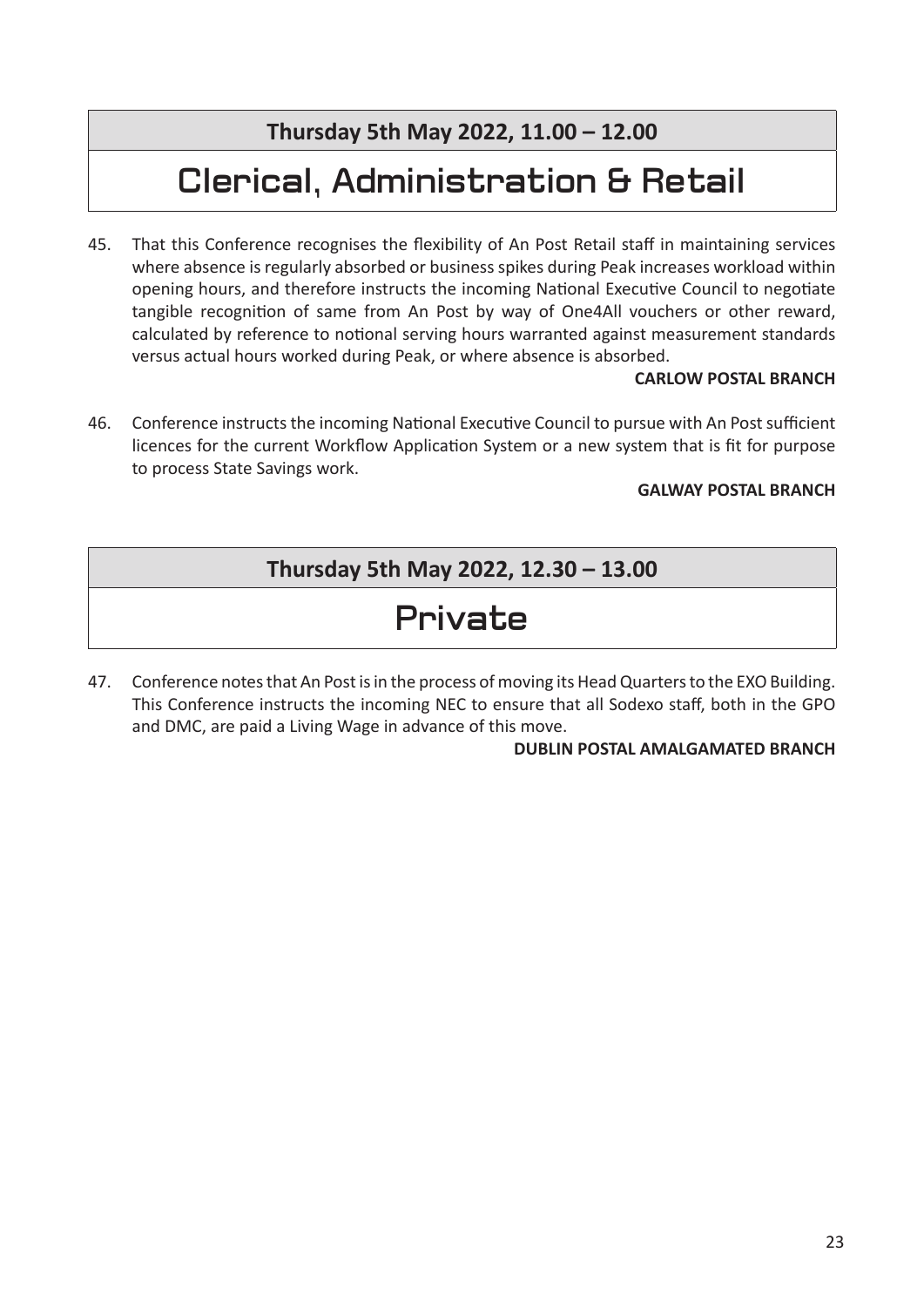# **Standing Orders Committee Report No.1**

## **OCCUPATIONAL CONFERENCE – eCOMMS**

## **VENUE:** THE SHERATON HOTEL, ATHLONE *DATES: Wednesday 4th & Thursday 5th May 2022*

Jim McCarron, Vice-Chairperson of the Standing Orders Committee, will present a report on the Committee's work, the Conference Agenda, Standing Orders for the government of Conference proceedings and will move:

 *"That the proceedings of the Standing Orders CommiƩ ee be accepted and that the Agenda and Standing Orders now presented be accepted to form the Agenda and Standing Orders for this year's eComms OccupaƟ onal Conference."*

Pat Delaney, Standing Orders Committee, to second.

## **STANDING ORDERS**

1. The Occupational Conference shall commence at 2.00pm on Wednesday 4th May 2022.

### 2. **BUSINESS OF CONFERENCE**

- 2.1 Consideration of the Executive Report of the National Executive Council dealing with matters related to eComms services and of all propositions to be dealt with under the appropriate sections or subsections of the Executive Report.
- 2.2 Settle any other business which may be properly brought before Conference.
- 3. Conference will be conducted subject to the orders of business and other orders issued by the Standing Orders Committee.
- 4. In the event of the business of any item on the agenda being completed within the timetable, or in the event of any item being deferred pending the result of a card vote, Conference shall proceed immediately to the next item as outlined in the timetable. In the event of that item being completed within the timetable, Conference shall return to the unfinished business of the earliest uncompleted item of the agenda. If this is completed, Conference shall proceed to the next unfinished items in the order they were taken and if these are completed, Conference shall proceed to the next item on the agenda as outlined in the timetable.
- 5. All reports and documents which have been given to Delegates prior to the assembly of Conference shall be taken as read.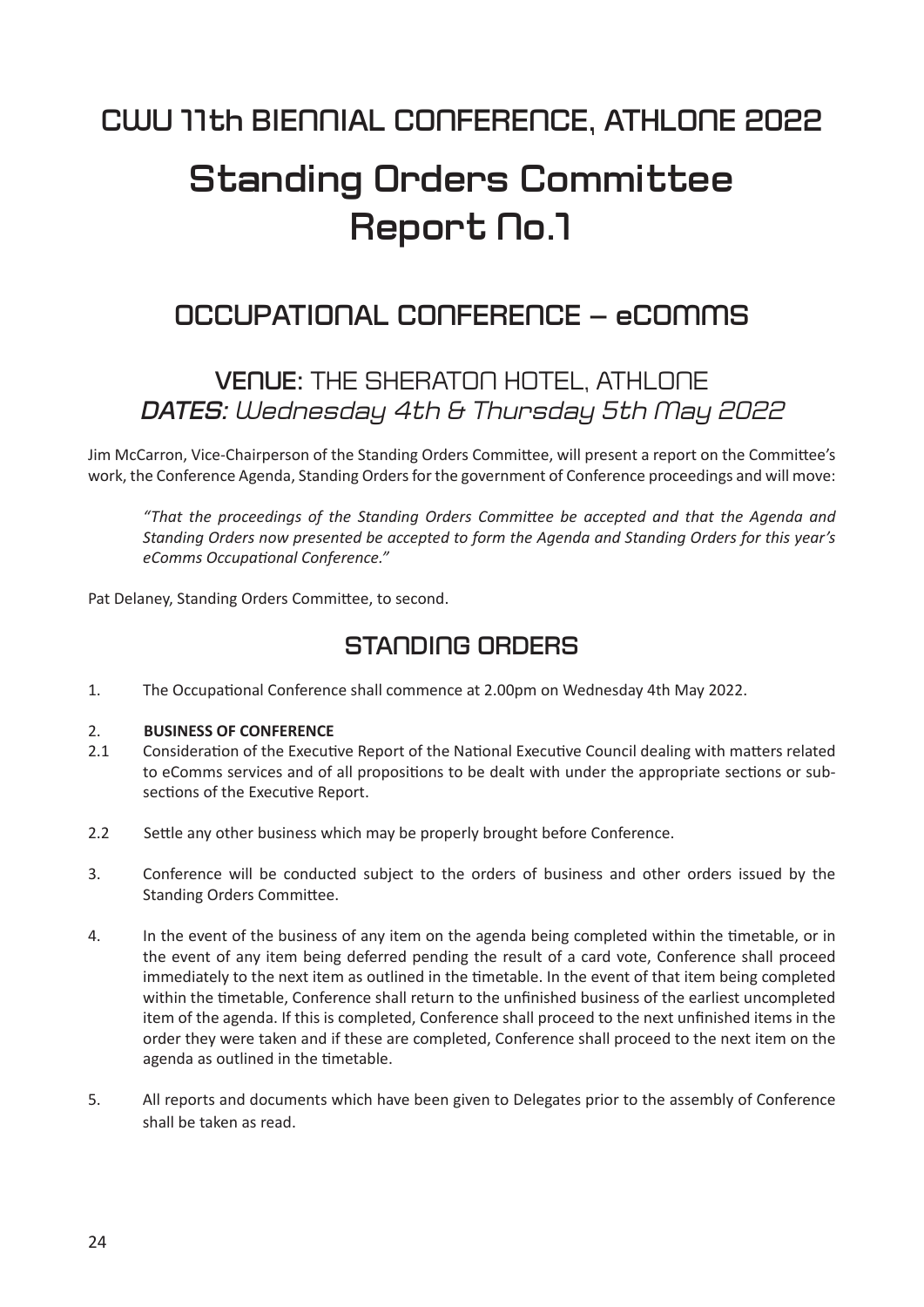# **Standing Orders Committee Report No.2**

## **eCOMMS OCCUPATIONAL CONFERENCE – TIMETABLE**

**VENUE:** THE SHERATON HOTEL, ATHLONE *DATES: Wednesday 4th & Thursday 5th May 2022*

**The Standing Orders Committee recommends the following timetable and that the National** Executive Council Report – eComms and Associated Motions be taken and decided on in the order **and at the Ɵ mes shown therein:**

## **WEDNESDAY 4th May 2022**

- 14.00 14.10 **ElecƟ on of Tellers, AdopƟ on of Standing Orders**
- 14.10 15.15 **Item 1 eir Networks** Chapter 21 – eir Networks Chapter 22 – Apprentice Programme Chapter 25 – Retail/FOTS Chapter  $27$  – Transport & Facilities NEC Report and Associated Motions
- 15.15 15.30 **Item 2 eir NaƟ onal Managers' Branch** Chapter 24 – eir National Managers' Branch NEC Report
- 15.30 16.15 **Item 3 eir JCC** Chapter 19 – eir JCC NEC Report and Associated Motions
- 16.15 17.00 **Item 4 Pay & Bonus** Chapter 18 – eir Pay & Bonus **NEC Report and Associated Motions**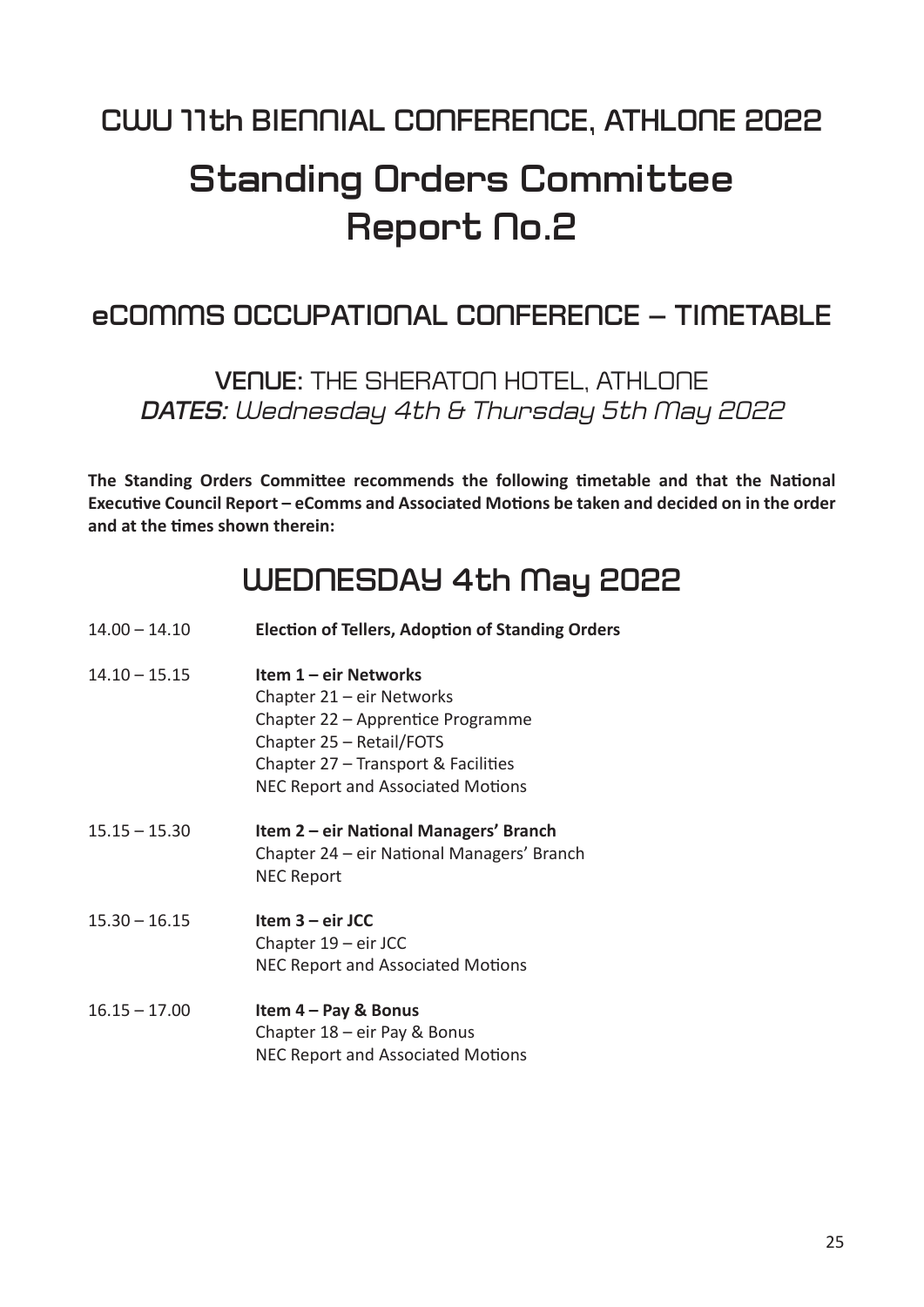17.00 – 17.30 **Item 5 – eir Superannuation Schemes** Chapter  $20$  – eir Superannuation Schemes NEC Report and Associated Motions

### **Wednesday 4th May 2022, 14.10 – 15.15**

# **eir Networks**

48. Conference recognises the disparity between the Annual Leave entitlements of COTs and that of NRT/NFTs (former apprentices). Conference instructs the incoming National Executive Council to amend this disparity and seek to increase with eir the Annual Leave entitlements of NRT/NFTs to that of their COT colleagues.

### **DUBLIN NO. 2 BRANCH**

- 49. Conference instructs the incoming National Executive Council to conduct a root and Branch review of the NRT model within eir with a view to:
	- (a) Assessing the impact of deployment on our members
	- (b) Assessing the impact of being on-call on our members
	- (c) Reassessing the need for the current one-in-four rota
	- (d) Renegotiating the remuneration for NRT liabilities, as it is unjustifiably low

### **DROGHEDA DISTRICT BRANCH**

50. Conference instructs the incoming National Executive Council to seek a clear and transparent process to be implemented for members that work as NRT Technicians within eir who wish to return home after long-term periods of deployment.

### **CORK DISTRICT BRANCH**

51. Conference instructs the incoming National Executive Council to ensure that all future Apprentices, on successful completion of their training by eir, are permanently headquartered within 100km of their home address with their agreement.

### **SLIGO DISTRICT BRANCH**

52. Conference instructs the incoming National Executive Council to ensure that all future Apprentices employed by eir and who join the CWU be given the option to join their local Branch.

### **SLIGO DISTRICT BRANCH**

53. Conference instructs the incoming National Executive Council to ensure that the Company continue with the Apprenticeship Programme in order to address the retirement/pension cliff the eir is facing.

### **SEÁN CONNOLLY WATERFORD DISTRICT BRANCH**

54. Conference instructs the incoming National Executive to ensure that home location, family circumstances, and work/life balance within eir play a key role in determining Apprentice assignment to teams.

### **SEÁN CONNOLLY WATERFORD DISTRICT BRANCH**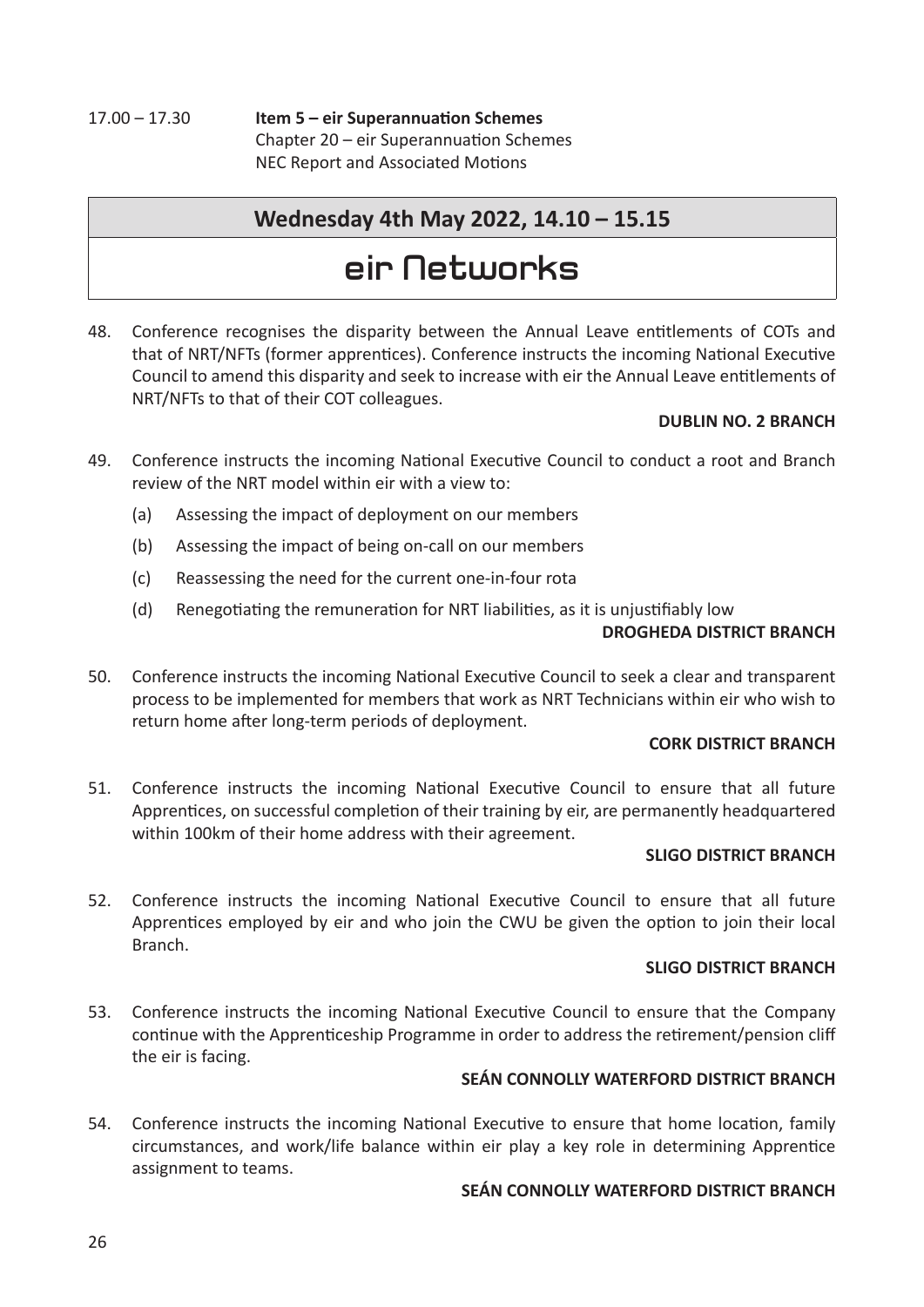55. Conference instructs the incoming National Executive Council to review the requirement for NRT staff (former Apprentices) to work a one-in-four rota. In developing/agreeing a new rota schedule, consideration should be given to enhanced work/life balance.

### **GALWAY DISTRICT BRANCH**

## **Wednesday 4th May 2022, 15.30 – 16.15**

# **eir JCC**

56. Conference instructs the incoming National Executive Council to negotiate with eir to have the Working from home Tax Free allowance of €3.50 paid to all staff that can avail of this facility. **EIR NATIONAL MANAGERS' BRANCH**

### 57. Construct instructs the incoming National Executive Council to seek to elevate all NFT staff and former Apprentice NRT staff to the grade of COT1 and move them to the relevant pay band

#### once they have reached their maximum salary through increments. **DROGHEDA DISTRICT BRANCH**

58. Conference instructs the incoming National Executive Council to ensure that all emergency call-outs be paid at double time.

### **SLIGO DISTRICT BRANCH**

59. Conference instructs the incoming National Executive Council to negotiate with eir to have the relevant Revenue allowances/reliefs for remote/agile working catered for by the Company payroll at source so that members would automatically receive the relevant benefits.

### **DUBLIN NO.1 BRANCH**

60. Conference instructs the incoming National Executive Council to engage with eir with a view to reviewing the pay/bonus/allowance structure in the OECC to make it more beneficial to the staff there.

#### **DUBLIN NO.1 BRANCH**

61. Conference instructs the incoming National Executive Council to negotiate with eir to seek to ensure that NRT Technicians have the opportunity to progress to the same maximum pay scales as the COT1. NRT Technicians carry out the same range of duties as the COT1 and therefore should have the opportunity to achieve the same maximum wage. All NRT Technicians should have the opportunity to progress to this maximum wage within five (5) years.

#### **LIMERICK DISTRICT BRANCH**

62. Conference instructs the incoming National Executive Council to engage with eir to provide a comprehensive health insurance package for all employees and their families.

#### **CORK DISTRICT BRANCH**

63. In light of the immense importance of the health and wellbeing of staff and in order to reduce staff churn, Conference instructs the incoming National Executive Council to negotiate with eir a fully-paid health insurance plan for all employees.

#### **LIMERICK DISTRICT BRANCH**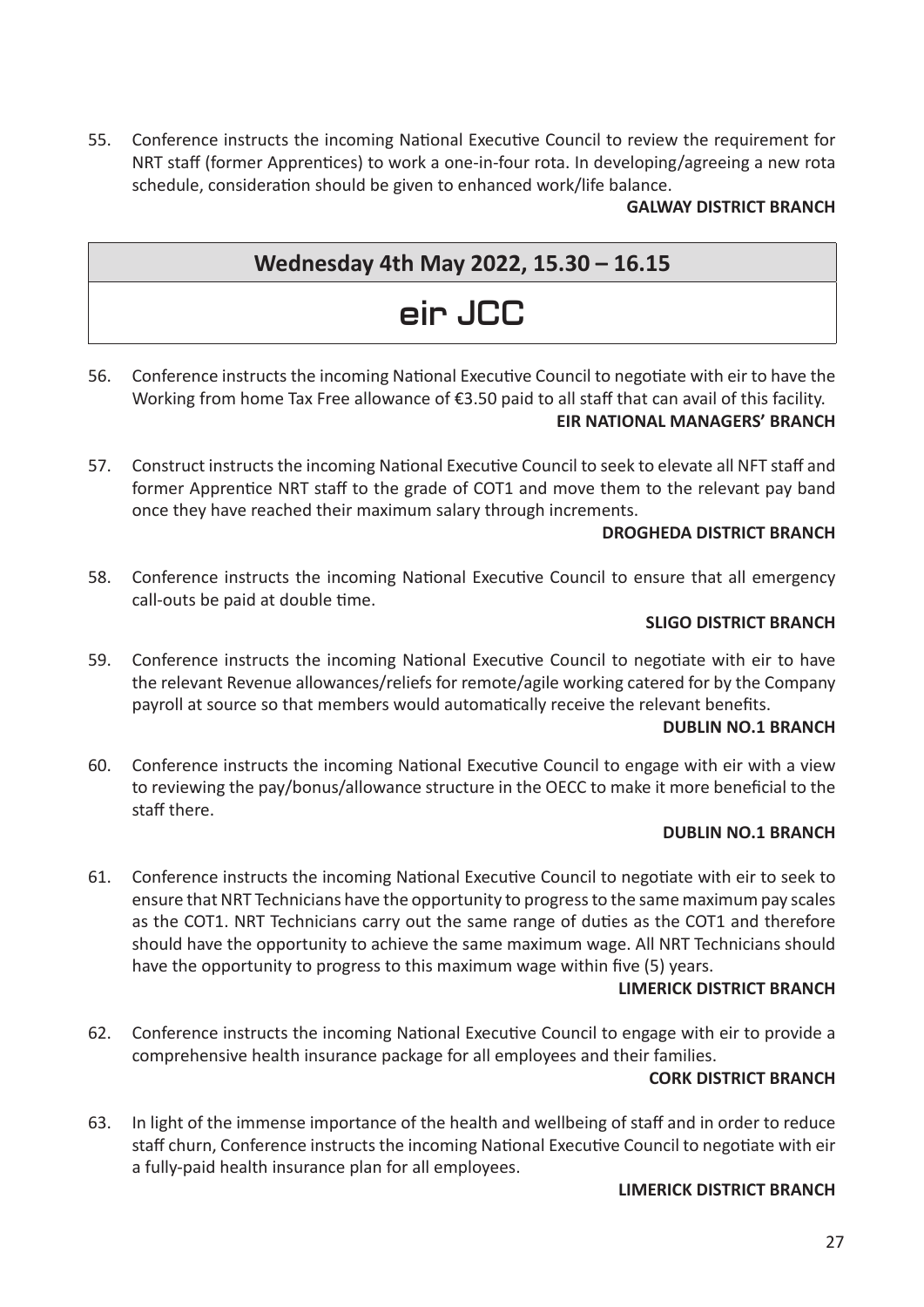## **Wednesday 4th May 2022, 16.15 – 17.00**

# **Pay & Bonus**

64. Conference instructs the incoming National Executive Council to immediately re-engage with eir on a special cost of living pay increase to compensate for the high inflation rate for all staff who were covered in the current pay deal.

### **LIMERICK DISTRICT BRANCH**

65. Conference instructs the incoming National Executive Council to ensure that the FLM and SOM pay band, min and max, move in line with annual pay awards across the Company and that the NEC acquire from the Company its plan on delivering on its commitment of movement for FLMs and SOMs to the max of their pay band within 4-5 years.

### **EIR NATIONAL MANAGERS' BRANCH**

66. Conference instructs the incoming National Executive Council to negotiate a once-off salary increase of 10% for all CWU members. The once-off increase is to help combat the cost of living due to inflation running at nearly 5% this year.

### **EIR NATIONAL MANAGERS' BRANCH**

### **Wednesday 4th May 2022, 17.00 – 17.30**

# **eir Superannuation Schemes**

67. Conference instructs the incoming National Executive Council to seek an enhanced pension benefit between age 60 and the qualifying age for a contributory state pension for those members of staff that are also members of the eircom Defined Benefit Pension Scheme but paying Full-Rate PRSI contributions. As Full-Rate PRSI contributors, their pensionable salary is reduced by twice the value of the contributory state pension as per scheme rules. However, this leaves a shortfall for retirees between age 60 and the qualifying age for a contributory state pension.

### **CORK DISTRICT BRANCH**

68. Conference instructs the incoming National Executive Council to negotiate with eir an increase to their yearly contribution to the Eircom Pension Fund No.2, to ensure the Fund has the monies available to increase pension payments to at least match cost of living increases.

#### **LIMERICK DISTRICT BRANCH**

69. Conference instructs the incoming National Executive to make the NRT (former Apprentice) allowance/payment DC pensionable.

### **DUBLIN NO.2 BRANCH**

70. Conference instructs the incoming National Executive Council to seek agreement with eir on a policy process for Death in Service, that will lay out a clear, transparent and timely procedure to be applied following a worker's death.

### **DUBLIN NO.1 BRANCH**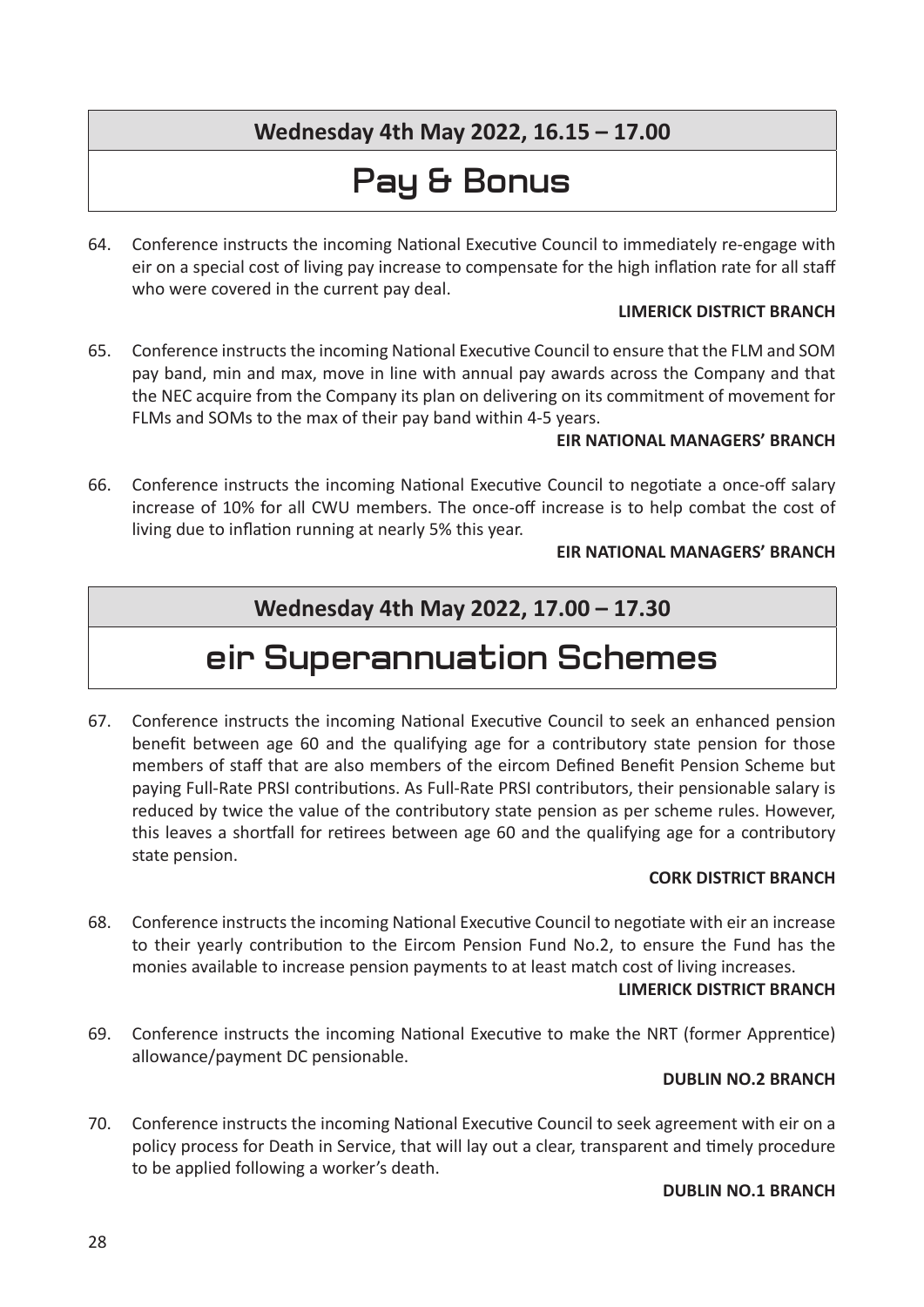# **THURSDAY 5th May 2022**

- 09.30 10.15 **Item 6 eir Customer Service Centres** Chapter 23 – eir Customer Service Centres NEC Report and Associated Motion
- 10.15 10.30 **Item 7 Regulation** Chapter  $29$  – Regulation NEC Report
- 10.30 10.45 **Item 8 Vodafone** Chapter 31 – Vodafone NEC Report
- 10.45 11.00 **Item 9 PhoneWatch** Chapter 32 – PhoneWatch NEC Report
- 11.00 11.15 **Item 10 Health & Safety** Chapter 26 – eir Health & Safety NEC Report and Associated Motion
- 11.15 12.00 **Item 11 Equality** Chapter 28 – eir Equality NEC Report and Associated Motions
- 12.00 12.30 **Item 12 KN Circet** Chapter 30 – KN Circet NEC Report and Associated Motions
- **12.30 eComms Occupational Conference Concludes**

## **Thursday 5th May 2022, 9.30 – 10.15**

## **eir Customer Service Centres**

71. Conference instructs the incoming National Executive Council to negotiate with eir that the present two (2) year loyalty bonus offered to call centre staff be made permanent.

### **SLIGO DISTRICT BRANCH**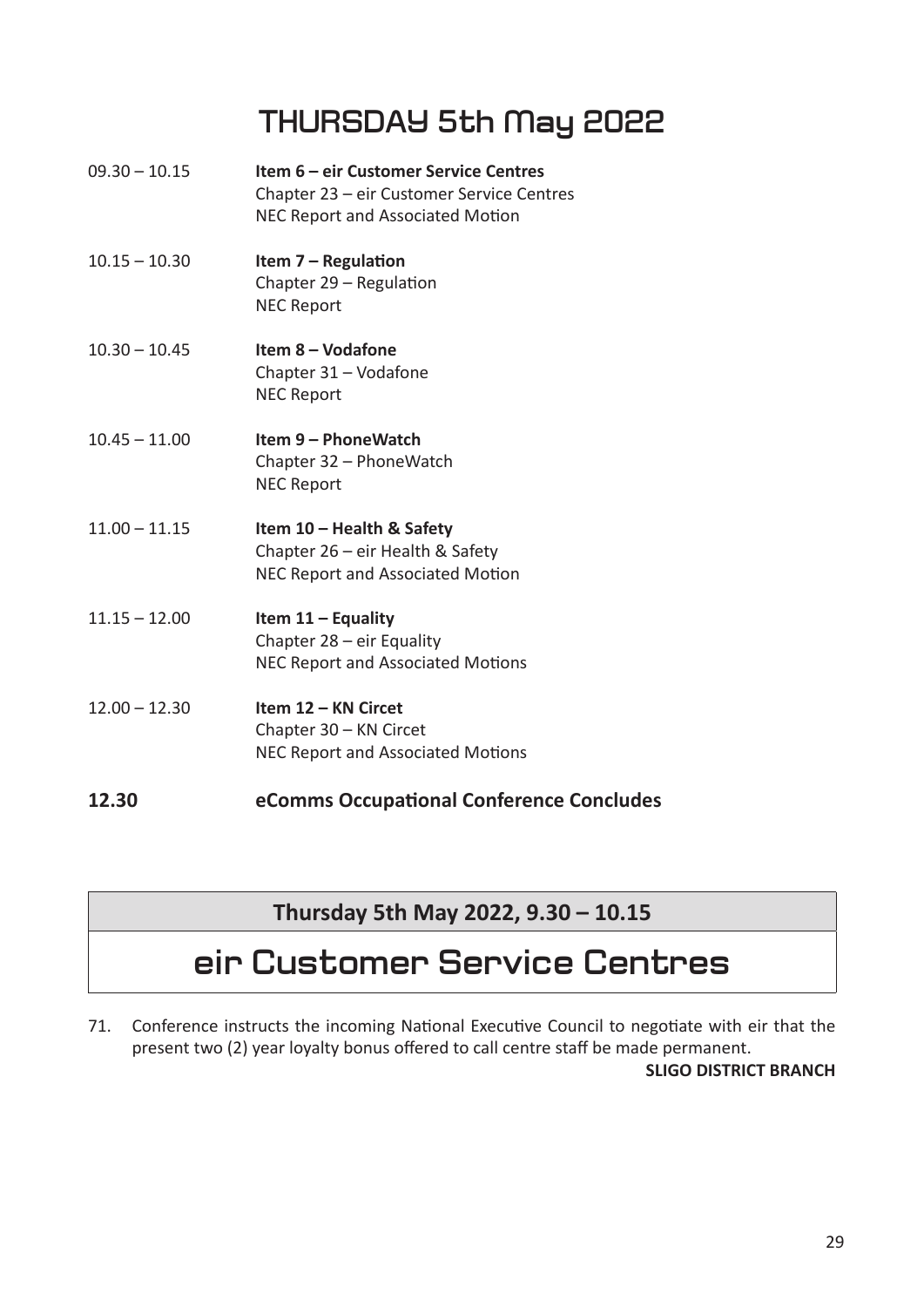## **Thursday 5th May 2022, 11.00 – 11.15**

# **Health & Safety**

72. Conference instructs the incoming National Executive Council to ensure that the tools (testing, etc) are to a standard that is expected for our members in eir to undertake their daily work.

### **GALWAY DISTRICT BRANCH**

## **Thursday 5th May 2022, 11.15 – 12.00**

# **Equality**

- 73. Conference recognises that the current bereavement leave in eir is inadequate, therefore Conference instructs the incoming National Executive Council to engage with eir management to increase Bereavement Leave to such levels as enjoyed by our colleagues in the Civil Service. **DUBLIN NO.2 BRANCH**
- 74. Conference instructs the incoming National Executive Council to negotiate with eir to have sixteen (16) weeks' paid parental leave for all employees to be taken within the first 104 weeks (2 years) of the child's birth.

### **CORK DISTRICT BRANCH**

75. Conference instructs the incoming National Executive Council to negotiate with eir such changes to its Bereavement Policy that would extend the definition of immediate relative to cover inclusion of siblings-in-law, so that members would be granted leave in the event of the death of a sibling-in-law.

### **DUBLIN NO.1 BRANCH**

76. Conference instructs the incoming National Executive Council to engage in discussions with eir management as a matter of urgency to seek to attain meaningful employment within eir for our members who have unfortunately become differently abled as a result of injury or illness. **DUBLIN NO. 2 BRANCH**

### **Thursday 5th May 2022, 12.00 – 12.30**

# **KN Circet**

77. Conference, mindful of the high levels of non-fluid work and "no replys" dispatched to the field (that seriously impacts the earning potential of our members), instructs the incoming National Executive Council to pursue a reduction in overall levels of non-fluid work.

### **KN NETWORKS**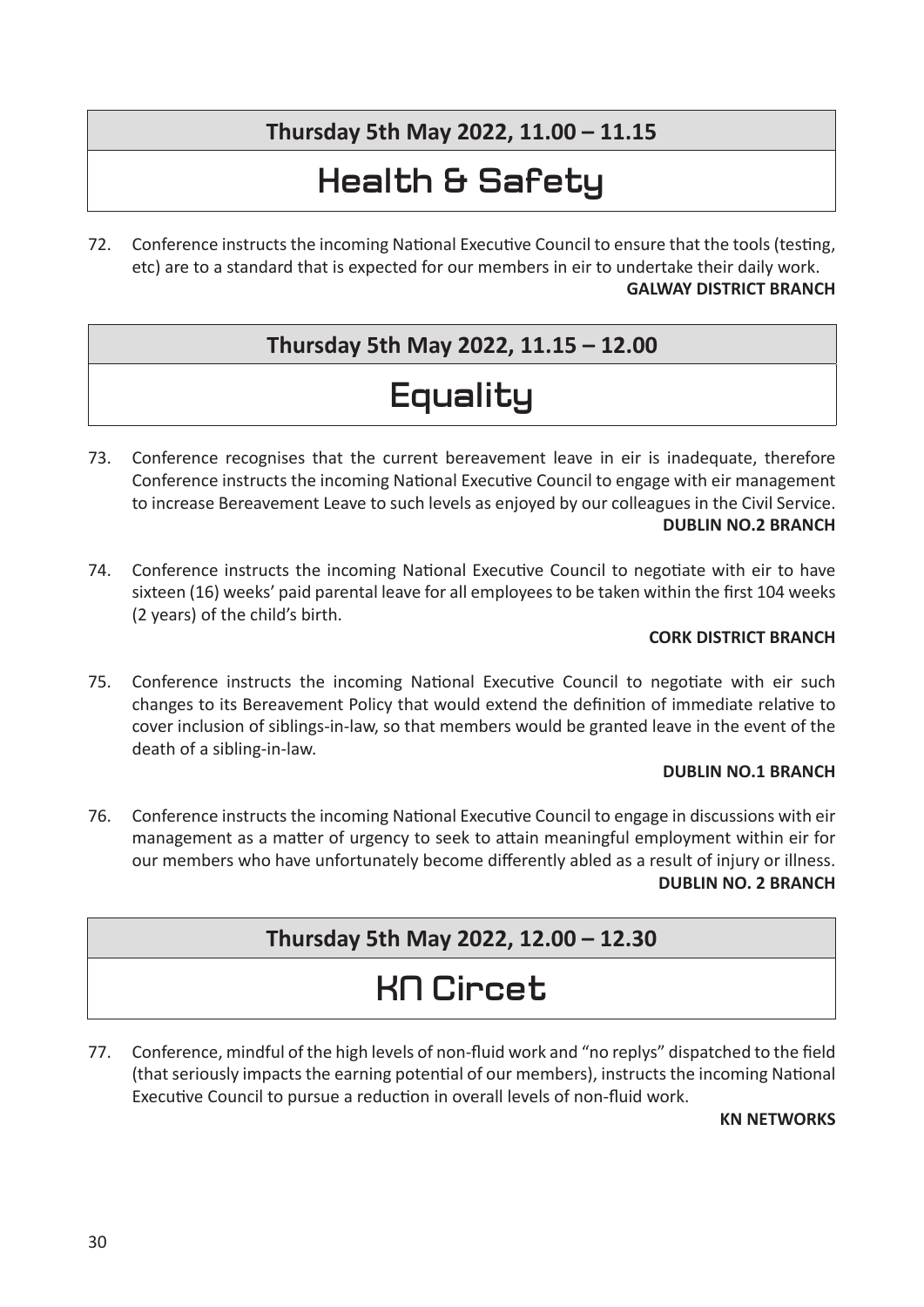78. Conference instructs the incoming National Executive Council to negotiate a % pay increase in line with inflation for our KN Branch Membership.

### **KN NETWORKS**

79. Conference instructs the incoming National Executive Council to pursue a Call-out Allowance and minimum payment for our KN Network members who are requested to respond afterhours to network emergencies.

### **KN NETWORKS**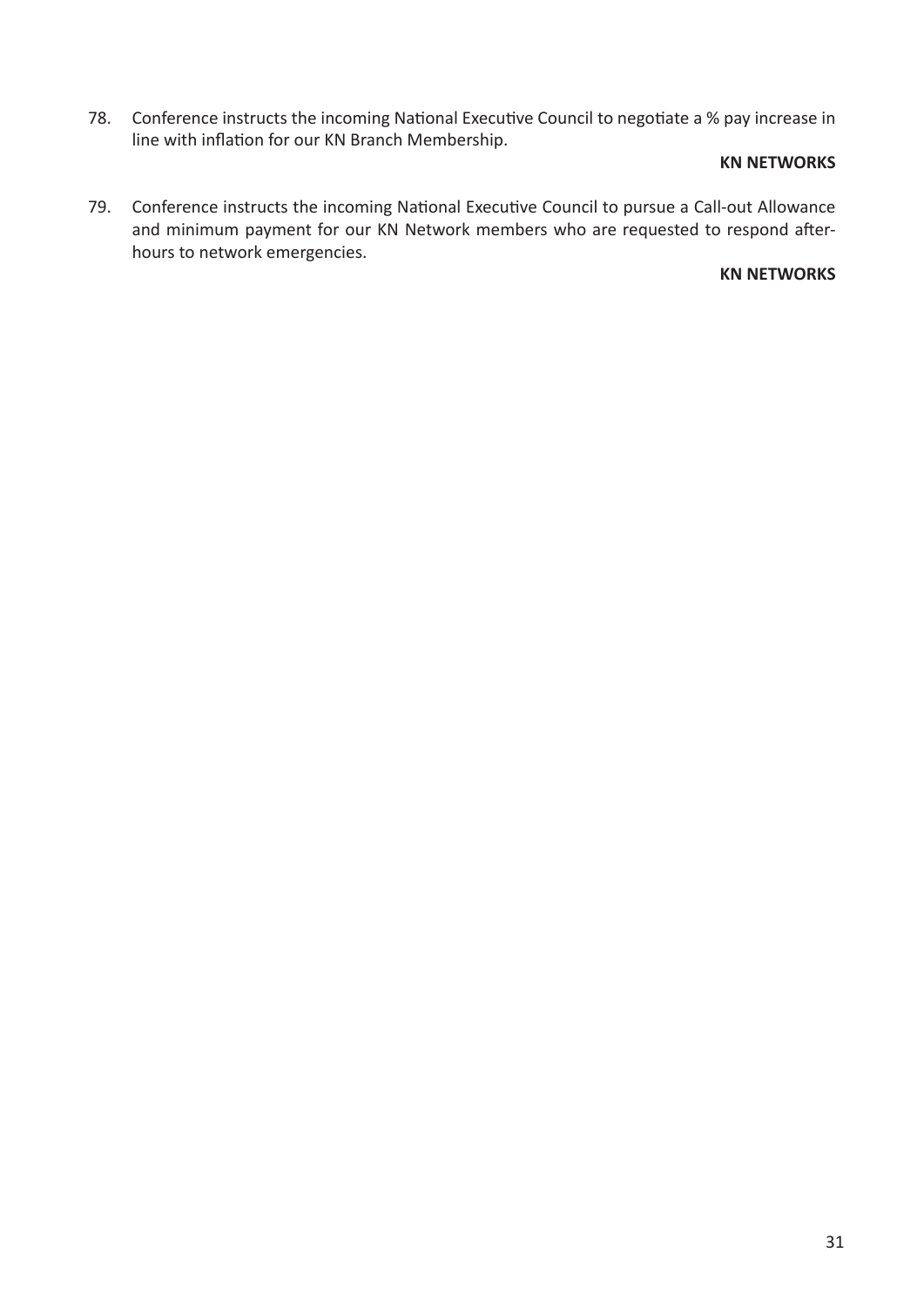# **Branch Voting Strength 2022**

## **Postal/Courier Sector**

| Administrative Managers' Branch    | 170   |
|------------------------------------|-------|
| An Post Insurance                  | 41    |
| <b>Athlone Postal</b>              | 249   |
| <b>Ballina Postal</b>              | 78    |
| <b>Ballinasloe Postal</b>          | 59    |
| Birr/Roscrea Postal                | 50    |
| <b>Bray Postal</b>                 | 128   |
| <b>Carlow Postal</b>               | 92    |
| Castlebar Postal                   | 56    |
| Castlerea & District               | 51    |
| Cavan Postal                       | 62    |
| Ck-on-Shannon Postal               | 75    |
| <b>Claremorris Postal</b>          | 42    |
| <b>Clonmel Postal</b>              | 53    |
| <b>Cork Area Postal Managers</b>   | 54    |
| <b>Cork Clerks</b>                 | 56    |
| <b>Cork Postal</b>                 | 471   |
| Donegal South-West                 | 59    |
| <b>DPD Athlone</b>                 | 90    |
| <b>DPD Cork</b>                    | 1     |
| <b>DPD Galway</b>                  | 14    |
| Drogheda Postal                    | 102   |
| <b>Dublin Mails Managers</b>       | 125   |
| Dublin Postal Amalgamated          | 1,029 |
| <b>Dublin Postal Clerks</b>        | 399   |
| <b>Dublin Postal Delivery</b>      | 1,406 |
| <b>Dublin Postal Managers</b>      | 78    |
| <b>Dundalk Postal</b>              | 122   |
| <b>Ennis Postal</b>                | 153   |
| <b>Enniscorthy Postal</b>          | 65    |
| <b>Galway Area Postal Managers</b> | 27    |
| <b>Galway Postal</b>               | 287   |
| <b>Kells Postal</b>                | 69    |
| Kilkenny Postal                    | 94    |
| Killarney/Sth-Kerry Postal         | 112   |
| Kilmallock & District              | 49    |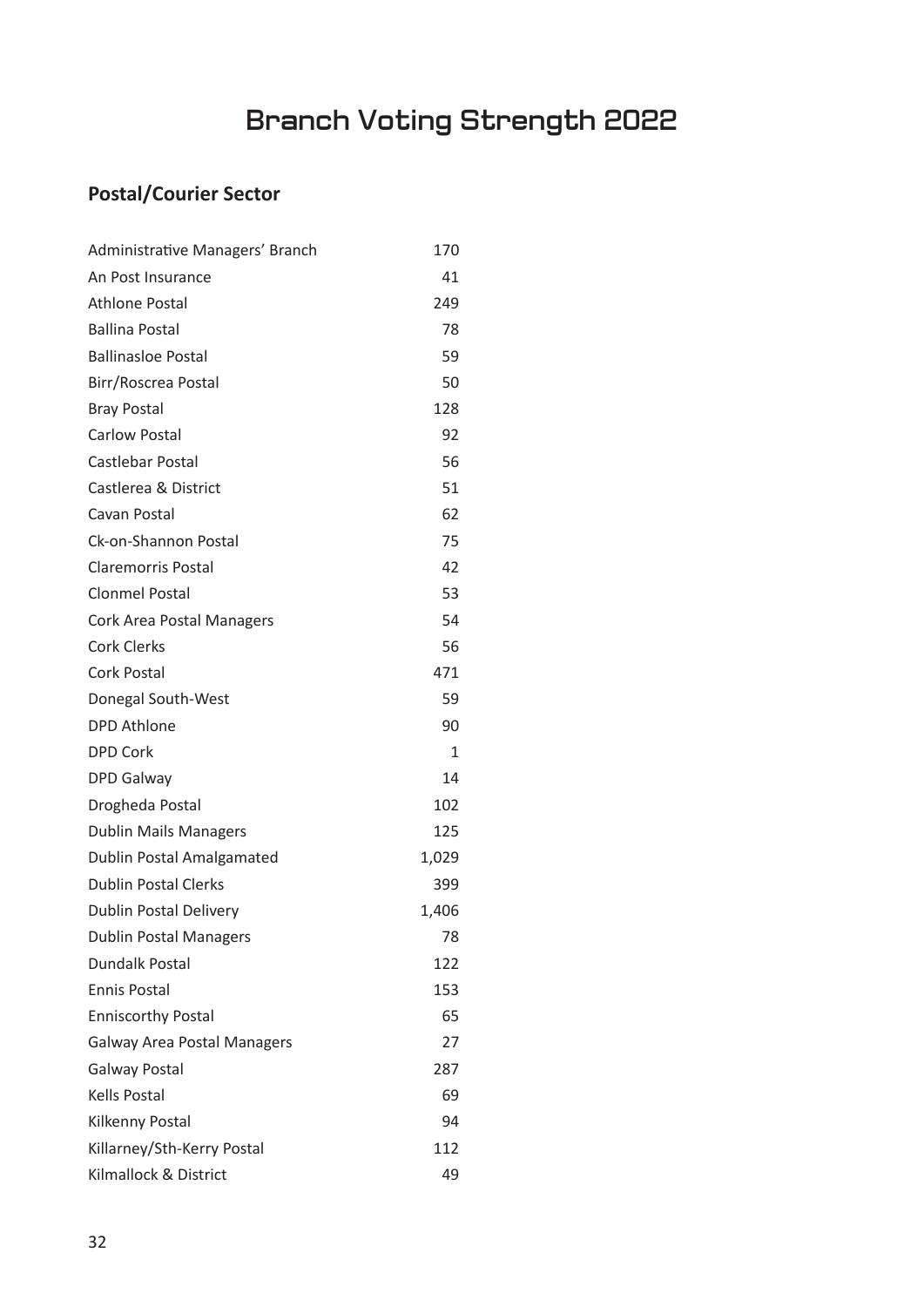| Letterkenny Postal               | 98           |
|----------------------------------|--------------|
| Lifford/Inishowen                | 70           |
| <b>Limerick Postal</b>           | 235          |
| <b>Longford Postal</b>           | 60           |
| <b>Mallow Postal</b>             | 135          |
| Monaghan Postal                  | 67           |
| <b>Mullingar Postal</b>          | 124          |
| Mullingar/Dundalk Area Managers  | 45           |
| Naas Postal                      | 203          |
| Navan Postal                     | 77           |
| Nenagh Postal                    | 41           |
| North-Kerry Postal               | 140          |
| Nth-Wexford/Sth-Wicklow Postal   | 87           |
| Portlaoise Postal                | 367          |
| Portlaoise/Naas Area Managers    | 63           |
| Postal Maintenance Branch        | 24           |
| Roscommon Postal                 | 33           |
| Sligo Area Postal Managers       | 18           |
| Sligo Postal                     | 99           |
| <b>Thurles Postal</b>            | 55           |
| <b>Tipperary Postal</b>          | 55           |
| <b>Tuam Postal</b>               | 33           |
| <b>Tullamore Postal</b>          | 68           |
| <b>UPS Ballymount</b>            | $\mathbf{1}$ |
| <b>UPS Cork</b>                  | 34           |
| <b>UPS Finglas</b>               | 106          |
| <b>UPS Shannon</b>               | 27           |
| <b>UPS Sligo</b>                 | 1            |
| <b>UPS Waterford</b>             | 1            |
| <b>Waterford Postal</b>          | 197          |
| Waterford/Limerick Area Managers | 21           |
| <b>West-Cork Postal</b>          | 91           |
| <b>Westport Postal</b>           | 48           |
| <b>Wexford Postal</b>            | 71           |

### **eComms Sector**

| <b>Cork District</b> | 257 |
|----------------------|-----|
| Drogheda District    | 95  |
| Dublin No.1          | 490 |
| Dublin No.2          | 207 |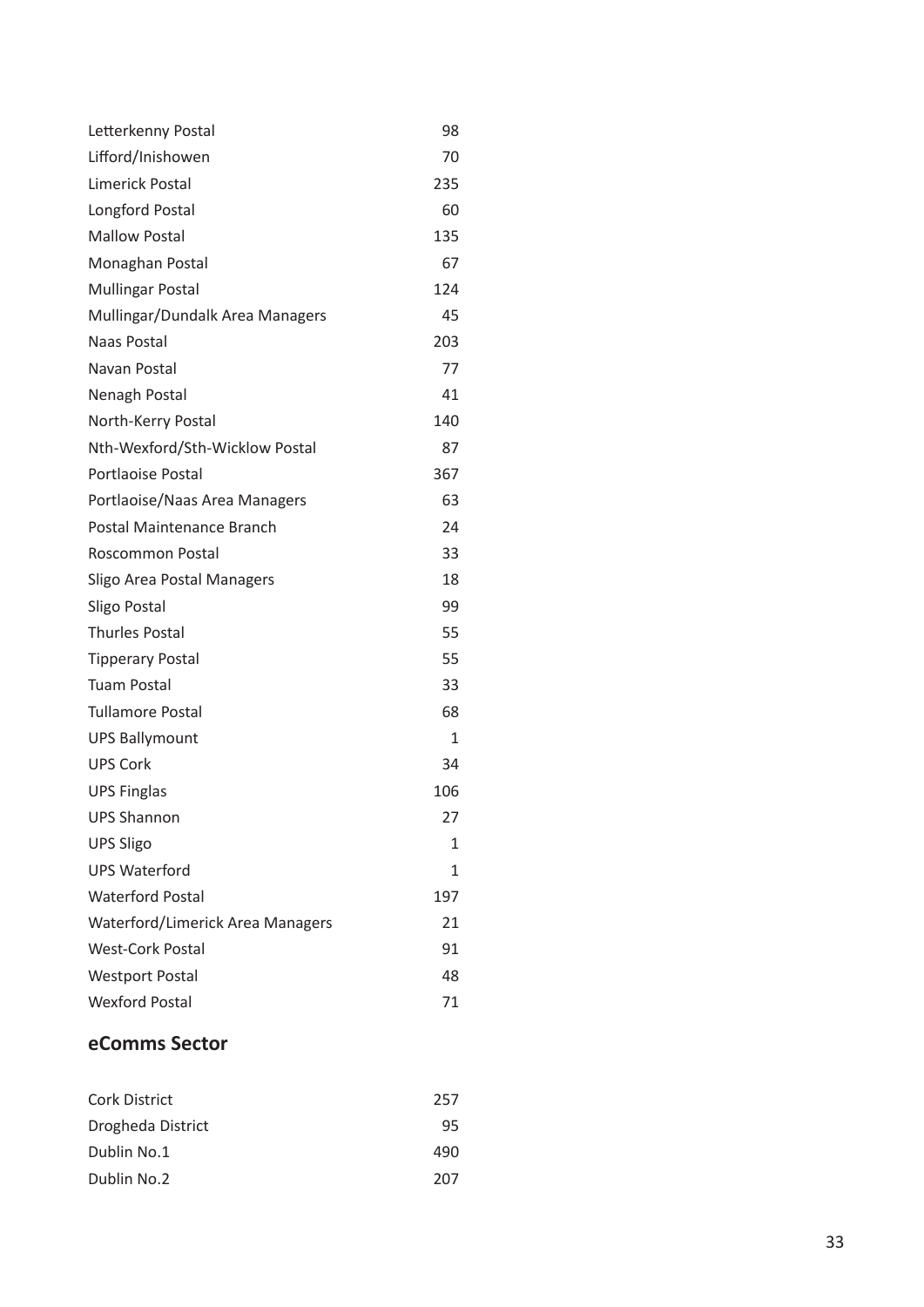| eir National Managers' Branch    | 161 |
|----------------------------------|-----|
| <b>Galway District</b>           | 121 |
| <b>KNN Contractors' Branch</b>   | 490 |
| Limerick District                | 216 |
| PhoneWatch                       | 133 |
| Portlaoise District              | 88  |
| Seán Connolly Waterford District | 87  |
| Sligo District                   | 315 |
| Vodafone                         | 215 |

### **Private Sector**

| 3 Ireland                         | 35             |
|-----------------------------------|----------------|
| <b>ABIT Communications</b>        | 3              |
| Accenture                         | 2              |
| <b>BAM FM Ireland</b>             | 1              |
| <b>BillPost</b>                   | 13             |
| <b>BT Ireland</b>                 | 59             |
| <b>Call Centre Branch</b>         | 101            |
| Chill Insurance                   | 1              |
| Ciscom                            | 1              |
| <b>Citizens Information Board</b> | 1              |
| <b>Cork General</b>               | 3              |
| Cornmarket Group                  | 3              |
| Covalen                           | 4              |
| Covidien                          | 3              |
| CWU                               | 7              |
| <b>Cycle Couriers</b>             | $\overline{c}$ |
| Data Ireland                      | 1              |
| <b>DEBRA Ireland</b>              | 1              |
| Delcom                            | $\overline{1}$ |
| Dell Ireland                      | 1              |
| Denali (WNS)                      | 1              |
| Digital River Ireland             | $\overline{1}$ |
| <b>DPD Couriers</b>               | 1              |
| <b>DPD</b> Ireland                | 1              |
| Dublin Professional & Mgrs        | 13             |
| eComms                            | 8              |
| <b>Fastway Couriers</b>           | 21             |
| <b>FDK Engineering</b>            | 1              |
| First Tech Credit Union           | 8              |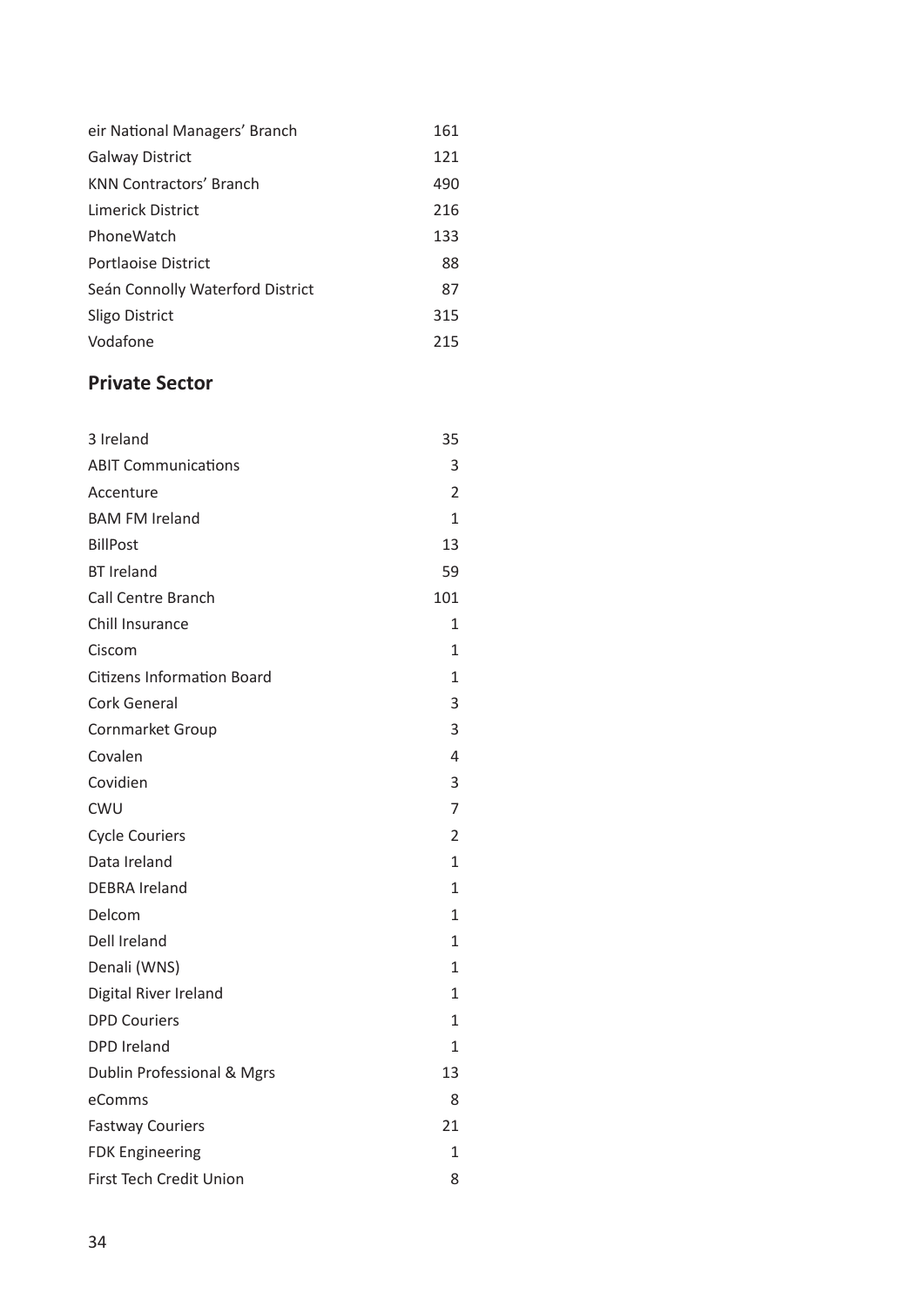| <b>FM Downes</b>                  | 5              |
|-----------------------------------|----------------|
| GLS                               | 1              |
| Halligan Insurances               | 7              |
| <b>IBM</b>                        | 11             |
| Infosys BPM                       | 4              |
| Intrum Justitia                   | $\overline{2}$ |
| IPM Potato Group                  | 1              |
| <b>Ipsos MRBI</b>                 | 1              |
| Kedington Branch                  | 30             |
| Lufthansa InTouch                 | 5              |
| MCI                               | 5              |
| Nightline                         | 35             |
| <b>Noonan Cleaning</b>            | 1              |
| <b>PLK Engineering</b>            | 1              |
| PrintPost                         | 8              |
| Regional Broadband                | 1              |
| <b>Relate Care</b>                | 1              |
| Research & Markets                | 1              |
| <b>Rhenus Logistics</b>           | $\mathbf{1}$   |
| <b>Rigney Dolphin Waterford</b>   | 3              |
| Sabeo                             | 1              |
| <b>Secto Services</b>             | 9              |
| Sinn Féin                         | 1              |
| Spectrum                          | 1              |
| Susquehanna                       | 1              |
| Symantec                          | 1              |
| Synchro                           | 35             |
| <b>Telecom External Contracts</b> | 6              |
| Translation.ie                    | 2              |
| <b>Unemployed Branch</b>          | 4              |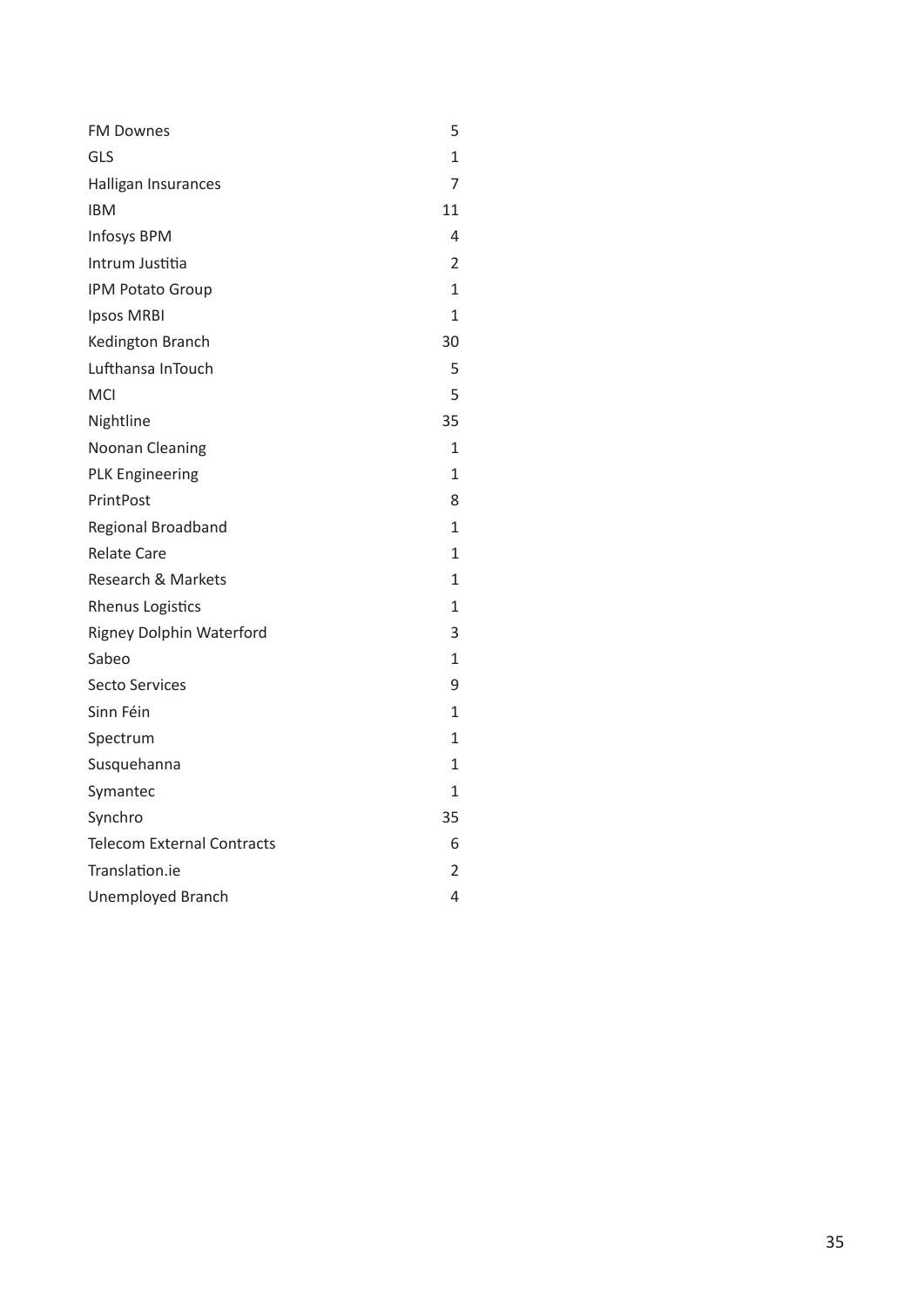## **NEC Nominations 2022**

### **Postal/Courier Sector – General Panel**

| <b>Name</b>            | <b>Branch</b>                             |
|------------------------|-------------------------------------------|
| Catriona Dewane        | Administrative Managers' Branch           |
| Tara Ravenhill         | Athlone Postal Branch                     |
| Deirdre Medlar         | <b>Ballina Postal Branch</b>              |
| Des Hopkins            | <b>Cork Postal Branch</b>                 |
| Liam O'Callaghan       | <b>Cork Postal Clerks Branch</b>          |
| <b>Adrian Scanlon</b>  | Dublin Postal Amalgamated Branch          |
| Willie Mooney          | <b>Dublin Postal Clerks Branch</b>        |
| <b>Gerry Sexton</b>    | Dublin Postal Delivery Branch             |
| Frank Donohoe          | Dublin Postal Delivery Branch             |
| <b>Anthony McCrave</b> | Dundalk Postal Branch                     |
| Paul Kennedy           | Galway Postal Branch                      |
| Seán Morrissey         | Kilkenny Postal Branch                    |
| Andrew Kenneally       | Killarney/South-Kerry Postal Branch       |
| Tony Harnett           | Kilmallock & District Postal Branch       |
| Ken Good               | Letterkenny Postal Branch                 |
| Michael Wall           | North-Kerry Postal Branch                 |
| Kevin Molloy           | North-Wexford/South Wicklow Postal Branch |
| Ellen Moore            | Portlaoise Postal Branch                  |
| Jason Caulfield        | Waterford Postal Branch                   |

### **Postal/Courier Sector – Women's Panel**

| <b>Name</b>     | <b>Branch</b>         |
|-----------------|-----------------------|
| Elaine Cockburn | Clonmel Postal Branch |

### **Postal/Courier Sector – Manager's Panel**

| <b>Name</b>    | <b>Branch</b>                        |
|----------------|--------------------------------------|
| Myles Burke    | Administrative Managers' Branch      |
| Vincent Kilroy | Portlaoise/Naas Area Postal Managers |

### **Postal/Courier Sector – Private Sector Panel**

| <b>Name</b>       | <b>Branch</b> |
|-------------------|---------------|
| Jonathan Donnelly | <b>UPS</b>    |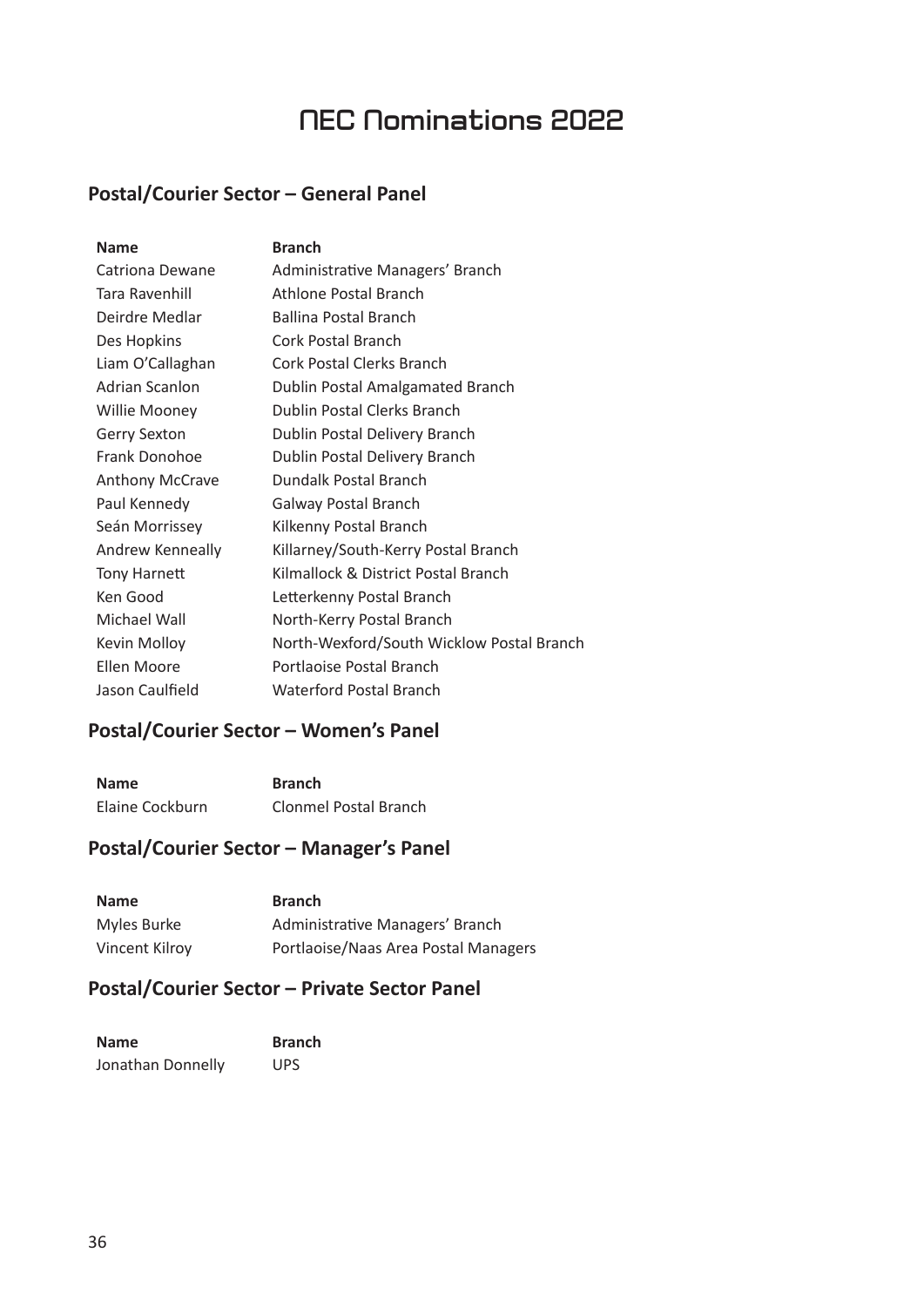### **eComms Sector – General Panel**

| <b>Name</b>         | <b>Branch</b>                           |
|---------------------|-----------------------------------------|
| Tom Sheehan         | <b>Cork District Branch</b>             |
| Steven Elliott      | Drogheda District Branch                |
| Ivor Reynolds       | Dublin No.1 Branch                      |
| John Dunleavy       | Dublin No.2 Branch                      |
| Seán Tighe          | <b>Galway District Branch</b>           |
| Tom Hayes           | Limerick District Branch                |
| Frank Joyce         | Portlaoise District Branch              |
| Pat Sheridan        | Seán Connolly Waterford District Branch |
| Pascal Connolly     | Sligo District Branch                   |
| <b>Shane Murphy</b> | Vodafone Branch                         |

### **eComms Sector – Women's Panel**

| <b>Name</b>   | <b>Branch</b>            |
|---------------|--------------------------|
| Sive Corrigan | Drogheda District Branch |
| Rachel Carton | Dublin No.1 Branch       |

### **eComms Sector – Manager's Panel**

| <b>Name</b> | <b>Branch</b>                 |
|-------------|-------------------------------|
| Gerry Perry | eir National Managers' Branch |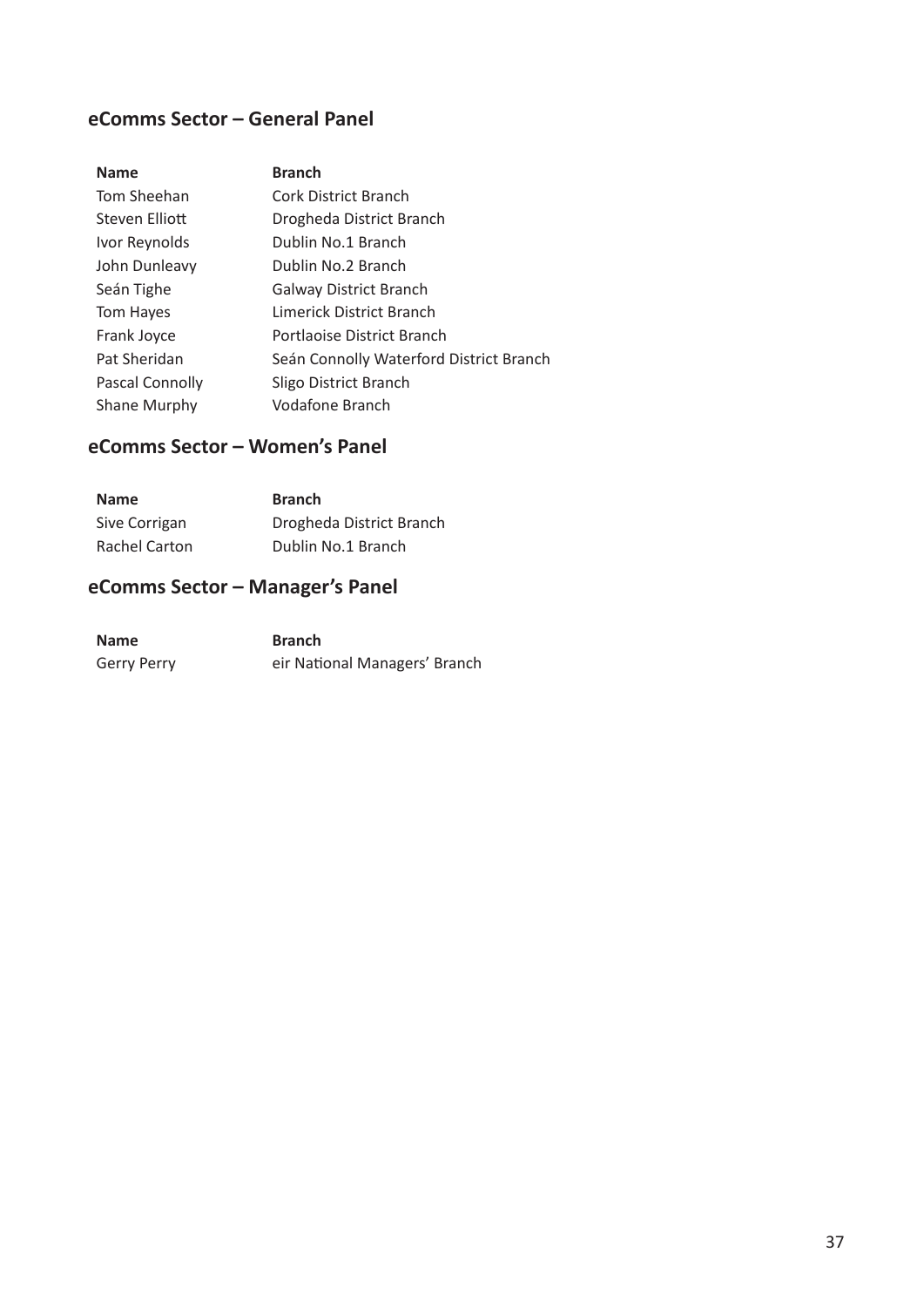## **Standing Orders Nominations 2022**

## **Postal/Courier Sector**

| <b>Name</b>        | <b>Branch</b>               |
|--------------------|-----------------------------|
| <b>Gareth Daly</b> | Athlone Postal              |
| Danny Hoare        | <b>Dublin Postal Clerks</b> |
| Tom Prendergast    | Portlaoise Postal           |

### **eComms Sector**

| <b>Name</b> | <b>Branch</b>            |
|-------------|--------------------------|
| Pat Delaney | <b>Limerick District</b> |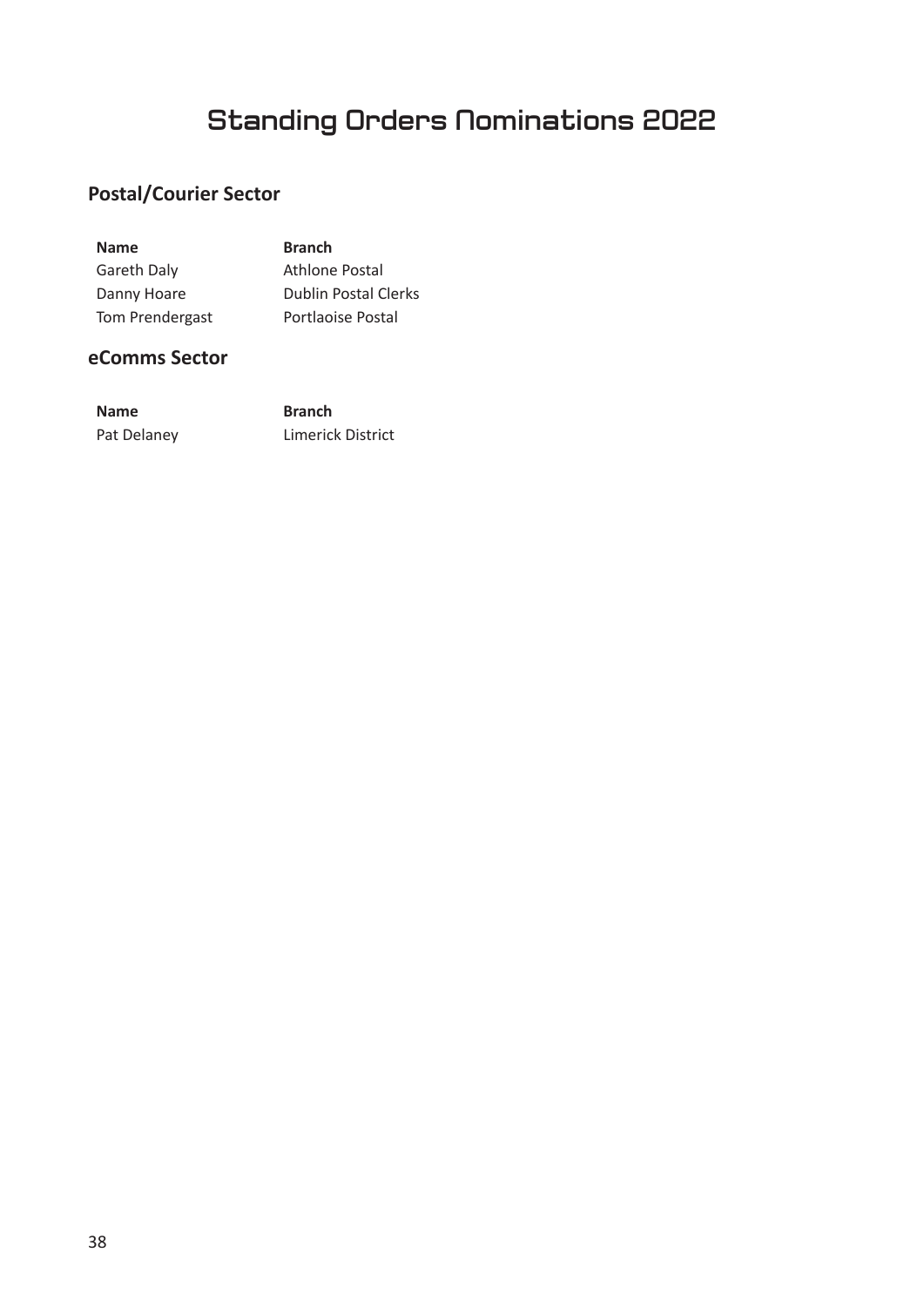# **Delegates to Conference 2022**

## **eComms Sector Delegates**

| <b>Name</b>             | <b>Branch</b>                    |
|-------------------------|----------------------------------|
| Andrew O'Neill          | <b>Cork District</b>             |
| Dónal O'Driscoll        | <b>Cork District</b>             |
| John Barry              | Cork District                    |
| <b>Michael Scully</b>   | <b>Cork District</b>             |
| Mick Dineen             | <b>Cork District</b>             |
| <b>Bernard Foley</b>    | Drogheda District                |
| Sive Corrigan           | Drogheda District                |
| Abiola Olayokun         | Dublin No.1                      |
| David Stack             | Dublin No.1                      |
| Deirdre O'Hara          | Dublin No.1                      |
| Dejan Grkcevic          | Dublin No.1                      |
| Pat Broderick           | Dublin No.1                      |
| <b>Rachel Carton</b>    | Dublin No.1                      |
| Will Meegan             | Dublin No.1                      |
| <b>Anthony Farrelly</b> | Dublin No.2                      |
| <b>Barry Shankland</b>  | Dublin No.2                      |
| Patrick Feeney          | Dublin No.2                      |
| Yvonne Heffernan        | Dublin No.2                      |
| Andy O'Neill            | eir National Managers            |
| Christopher Tyrrell     | eir National Managers            |
| <b>William Slevin</b>   | eir National Managers            |
| Martin Regan            | <b>Galway District</b>           |
| Seán Tighe              | <b>Galway District</b>           |
| Christy Rowland         | <b>Galway District</b>           |
| James Crowley           | Limerick District                |
| Jeremiah Daly           | Limerick District                |
| John Andrew Cahillane   | Limerick District                |
| Patrick Teahan          | Limerick District                |
| Alan O'Keeffe           | PhoneWatch                       |
| Anthony Cuddihy         | PhoneWatch                       |
| John McEvoy             | PhoneWatch                       |
| P.J. McNicholas         | Portlaoise District              |
| Paul McKelvy            | Portlaoise District              |
| Patrick Duggan          | Seán Connolly Waterford District |
| Aaron Molloy            | Sligo District                   |
| Ciara Wade              | Sligo District                   |
| Damien Duignan          | Sligo District                   |
| Joseph Brennan          | Sligo District                   |
| Michael McKenzie        | Sligo District                   |
| Caroline Schween        | Vodafone                         |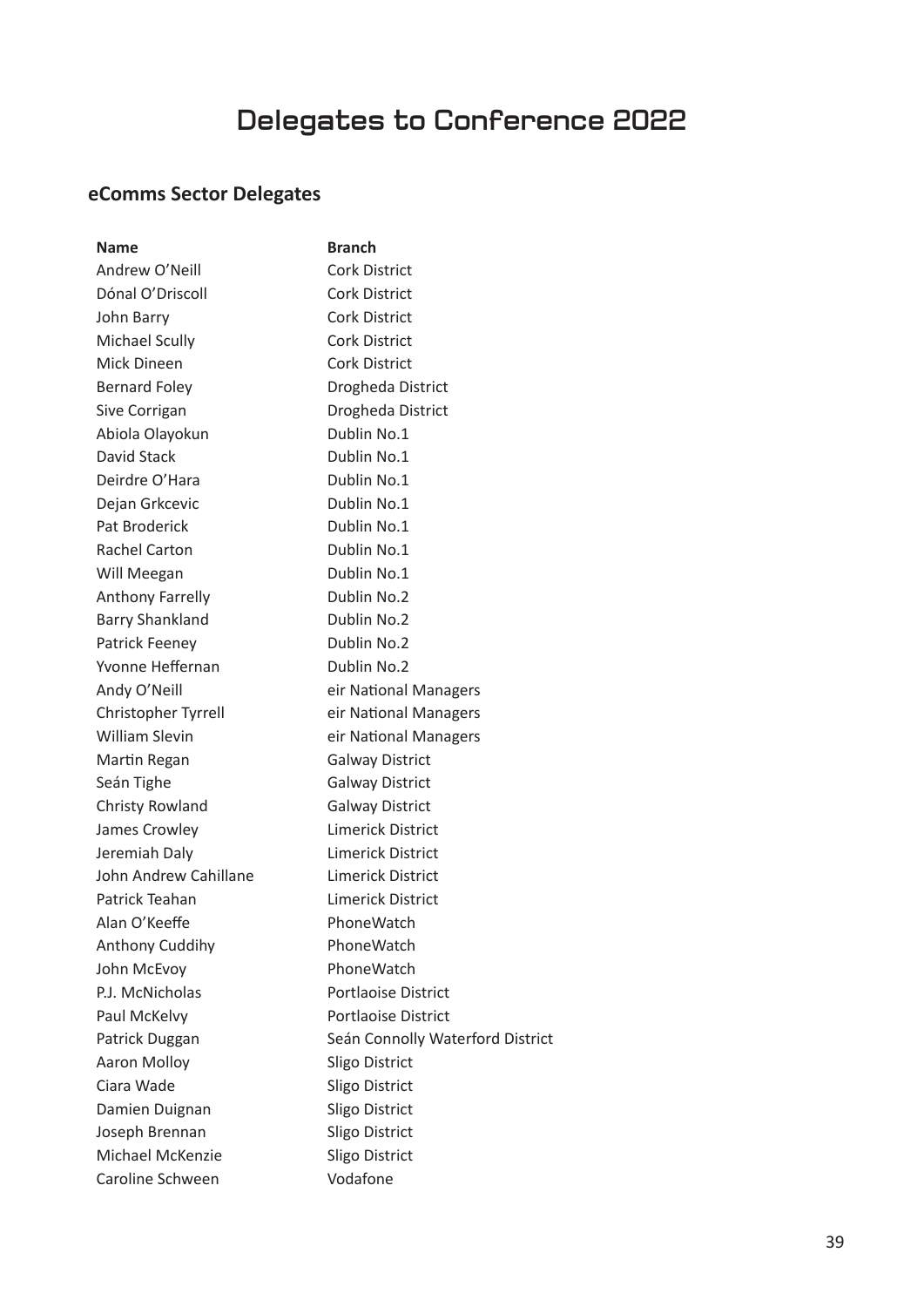| <b>Edward Flannery</b> | Vodafone |
|------------------------|----------|
| Marc Blackett          | Vodafone |

### **Postal/Courier Sector Delegates**

**Name** Branch Myles Burke **Administrative Managers** Niall Phelan **Administrative Managers** Sinead Power An Post Insurance Fiona Smyth An Post Insurance Caroline Heavin **Athlone Postal** Gareth Daly **Athlone Postal** Peter Conlon Athlone Postal Robert Keegan Athlone Postal John Armstrong Ballina Postal Michael Brannelly Ballina Postal Ann-Marie Murray Ballinasloe Postal Paul Bleahan Ballinasloe Postal John Lyons Birr/Roscrea Postal Tom Murtagh Birr/Roscrea Postal Barry Keogh Bray Postal Darren Clucas Bray Postal Bernard Doyle **Carlow Postal** John Byrne Carlow Postal Eddie Heslin Carrick-on-Shannon Postal Seán Murtagh Carrick-on-Shannon Postal Michael Brophy Castlebar Postal Stephen Lynch Castlebar Postal John Bligh Castlerea & District Postal John Sharkey Castlerea & District Postal Alan Mc Loughlin Cavan Postal Matt Finnegan Cavan Postal Pat Butler **Claremorris Postal** Brian Coffey **Clonmel Postal** Bridget Peters Clonmel Postal Gerard Lynch Cork Area Postal Managers Paul Hurley **Cork Area Postal Managers** Denis McCarthy Cork Postal Des Hopkins Cork Postal Eamonn Browne Cork Postal Fiona Quinlan Cork Postal Gavin Aston Cork Postal Jason Radford Cork Postal Ray Hallissey Cork Postal Maxine Scanlon Cork Postal Clerks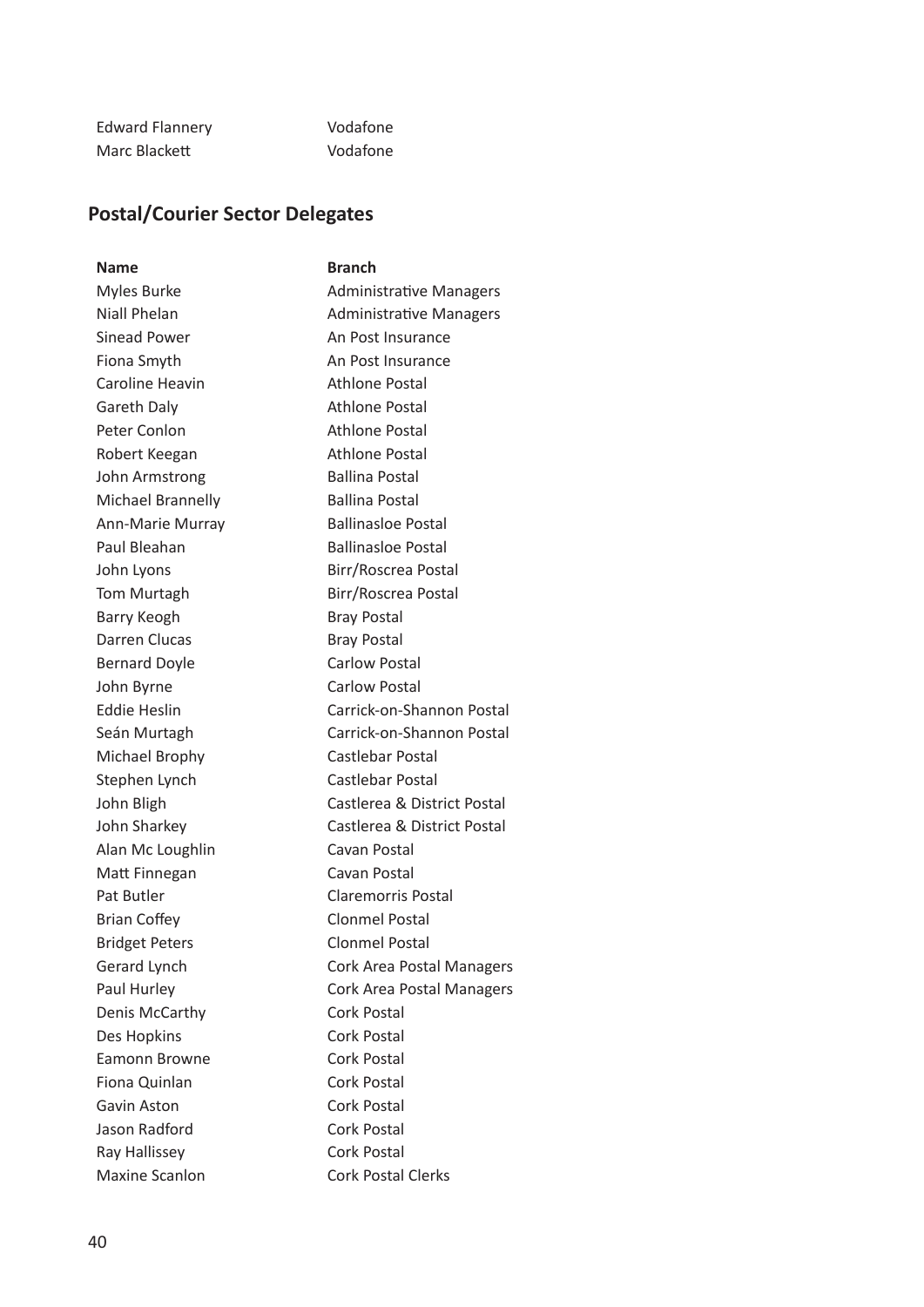William O'Callaghan Cork Postal Clerks Ciarán Reilly **Drogheda Postal** Patrick Reilly **Drogheda Postal** Frank Burke **Dublin Mails Manager** Brendan Keating **ng Dublin Mails Managers** Pat Hawkins **Dublin Mails Managers** Paul Keenan **Dublin Mails Managers** Brian Deegan Dublin Postal Clerks David Bell **David Bell** Dublin Postal Clerks David Meehan **Dublin Postal Clerks** David Sheehy Dublin Postal Clerks Joseph Daly **Dublin Postal Clerks** Colin Moore **Dublin Postal Managers** Jim Gaynor Dublin Postal Managers Damien Babington **Dundalk Postal** 

Hugh Quinn Donegal South-West Postal P.D. Crawford **Donegal South-West Postal** Anthony Larkin **Dublin Postal Amalgamated** Brian Ryan **Dublin Postal Amalgamated** Lesley Sheridan **Dublin Postal Amalgamated** Mark Browne **Dublin Postal Amalgamated** Paul Darcy **Dublin Postal Amalgamated** Paula Martin **n Dublin Postal Amalgamated** Pauline Breen Dublin Postal Amalgamated Russell Gummerson Dublin Postal Amalgamated Sharon Kelly **Dublin Postal Amalgamated** Stephen Comiskey-O'Keeffe Dublin Postal Amalgamated Tony McGrath Dublin Postal Amalgamated William Ellis **Dublin Postal Amalgamated** Andrew Keehan Dublin Postal Delivery Branch Colm Byrne **Dublin Postal Delivery Branch** David Thornton **Dublin Postal Delivery Branch** Greg Mulhall **Dublin Postal Delivery Branch** Ian O'Rourke **Dublin Postal Delivery Branch** Joe McDonald **Dublin Postal Delivery Branch** Karl Donohoe Dublin Postal Delivery Branch Keith Butler **Dublin Postal Delivery Branch** Kevin Keatinge **name is a name of Dublin Postal Delivery Branch** Michael Kearney Dublin Postal Delivery Branch Paul Syder **Dublin Postal Delivery Branch** Richard Edgeworth Dublin Postal Delivery Branch Seán Berry **Dublin Postal Delivery Branch** Seán Boylan **Dublin Postal Delivery Branch** Seán Coultry **Dublin Postal Delivery Branch** Seán O'Donnell **Dublin Postal Delivery Branch** William Keehan **Dublin Postal Delivery Branch**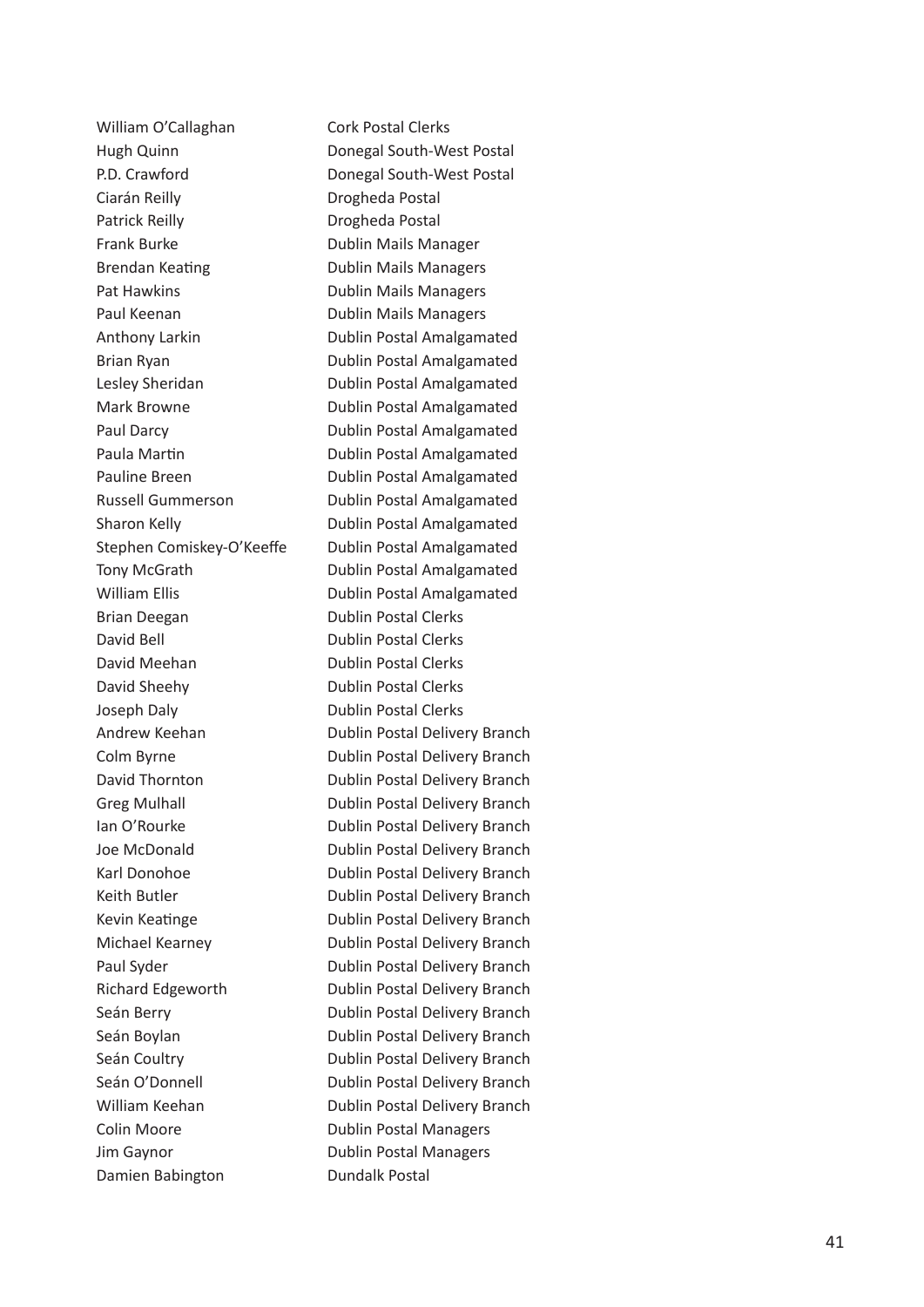John McCoy Dundalk Postal Mark Gilmore **Dundalk Postal** Leonard Coote **Ennis Postal** Derek Horan **Ennis Postal** James Hassett **Ennis Postal** Martin Doyle **Enniscorthy Postal** Paul O'Rourke **Enniscorthy Postal** William Bell **Galway Area Postal Managers** Damien Corcoran Galway Postal Geraldine Thompson Galway Postal Paul Pender Galway Postal Tom Geraghty **Galway Postal** Catherine Farrell Kells Postal Peter Duffy **Example 20 You Frankly** Kells Postal John MacClean Kilkenny Postal Seán Morrissey **Kilkenny Postal** Andrew Kenneally Killarney/South-Kerry Postal John O'Shea Killarney/South-Kerry Postal Tom O'Donoghue Kilmallock Postal Tony Harnett Kilmallock Postal Liam O'Grady **Letterkenny Postal** Michael Gallagher Lifford/Inishowen Postal Séamus McLaughlin Lifford/Inishowen Postal Dermot Leddin **Limerick Postal** Gerard Hanrahan Limerick Postal Niall McGowan Limerick Postal Ray Neville **Limerick Postal** Ben Marsh Longford Postal Patrick Creamer Longford Postal Anthony Cronin Mallow Postal Timothy Noonan Mallow Postal Aidan McCormack Monaghan Postal Kieran Keenan Monaghan Postal Gordon Ward Mullingar Postal Ray McDonnell Mullingar Postal Martin Duffy **Mullingar/Dundalk Area Managers** Marie Kelly **Name Contract Contract Marie Kelly** Patricia Power Naas Postal Ray Murphy Naas Postal Tom Behan Naas Postal Mark Brady Navan Postal Ronan Murtagh Navan Postal Bert Nevin Nenagh Postal Alan McCormack North-Kerry Postal Paul O'Sullivan North-Kerry Postal William O'Sullivan North-Kerry Postal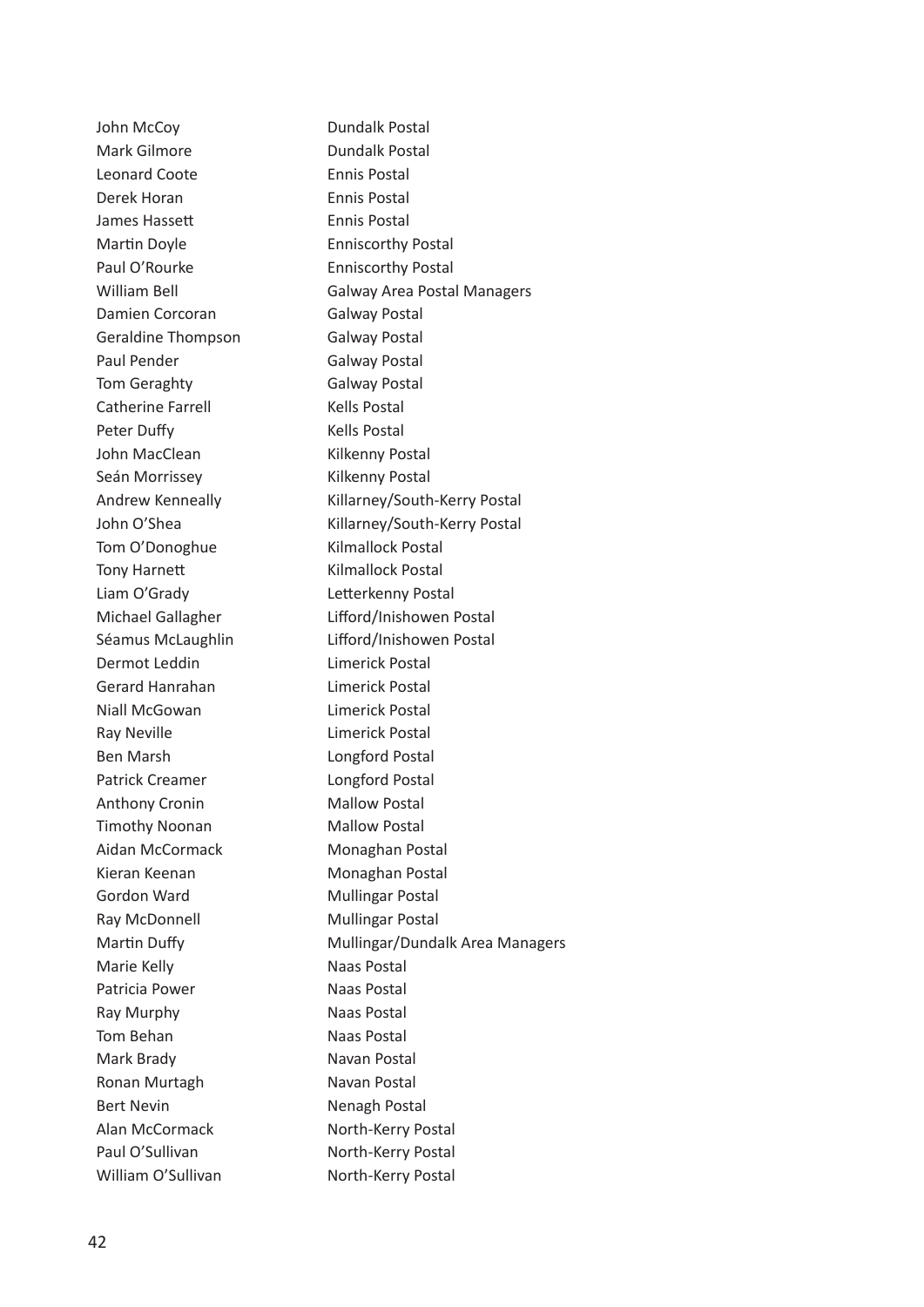Kevin Molloy Nth-Wexford/Sth-Wicklow Postal Phil McKeon Nth-Wexford/Sth-Wicklow Postal Clare Delaney **Portlaoise Postal** David Kelly **Portlaoise Postal** Don White **Portlaoise** Postal Patrick Rafferty **Portlaoise Postal** Tom Prendergast Portlaoise Postal Ann Burke **Portlaoise/Naas Area Managers** Willie Kehoe **Portlaoise/Naas Area Managers** Maurice Noonan Postal Maintenance Branch Adrian Coyle **Roscommon Postal** Patrick Bohan Sligo Postal Declan Ryan Thurles Postal Fergal Horgan Thurles Postal Jer Harnett Tipperary Postal Michael Ryan Tipperary Postal Jarlath Fallon Tuam Postal Colin Boland Tullamore Postal Paul Sheehy **Tullamore Postal** Anthony Horan Waterford Postal Chris Jones Waterford Postal Peter O'Dwyer Waterford Postal Breeda Galvin West-Cork Postal Declan Fitzgerald West-Cork Postal Paul Farren Westport Postal Patrick Meyler Wexford Postal Philip Canning Wexford Postal

### **Private Sector Delegates**

|                          | <b>Branch</b>      |
|--------------------------|--------------------|
| <b>Name</b>              |                    |
| <b>Matthew Rogers</b>    | <b>BT</b> Ireland  |
| <b>Christopher Coyne</b> | DPD Ireland        |
| Paddy Finnerty           | DPD Ireland        |
| Darren Rigney            | <b>KN Networks</b> |
| Joseph Cox               | <b>KN Networks</b> |
| Paul Davy                | <b>KN Networks</b> |
| Derek Lynch              | <b>UPS</b>         |
| Keith O'Neill            | <b>UPS</b>         |
| Lawrence Mullen          | <b>UPS</b>         |
| <b>Robert Cosgrave</b>   | <b>UPS</b>         |